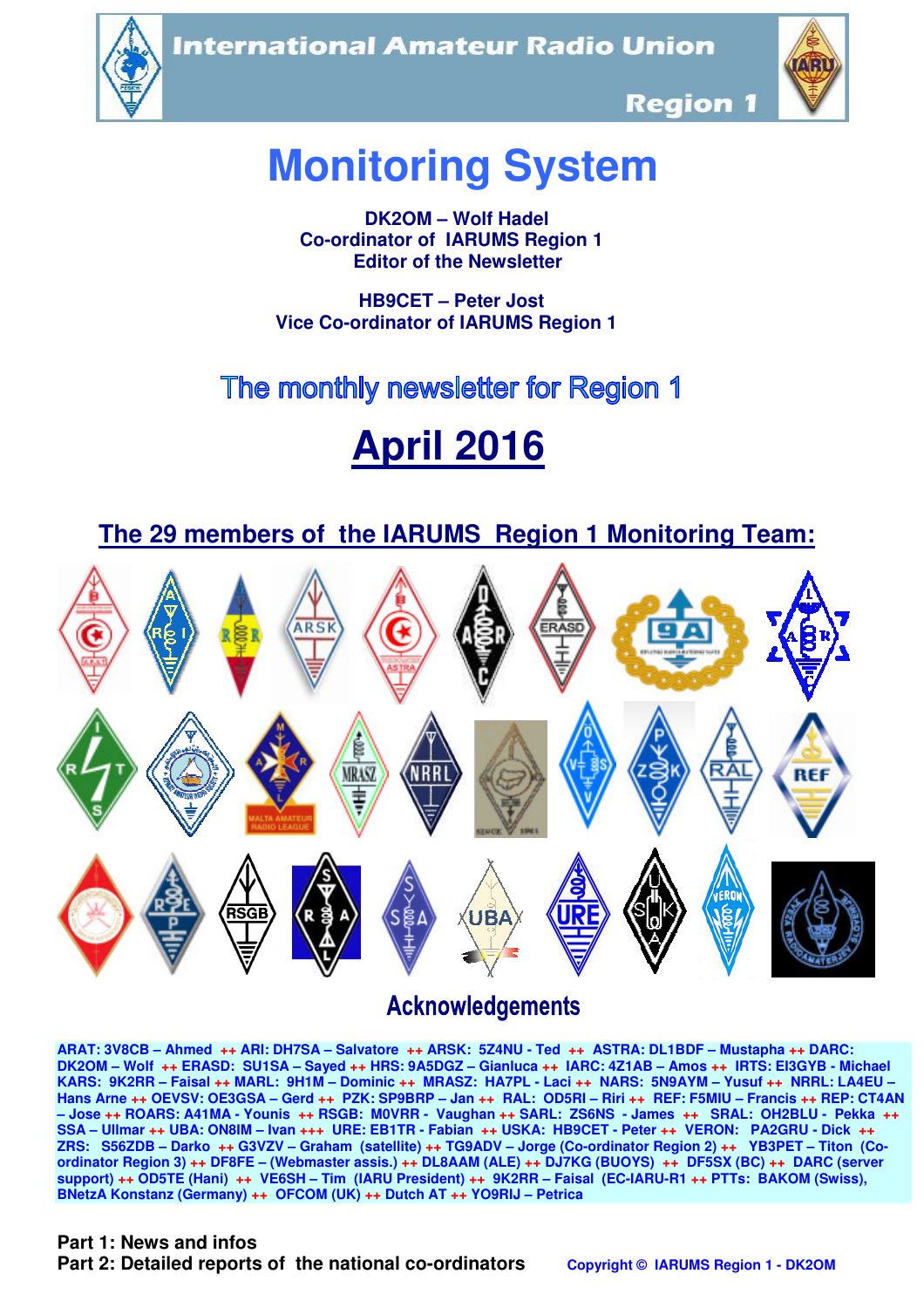## **Part 1: News and Infos**

#### **1. Chinese broadband OTH radars**

 Chinese broadband OTH radars were transmitting on 7, 10, 14 and 21 MHz with 10 sweps/sec and 160 kHz wide. Please observe the details in my table.

Screenshots below: DK2OM with Perseus and Wavecom W-Code

Chinese OTH radar with 10 sps and 160 kHz wide on 7000 – 7150 kHz vy strong in Europe on April  $7<sup>th</sup>$  at 1730 UTC





Measuring the sweeprate (PRF) with the W-Code oscilloscope function – 100 msec between the sweeps calculation: 1 sec (1000 msec) : 100 msec = 10 sweeps/sec



**Chinese broadband OTH radar – The radar sound was similar to a woodpecker caused by the narrow filters in amateur transceivers.** 

**soundfile: http://www.iarums-r1.org/iarums/sound/7mhz-chn-broad.wav**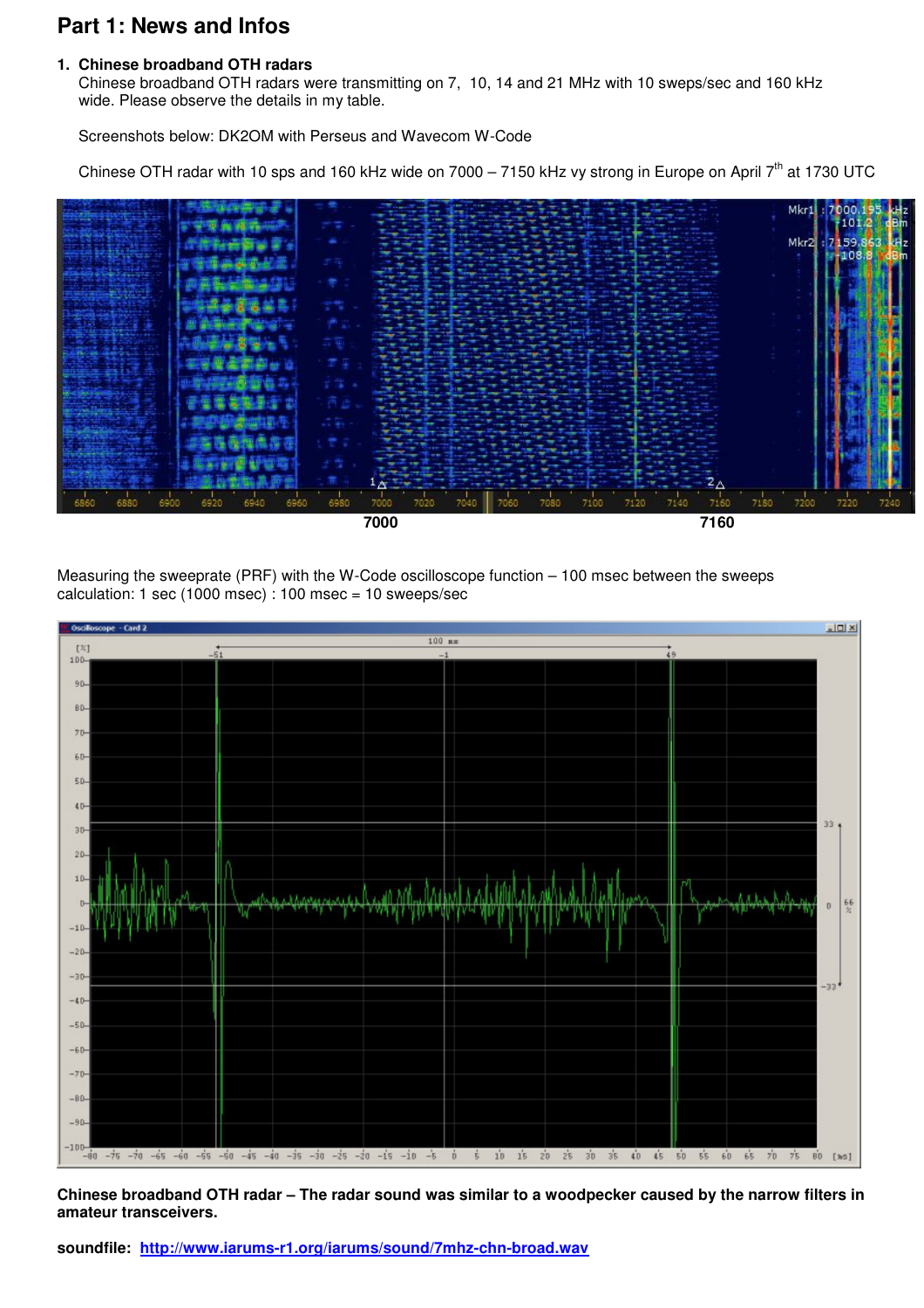#### **2. Russian OTH radar "Contayner"**

The Russian OTH radar Contayner located in Gorodezh was often and long lasting disturbing the 7 Mhz-band during the evenings and nights. The same radar disturbed 14 Mhz in the noons and afternoons. Parameters: 50 sps and 13 kHz wide (measurement without splatters)

#### **3. Russian digital MIL traffic**

 Russian digital MIL traffic was observed on 7 and 14 MHz rather often. For example: Three FSK-systems and three OFDM-60 systems on the 14 MHz band on April  $14^{th}$ . Main locations: Moscow, Kaliningrad and Sevastopol

#### **4. 6998.5 Polish MIL – no change**

Polish Military was still transmitting on 6998.5 kHz on MIL-188-141A (ALE), MIL-188-110A and USB voice trsffic. The 7 MHz-band was affected up to 7001.5 kHz every morning at about 07 utc. The German PTT (BNetzA) sent an official complaint to the Polish PTT in February 2016.

#### **5. CIS pirates on 80 m**

We found again CIS pirates in the CW range of the 80 m-band every evening. They were using AM gears with unstable carriers and not respecting any Ham traffic as usual.

#### **6. Apocalypse on 28 MHz**

During some good conditions on 28 MHz we found again many well known intruders: Fishery buoys **http://www.iarums-r1.org/iarums/buoys.pdf** Datawell buoys, GPS-buoys, CB traffic from Brazil, CIS taxis and Far East intruders.

#### **7. "Sound of Hope" - BC from Taiwan and Chinese jammer on 18080 kHz**

Sound of Hope was audible with BC transmissions on 18080 kHz together with the Chinese mainland jammer every morning at about 6 utc and later under daylight conditions. The Chinese jammer was much stronger than SOH. The BC transmissions on this band are illegal. I informed the German PTT.

#### **8. Illegal fishery traffic on 21 and 10 MHz**

Moroccan fishermen had their skeds on 21002.0 USB often in the evenings. You can also find them on the 30 m-band. They never respect any amateur traffic.

#### **9. 7 MHz – Indonesian Village Radio – no change**

The Indonesian intruders on 7000 kHz and up in 5 kHz increments are still transmitting tere on LSB and USB.

#### **10. Broadcast and (or) QRM on 7, 10 and 14 MHz**

7080 kHz – intermodulation from All India Radio during several evening hours

7120 kHz – Radio Hargaysa Somalia, daily

7205 kHz – Voice of Islamic Republic Iran splattering down to 7195 kHz (1920 – 1950 UTC)

 14060 kHz – intermodulation from BBC-WS on 13660 and 13860 kHz. After complaints by British Hams the BBC solved the problem. Many thanks to our UK Hams!

10120 kHz – intemodulation from Voice of Iran on 9580 and 9850 kHz – German PTT was informed

14295 kHz – harmonic from Radio Tajik on 4765 kHz – no change as usual

## **11. Hamradio 2016 – Invitation to all coordinators and friends!**

 **IARUMS Region 1 and DARC Monitoring System Meeting at the HAM-RADIO 2016 in Friedrichshafen:** 

 **Saturday, June 25th 2016 from 10.00 – 11.30 local time - Room Swiss (180) – Hall A2** 

#### **Agenda:**

 **1. Official opening by DK2OM and HB9CET** 

#### **2. Main lecture "Monitoring and bearing today" by Dr. Ing. Christof Rohner (DL7TZ / 9V1CR) – Fa. Rohde&Schwarz**

| 12. Homepage IARU Region 1                        | http://www.iaru-r1.org/                                                                 |
|---------------------------------------------------|-----------------------------------------------------------------------------------------|
| Homepage IARUMS Region 1 http://www.iarums-r1.org |                                                                                         |
| Homepage IARUMS Region 2 http://www.iaru-r2.org/  |                                                                                         |
|                                                   | Homepage IARUMS Region 3 http://iaru-r3.org/iaru-region-3-monitoring-system-newsletter/ |
| Intruderlogger Region 1                           | http://peditio.net/intruder/bluechat.cgi                                                |
| <b>ITU-Monitoring Reports</b>                     | http://www.itu.int/en/ITU-R/terrestrial/monitoring/Pages/Regular.aspx                   |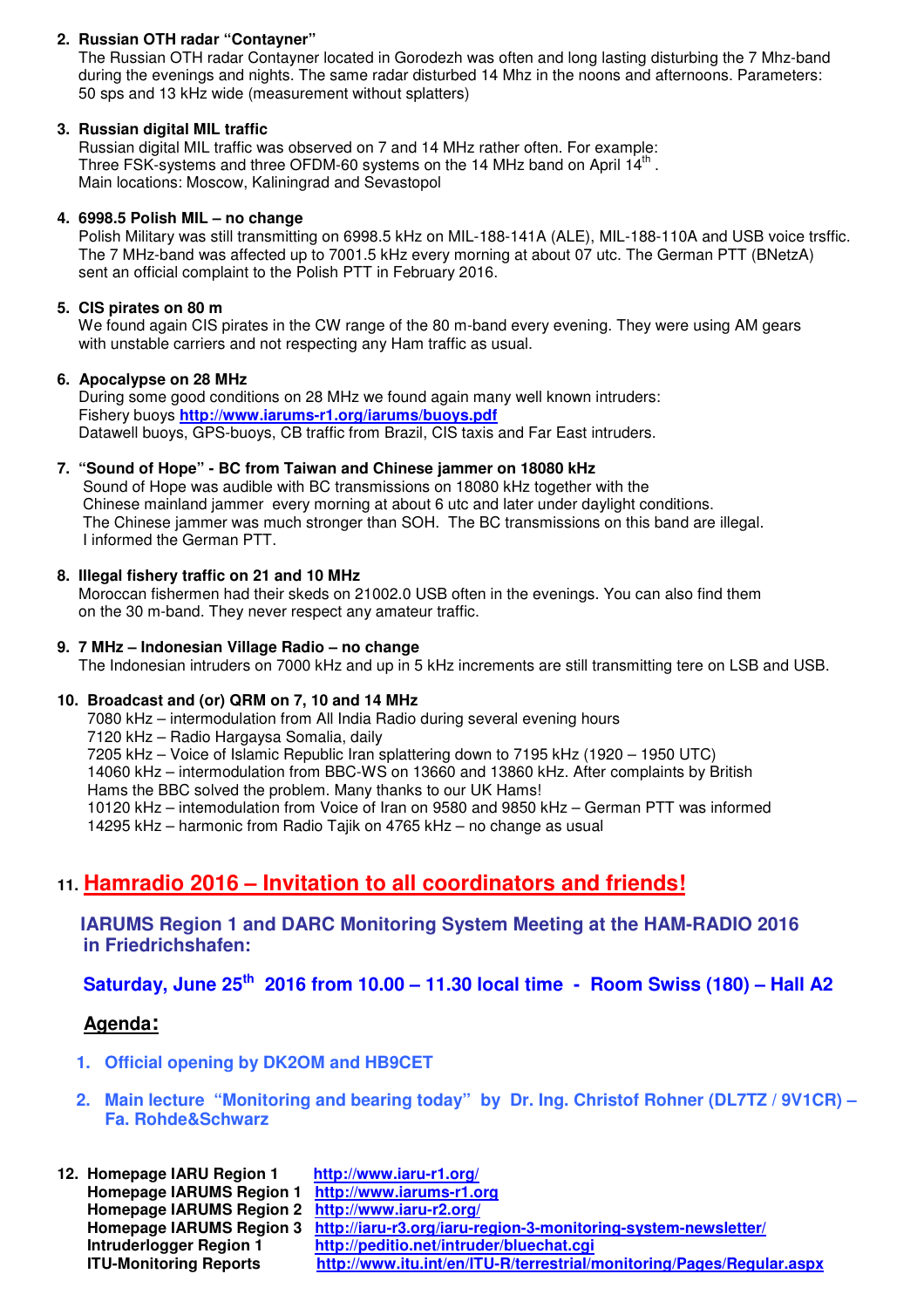### **Part 2: Detailed reports of the national Co-ordinators**

**DD** = day **\*\*\* MM** = month **\*\*\* dly** = daily \*\*\* **vt** = various times **\*\*\* vd** = various days **\*\*\* BD** = Baud **\*\*\* SH** = shift **\*\*\* SP** = spacing **\*\*\* Mode** = mode of transmission **\*\*\* A3E** = AM **\*\*\* A1A** = CW **\*\*\* J3E-U** = USB **\*\*\* J3E-L** = LSB **\*\*\* FSK (F1B)** = frequency shift keying **\*\*\* PSK** = phase shift keying **\*\*\* OFDM** = othogonal frequency division multiplex **ALE (MIL-188-141A)** = automatic link establishment **\*\*\* MUX** = multiplex **\*\*\* Ui (unid)** = unidentified **\*\*\* Illicit** = illegal **\* UiILL** = unidentified illegal **\*\*\* BC** = broadcast **\*\*\* MIL** = military **\*\*\* PTR** = printer **\*\*\* NGO** = non governmental organization **\*\*\* ITU** = ITU country abbreviation **\*\*\* PRC** = People´s Republic of China **\*\*\* PLA** = People´s Liberation Army **\*\*\*** MFA = Ministry of Foreign Affairs \*\*\* MOI = Ministry of Interior \*\*\* MOPO = Ministry of Public Order \*\*\* IARUMS = IARU Monitoring System  $\cdots$  **UTC** = Universal Time Coordinated  $\cdots$  PRF = pulse repetition frequency (radar) = sps  $\cdots$ **sps** = sweeps/sec (radar systems) **\*\*\* FMCW** = frequency modulated continuous wave (OTH radars) **FMOP** = frequency modulation on pulse (OTH radars)  $\cdots$  **5BL** = cyrillic 5 lettergroups

#### **ARSK MONITORING OVERVIEW FOR APRIL 2016**

Radio Hargeisha remained on 7,120 kHz with broadcasts. As usual there were some local or Central African intruders observed on 7,000, 7,074 and 7,075 kHz.

E.H.M. Alleyne, 5Z4NU - ARSK National IARUMS Co-ordinator

#### **ARSK – Kenya – 5Z4NU (Ted)**

**N.A.** 

#### **DARC 1 – Germany – DG0JBJ (Mario) – OTH radar intrusions**

**DG0JBJ (Mario) observed 26 OTH radars on 40 m, 5 OTH radars on 20 m, 34 OTH radars on 17m, 17 OTH radars on 15 m and 4 OTH radars on 10 m in April 2016. Chinese OTH radars appeared on the 15, 20, 30, 40 and 80 m-bands.** 

#### **DARC 2 – Germany - DK2OM (Wolf)**

#### **FSK transmissions -> center frequency between mark and space PSK transmissions -> center QRG - ALE (MIL188-141A) -> USB QRG exclusive bands -> black – shared bands -> blue - voice traffic -> green - BC -> red SH = shift - SP = spread (radar) – SPS = sweeps/sec (radar)-> (aka PRF)**

| DK2OM | kHz    | <b>UTC</b> | <b>DD</b>      | <b>MM</b> | <b>ITU</b> | <b>IDENT</b> | <b>MODE</b>      | <b>BD</b> | <b>SH/SP</b> | <b>DETAILS</b>                        |
|-------|--------|------------|----------------|-----------|------------|--------------|------------------|-----------|--------------|---------------------------------------|
| DK2OM | 1812,0 | 1910       | 01             | 04        | <b>RUS</b> |              | <b>USB</b>       |           |              | 14 tones – hyperbolic radio           |
|       |        |            |                |           |            |              | <b>LSB</b>       |           |              | navigation system - BRAS-             |
|       |        |            |                |           |            |              |                  |           |              | $3/RS-10 - Kaliningrad - no$          |
|       |        |            |                |           |            |              |                  |           |              | carrier - daily, all day              |
| DK2OM | 1852,0 | 1850       | 12             | 04        | T          | <b>IPP</b>   | <b>USB</b>       |           |              | Palermo Radio, weather reports        |
| DK2OM | 1855,0 | 1911       | 01             | 04        | T          | <b>IQP</b>   | <b>USB</b>       |           |              | San Benedetto Radio, weather          |
|       |        |            |                |           |            |              |                  |           |              | reports                               |
| DK2OM | 1876,0 | 1849       | 12             | 04        | T          | <b>IQN</b>   | <b>USB</b>       |           |              | Lampedusa Radio, weather              |
|       |        |            |                |           |            |              |                  |           |              | reports                               |
| DK2OM | 1888,0 | 1917       | 21             | 04        | T          | <b>IPD</b>   | <b>USB</b>       |           |              | Civitavecchia Radio, weather          |
|       |        |            |                |           |            |              |                  |           |              | reports                               |
| DK2OM | 1896,5 | 1957       | 0 <sub>5</sub> | 04        | D          |              | PSK <sub>8</sub> | 2400      | 2400         | Stanag $4285 - 600$ bps long -        |
|       |        |            |                |           |            |              |                  |           |              | German Navy - daily, all day          |
| DK2OM | 1925,0 | 1848       | 12             | 04        | I          | <b>IPL</b>   | <b>USB</b>       |           |              | Livorno Radio, weather reports        |
| DK2OM | 3500,0 | 1656       | $\mathbf{0}$   | 04        | <b>HOL</b> |              | <b>USB</b>       |           |              | <b>Dutch fishery</b>                  |
| DK2OM | 3500,0 | ---        | 44             | 04        | F          |              | <b>FMCW</b>      |           | 20k          | French burst radar, 6 sps,            |
|       |        |            |                |           |            |              |                  |           |              | similar Codar sounding, South         |
|       |        |            |                |           |            |              |                  |           |              | France                                |
| DK2OM | 3500,0 | vt         | dly            | 04        | <b>TUR</b> |              | FSK8             | 125       | 1750         | ALE, "2016" "4017" - Turkish          |
|       |        |            |                |           |            |              |                  |           |              | $Red$ Crescent – just for info!       |
| DK2OM | 3501,0 | vt         | dly            | 04        | <b>UKR</b> |              | FSK8             | 125       | 1750         | ALE, "H10" "B10" "I10"                |
|       |        |            |                |           |            |              |                  |           |              | "D10" "G10"                           |
| DK2OM | 3502,1 | 1852       | 30             | 04        | <b>CIS</b> |              | A3E              |           |              | <b>CIS</b> pirates - unstable carrier |
| DK2OM | 3503,5 | vt         | $\frac{d}{dy}$ | 04        | G          | no ITU       | FSK <sub>8</sub> | 125       | 1750         | ALE - "XSS" "XPU" "XJR" -             |
|       |        |            |                |           |            |              |                  |           |              | British MIL Tascomm - vt,             |
|       |        |            |                |           |            |              |                  |           |              | daily - legal!                        |
| DK2OM | 3510,0 | 1838       | 14             | 04        | <b>CHN</b> |              | FSK8             | 125       | 1750         | ALE, "103"                            |
| DK2OM | 3515,5 | 1853       | 30             | 04        | <b>CIS</b> |              | A3E              |           |              | <b>CIS</b> pirates - unstable carrier |
| DK2OM | 3516,5 | 1853       | 30             | 04        | <b>CIS</b> |              | A3E              |           |              | CIS pirates - unstable carrier        |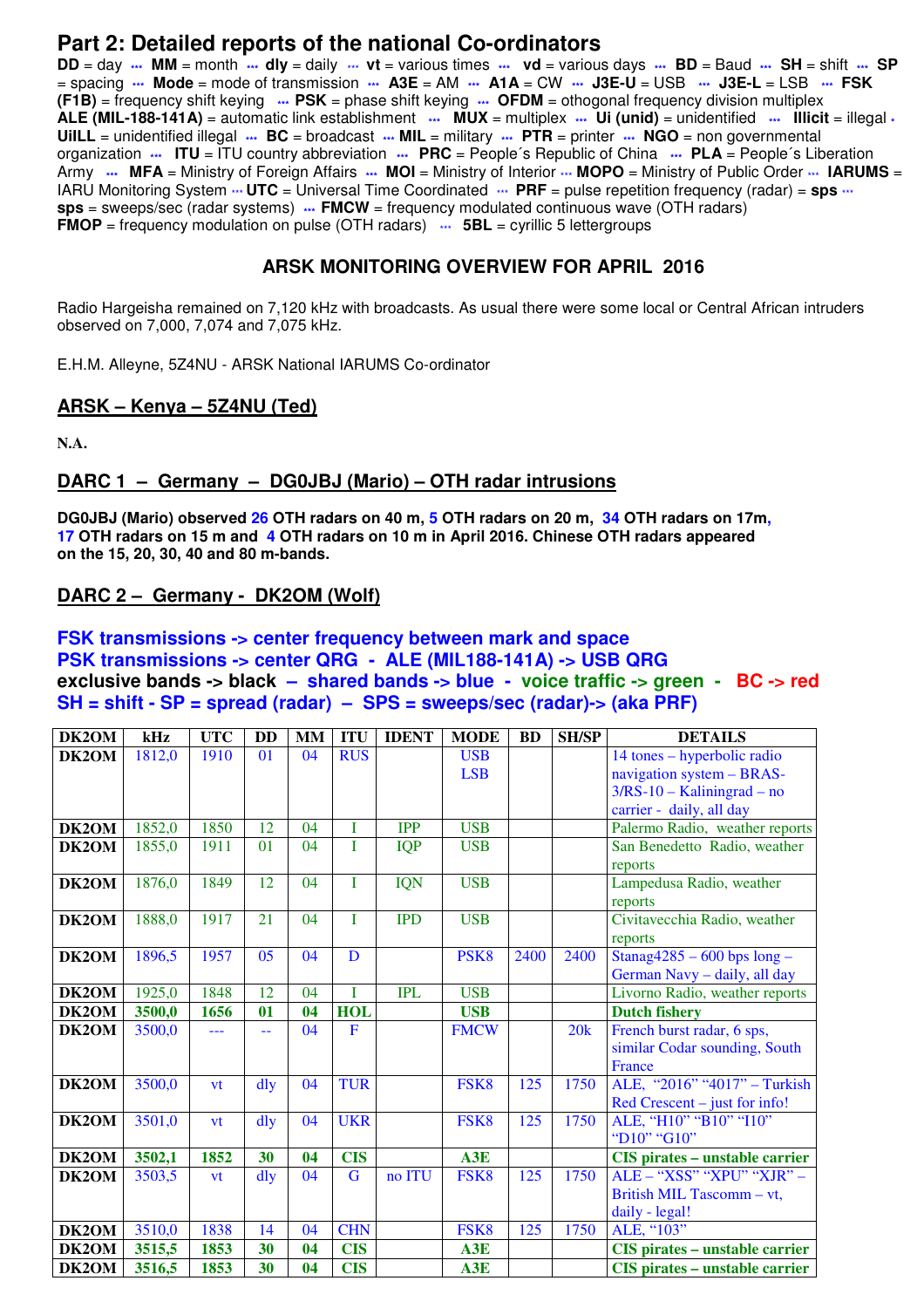| DK2OM                     | kHz              | <b>UTC</b>   | <b>DD</b>       | <b>MM</b> | <b>ITU</b>               | <b>IDENT</b>            | <b>MODE</b>        | <b>BD</b>       | <b>SH/SP</b> | <b>DETAILS</b>                                               |
|---------------------------|------------------|--------------|-----------------|-----------|--------------------------|-------------------------|--------------------|-----------------|--------------|--------------------------------------------------------------|
| DK2OM                     | 3517,1           | 1857         | 30              | 04        | <b>CIS</b>               |                         | A3E                |                 |              | <b>CIS</b> pirates - unstable carrier                        |
| DK2OM                     | 3520,0           | vt           | vd              | 04        | <b>KAZ</b>               |                         | <b>USB</b>         |                 |              | 2 women in Russian voice -                                   |
|                           |                  |              | 26              |           | $\overline{F}$           |                         |                    |                 |              | <b>Kazakhstan</b><br>LINK11-CLEW on both                     |
| DK2OM                     | 3525,0           | 1917         |                 | 04        |                          |                         | PSK4               | 75              | 5800         | sidebands $(5800 \text{ Hz wide})$ -                         |
|                           |                  |              |                 |           |                          |                         |                    |                 |              | area of Marseille - legal!                                   |
| DK2OM                     | 3526,0           | 1919         | 07              | 04        |                          |                         | PSK <sub>2</sub> A | 120             | 2600         | AT3004D -                                                    |
| DK2OM                     | 3526,0           | 1909         | 28              | 04        | <b>RUS</b>               |                         | PSK <sub>2</sub> A | 120             | 2600         | $AT3004D - Kaliningrad$                                      |
| DK2OM                     | 3527,0           | 2000         | 29              | 04        | <b>RUS</b>               |                         | F <sub>1</sub> B   | 50              | 200          | Severomorsk                                                  |
| DK2OM                     | 3528,0           | 1553         | 05              | 04<br>04  | <b>CHN</b>               |                         | FSK8               | 120             | 1750         | ALE, "920"<br>unclean carrier - RUS airforce                 |
| DK2OM                     | 3531,0           | ---          | 44              |           | <b>RUS</b>               | REA4                    | <b>NON</b>         |                 |              | Moscow, ident: 1940 utc - daily                              |
| DK2OM                     | 3532,0           | 1918         | 08              | 04        | $\mathbf F$              |                         | PSK4               | 75              | 5800         | LINK11-CLEW on both                                          |
|                           |                  |              |                 |           |                          |                         |                    |                 |              | sidebands (5800 Hz wide) -                                   |
|                           |                  |              |                 |           |                          |                         |                    |                 |              | area of Brest – legal!                                       |
| DK2OM                     | 3540,0           | 1856<br>1855 | 05<br>30        | 04<br>04  | E<br><b>CIS</b>          |                         | <b>USB</b>         |                 |              | Spanish fishery                                              |
| DK2OM<br>DK2OM            | 3541,0<br>3550,0 | 0530         | dly             | 04        | F                        |                         | A3E<br>A3E         |                 |              | CIS pirates - unstable carrier<br><b>French amateurs not</b> |
|                           |                  |              |                 |           |                          |                         |                    |                 |              | respecting bandplans - daily                                 |
| DK2OM                     | 3550,0           | vt           | vd              | 04        | <b>ALG</b>               | no ITU                  | FSK8               | 125             | 1750         | ALE, "IU50" "IU52" "FN50"                                    |
| DK2OM                     | 3550,8           | 1740         | 03              | 04        | <b>ISR</b>               |                         | PSK4               | 75              | 2600         | hybrid modem - ISR Navy -                                    |
|                           |                  |              |                 |           |                          |                         | PSK <sub>8</sub>   | 2400            | 2600         | PSK4 parallel and PSK8 serial<br>- legal operation           |
| DK2OM                     | 3552,0           | 2003         | 29              | 04        | <b>RUS</b>               |                         | F <sub>1</sub> B   | $\overline{50}$ | 200          | Kaliningrad                                                  |
| DK2OM                     | 3553,8           | ady          | $\frac{d}{dy}$  | 04        | <b>TUR</b>               |                         | PSK <sub>8</sub>   | 2400            | 2400         | Stanag4285 - 600 bps long -                                  |
|                           |                  |              |                 |           |                          |                         |                    |                 |              | TUR MIL - Ankara - daily, all                                |
|                           |                  |              |                 |           |                          |                         |                    |                 |              | day - legal operation                                        |
| DK2OM<br>DK2OM            | 3560,0<br>3576,6 | 1601         | 05              | 04<br>04  | <b>CHN</b><br>T          | IZ3DVW                  | FSK8<br>A1A        | 120             | 1750         | ALE, "244" "991"<br>3576.550 - uncoordinated                 |
|                           |                  | ady          | dly             |           |                          |                         |                    |                 |              | $beacon - disturbing JT65$                                   |
| DK2OM                     | 3578,0           | 1827         | 29              | 04        | <b>CHN</b>               |                         | FSK8               | 125             | 1750         | ALE, "715"                                                   |
| DK2OM                     | 3585,0           | 1924         | 13              | 04        | <b>TWN</b>               | <b>HLL</b>              | F1C                |                 | 800          | WX-fax Taiwan - 120 rpm,                                     |
|                           |                  |              |                 |           |                          |                         |                    |                 |              | IOC 576, - daily, all day -                                  |
| DK2OM                     | 3586,0           | vt           | $\frac{d}{dy}$  | 04        | $\mathbf G$              |                         | PSK <sub>2</sub> A | 40              | 40           | legal!<br>encrypted – every evening                          |
|                           |                  |              |                 |           |                          |                         |                    |                 |              | Great Britain - purpose                                      |
|                           |                  |              |                 |           |                          |                         |                    |                 |              | unknown                                                      |
| DK2OM                     | 3587,0           | vt           | vd              | 04        | E                        | no ITU                  | FSK <sub>8</sub>   | 125             | 1750         | ALE, "TVV" "TXX" - Spanish                                   |
|                           |                  |              |                 |           |                          |                         | FSK8               |                 |              | Guardia Civil<br>ALE, "694" "355" "865"                      |
| DK2OM<br>DK2OM            | 3588,0<br>3590,0 | 1631<br>vt   | 24<br>dly       | 04<br>04  | <b>CHN</b><br><b>PAK</b> | no ITU                  | FSK8               | 125<br>125      | 1750<br>1750 | ALE, "KW" "KHAIBAR" -                                        |
|                           |                  |              |                 |           |                          |                         |                    |                 |              | Pakistan navy                                                |
| DK2OM                     | 3593,7           | ---          | 44              | 04        | <b>RUS</b>               | $\mathbf D$             | A1A                |                 |              | Cluster beacon - Sevastopol                                  |
|                           |                  |              |                 |           |                          |                         |                    |                 |              | RUS Navy - "RCV"                                             |
| DK2OM                     | 3593,8           | ---          | 44              | 04        | <b>RUS</b>               | $\mathbf P$             | A <sub>1</sub> A   |                 |              | Cluster beacon - Kaliningrad<br>RUS Navy - "RMP"             |
| DK2OM                     | 3593,9           | ---          | 44              | 04        | <b>RUS</b>               | $\overline{\mathbf{S}}$ | A1A                |                 |              | Cluster beacon - Severomorsk                                 |
|                           |                  |              |                 |           |                          |                         |                    |                 |              | RUS Navy - "RIT"                                             |
| DK2OM                     | 3594,0           | ---          | --              | 04        | <b>RUS</b>               | $\overline{C}$          | A1A                |                 |              | Cluster beacon C - Moscow                                    |
| DK2OM                     | 3595,0           | ---          | 44              | 04        | <b>RUS</b>               | $\mathbf K$             | A1A                |                 |              | RUS Navy - "RIW"<br>Cluster beacon -                         |
|                           |                  |              |                 |           |                          |                         |                    |                 |              | Petropavlovsk Kamchatskiy -                                  |
|                           |                  |              |                 |           |                          |                         |                    |                 |              | RUS Navy - Pacific fleet -                                   |
|                           |                  |              |                 |           |                          |                         |                    |                 |              | "RCC"                                                        |
| DK2OM                     | 3596,0           | 1854         | 27              | 04        | D                        |                         | FSK8               | 125             | 1750         | ALE, "DK0ESD" – just for<br>info!                            |
| DK2OM                     | 3596,8           | 1830         | 08              | 04        | <b>ALB</b>               |                         | PSK4               | 75              | 2400         | $Link11 - CLEW$ also                                         |
|                           |                  |              |                 |           |                          |                         |                    |                 |              | 12.04.2016 at 1845 utc                                       |
| DK2OM                     | 3603,0           | 1822         | 29              | 04        | <b>CHN</b>               |                         | FSK8               | 125             | 1750         | ALE, "590" "962"                                             |
| $\overline{\text{DK2OM}}$ | 3608,0           | 1633         | $\overline{24}$ | 04        | <b>CHN</b>               |                         | FSK8               | 125             | 1750         | ALE, "176" "901"                                             |
| DK2OM                     | 3617,0           | vt           | $\frac{d}{dy}$  | 04        | <b>HRV</b>               | 9A5EX                   | FSK8               | 125             | 1750         | ALE, "9A5EX" - HAM-ALE -<br>just for info                    |
| DK2OM                     | 3622,5           | 1923         | 13              | 04        | J                        | <b>JMH</b>              | F <sub>1</sub> C   |                 | 800          | Tokyo Meteo $-120$ rpm $-$ IOC                               |
|                           |                  |              |                 |           |                          |                         |                    |                 |              | 576 - daily, all day - legal!!!                              |
| DK2OM                     | 3624,0           | 1606         | 30              | 04        | <b>CHN</b>               |                         | FSK8               | 125             | 1750         | ALE, "838"                                                   |
| DK2OM                     | 3634,0           | 1752         | 29              | 04        | <b>CHN</b>               |                         | FSK8               | 125             | 1750         | ALE, "488"                                                   |
| DK2OM                     | 3640,0           | vt           | dly             | 04        | $\mathbf G$              |                         | FSK8               | 125             | 1750         | ALE, "XSS" - British MIL<br>$Tascomm - just for info!$       |
|                           |                  |              |                 |           |                          |                         |                    |                 |              |                                                              |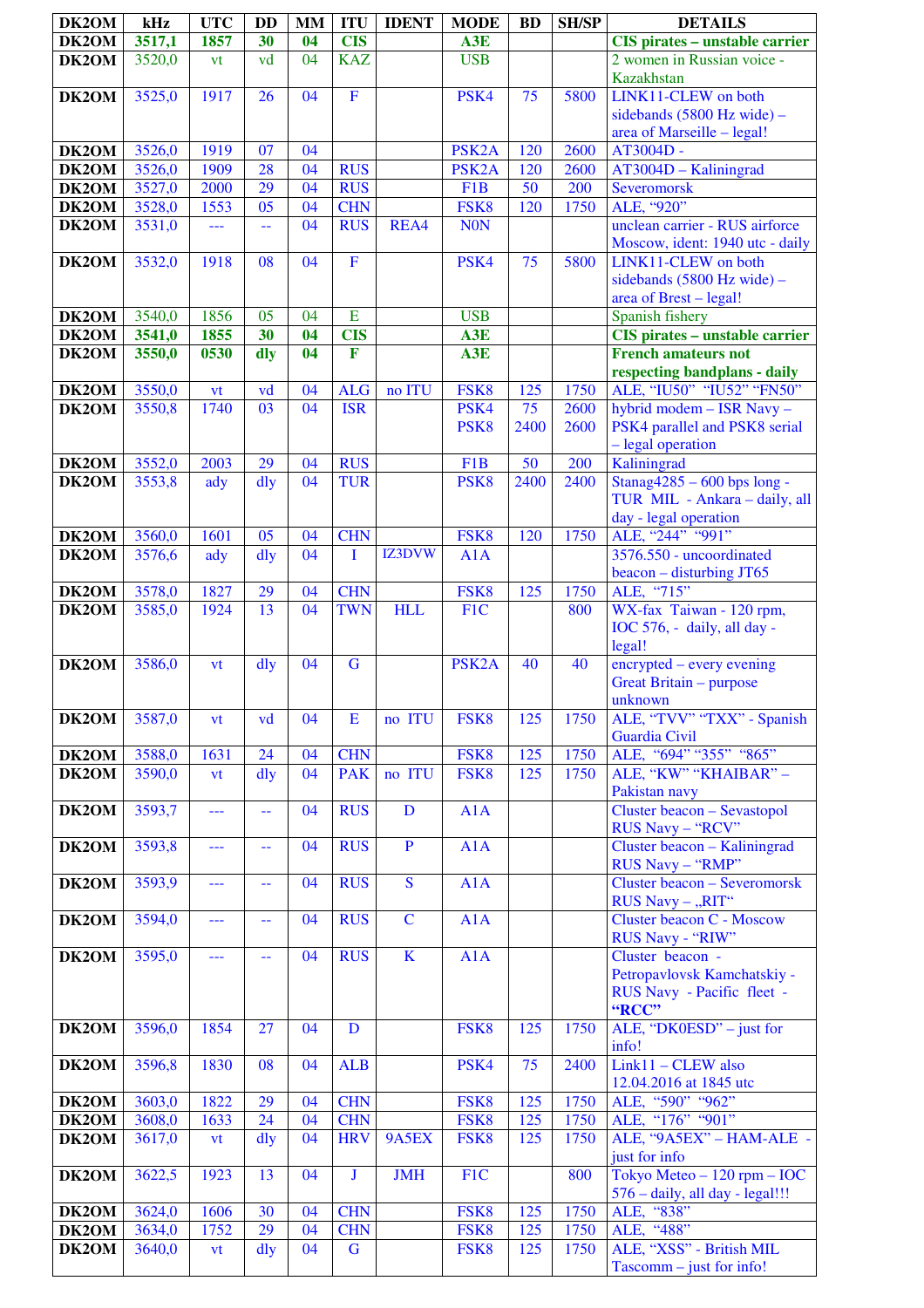| DK2OM              | kHz              | <b>UTC</b>   | <b>DD</b>                                     | <b>MM</b> | <b>ITU</b>               | <b>IDENT</b>  | <b>MODE</b>                    | <b>BD</b>   | <b>SH/SP</b> | <b>DETAILS</b>                                             |
|--------------------|------------------|--------------|-----------------------------------------------|-----------|--------------------------|---------------|--------------------------------|-------------|--------------|------------------------------------------------------------|
| DK2OM              | 3642,0           | ady          | $\frac{d}{dy}$                                | 04        | <b>CHN</b>               |               | A1A                            |             |              | loop - DKG6 de 3A7D                                        |
|                    |                  |              |                                               |           |                          |               |                                |             |              | Chinese military - daily, all day                          |
| DK2OM              | 3648,0           | $ -$         | $\mathord{\hspace{1pt}\text{--}\hspace{1pt}}$ | 04        | <b>ARS</b>               |               | FSK8<br><b>LSB</b>             | 125         | 1750         | ALE, "AAI" "AAN"                                           |
| DK2OM              | 3649,0           | vt           | vd                                            | 04        | <b>ALG</b>               | no ITU        | FSK8                           | 125         | 1750         | ALE, "BI20" PA20"                                          |
| DK2OM              | 3658,0           | ---          | 44                                            | 04        | <b>UZB</b>               |               | A1A                            |             |              | beacon "V" - Tashkent                                      |
| DK2OM              | 3661,0           | 1528         | 04                                            | 04        | FEa                      |               | <b>FMOP</b>                    |             | 93k          | OTH radar - 43 sps - 3661 -<br>3754 kHz                    |
| DK2OM              | 3718,0           | vt           | vd                                            | 04        | <b>FEA</b>               | 7CJK          | A1A                            |             |              | loop "7CJK"                                                |
| DK2OM              | 3720,0           | vt           | $\frac{d}{dy}$                                | 04        | <sub>S</sub>             |               | FSK8                           | 125         | 1750         | ALE, "YU" "YT" "YV" "DZ"                                   |
| DK2OM              | 3751,0           | ady          | $\frac{d}{dy}$                                | 04        | FEa                      |               | A1A                            |             |              | - Swedish MIL<br>"99 ?? 2T48 ??" - loop                    |
| DK2OM              | 3751,5           | vt           | $\frac{d}{dy}$                                | 04        | <b>POL</b>               | no ITU        | FSK8                           | 125         | 1750         | ALE, "IZ3" "MI3"                                           |
| DK <sub>2</sub> OM | 3756,0           | 1938         | 02                                            | 04        | <b>RUS</b>               |               | A3E                            |             |              | RUS MIL - channel marker -                                 |
|                    |                  |              |                                               |           |                          |               |                                |             |              | Tuapse - East Black Sea -<br>night $QRG - daily - even$    |
|                    |                  |              |                                               |           |                          |               |                                |             |              | audible in Japan                                           |
| DK2OM              | 3757,0           | ady          | $\frac{d}{dy}$                                | 04        | FEa                      | RIS9          | A1A                            |             |              | "M8JF de RIS9" - loop                                      |
| DK2OM              | 3761,5           | vt           | vd                                            | 04        | <b>POL</b>               | no ITU        | FSK8                           | 125         | 1750         | ALE, "NI9" "PL7" "AB2" -<br><b>Polish MIL</b>              |
| DK2OM              | 3761,6           | 1645         | 30                                            | 04        | <b>CHN</b>               |               | PSK <sub>2</sub> B             | 60          | 2400         | PRC 30 tone                                                |
| DK2OM              | 3772,0           | ady          | dly                                           | 04        | FEa                      | A4JC          | A1A                            |             |              | "A4JC" - loop                                              |
| DK2OM              | 3777,0           | ady          | dly                                           | 04        | FEa                      | <b>DK0ESD</b> | A1A                            |             |              | "M8JF de RIS9" - loop - dly                                |
| DK2OM              | 3791,0           | vt           | vd                                            | 04        | $\mathbf{D}$             |               | FSK8                           | 125         | 1750         | ALE, "DK0ESD" - daily just<br>for info!                    |
| DK2OM              | 3791,8           | 1830         | 12                                            | 04        | <b>NOR</b>               |               | PSK <sub>8</sub>               | 2400        | 2400         | Stanag-4285 - 600 bps long -                               |
|                    |                  |              |                                               |           |                          |               |                                |             |              | <b>Stavanger</b>                                           |
| DK2OM<br>DK2OM     | 3797,0<br>6905,0 | ady<br>1944  | dly<br>07                                     | 04<br>04  | FEa<br><b>CHN</b>        |               | A1A<br><b>FMCW</b>             |             | 160k         | "M8JF de RIS9" - loop<br>Chinese broadband OTH radar       |
|                    |                  |              |                                               |           |                          |               |                                |             |              | $-6905 - 7065$ kHz $-10$ sps                               |
| DK2OM              | 6998,5           | 0614         | 19                                            | 04        | <b>POL</b>               |               | FSK8                           | 125         | 1750         | ALE, "ZE2" "OL1" "GO7"                                     |
|                    |                  |              |                                               |           |                          |               | PSK <sub>8</sub><br><b>USB</b> | 2400        | 2400         | "MA3" "SZ4" and MIL-188-<br>110A - until 7001.500 kHz -    |
|                    |                  |              |                                               |           |                          |               |                                |             |              | Polish MIL                                                 |
| DK2OM              | 7000,0           | 0839         | 20                                            | 04        | <b>INS</b>               |               | <b>USB</b>                     |             |              | Indonesian pirates $-$ daily $-$ all                       |
|                    |                  |              |                                               |           |                          |               | <b>LSB</b>                     |             |              | day - audible in Europe in the<br>evenings                 |
| DK2OM              | 7000,0           | ady          | dly                                           | 04        | <b>RUS</b>               |               | H3E                            |             | 3.4k         | buzzer – 1 sec bursts - 118 Hz                             |
|                    |                  |              |                                               |           |                          |               |                                |             |              | AF rough sinus - carrier on<br>$6998.0 + upper sideband -$ |
|                    |                  |              |                                               |           |                          |               |                                |             |              | with splatters 10 kHz wide -                               |
|                    |                  |              |                                               |           |                          |               |                                |             |              | daily, all day - Moscow                                    |
| DK2OM              | 7000,0           | vt           | dly                                           | 04        | $\overline{?}$           | no ITU        | FSK8                           | 125         | 1750         | ALE, "210" "20989" "2205"<br>"203"                         |
| DK2OM              | 7000,0           | 1726         | 07                                            | 04        | <b>CHN</b>               |               | <b>FMCW</b>                    |             | 160k         | Chinese broadband OTH radar                                |
|                    |                  |              |                                               |           |                          |               |                                |             |              | $-7000 - 7160$ kHz $-10$ sps                               |
| DK2OM<br>DK2OM     | 7000,0<br>7001,5 | 1450<br>0700 | 27<br>vd                                      | 04<br>04  | <b>CHN</b><br><b>POL</b> |               | FSK8<br>PSK8                   | 125<br>2400 | 1750<br>2400 | ALE, "157" "162"<br>RF QRG 6998.5 kHz - 7000.3             |
|                    |                  |              |                                               |           |                          |               |                                |             |              | kHz center - MIL-188-110A -                                |
|                    |                  |              |                                               |           |                          |               |                                |             |              | $600 / 300$ bps short - Polish                             |
| DK2OM              | 7005,0           | 1723         | 05                                            | 04        | <b>INS</b>               |               | <b>USB</b>                     |             |              | MIL<br><b>Indonesian pirates</b>                           |
|                    |                  |              |                                               |           |                          |               | <b>LSB</b>                     |             |              |                                                            |
| DK2OM              | 7008,0           | 1917         | 25                                            | 04        | <b>RUS</b>               |               | F1B                            | 75          | 250          | Omsk                                                       |
| DK2OM              | 7010,0           | 0907         | 27                                            | 04        | <b>INS</b>               |               | <b>USB</b><br><b>LSB</b>       |             |              | <b>Indonesian and Philippine</b><br>pirates                |
| DK2OM              | 7015,0           | 0911         | 27                                            | 04        | <b>INS</b>               |               | <b>USB</b>                     |             |              | <b>Indonesian pirates</b>                                  |
|                    |                  | 1736         | 28                                            | 04        | <b>RUS</b>               |               | <b>LSB</b>                     | 120         | 2600         |                                                            |
| DK2OM<br>DK2OM     | 7015,0<br>7016,0 | 1910         | 21                                            | 04        | <b>RUS</b>               |               | PSK4B<br>F1B                   | 75          | 250          | AT3104D - Kaliningrad<br>Kazan                             |
| DK2OM              | 7018,0           | ---          | $- -$                                         | 04        | <b>RUS</b>               | REA4          | F1B                            | 100         | 800          | mostly idling - Russian                                    |
|                    |                  |              |                                               |           |                          |               |                                |             |              | airforce Moscow - ident at full                            |
| DK2OM              | 7020,0           | 0908         | 27                                            | 04        | <b>INS</b>               |               | <b>USB</b>                     |             |              | hour $+41$ min. on $F1A$<br>Indonesian pirates             |
|                    |                  |              |                                               |           |                          |               | <b>LSB</b>                     |             |              |                                                            |
| DK2OM              | 7020,0           | ---          | $-$                                           | 04        | <b>ALB</b>               |               | FSK8                           | 125         | 1750         | ALE, "CS004A" "RS008D"                                     |
| DK2OM              | 7020,0           | 0912         | 03                                            | 04        | <b>RUS</b>               |               | F <sub>1</sub> B               | 75          | 250          | "RS0" - Albanian coast - daily<br>Nishny Novgorod - also   |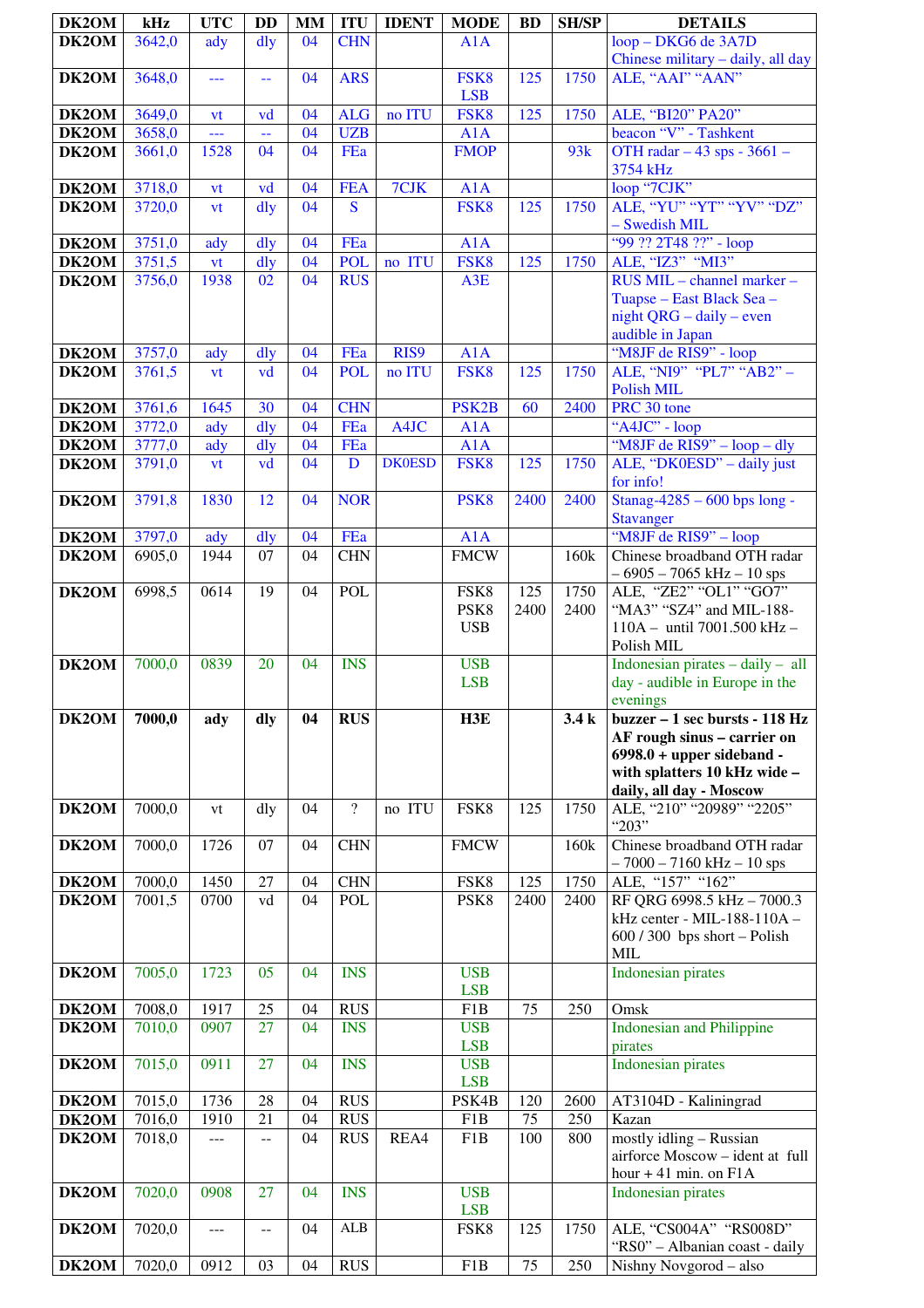| DK2OM              | kHz              | <b>UTC</b>     | <b>DD</b> | <b>MM</b> | <b>ITU</b>                   | <b>IDENT</b>                            | <b>MODE</b>              | <b>BD</b>        | <b>SH/SP</b> | <b>DETAILS</b>                                                                                         |
|--------------------|------------------|----------------|-----------|-----------|------------------------------|-----------------------------------------|--------------------------|------------------|--------------|--------------------------------------------------------------------------------------------------------|
| DK2OM              | 7025,0           | 1640           | 09        | 04        | <b>INS</b>                   |                                         | <b>USB</b>               |                  |              | 27.04.2016 at 1640 utc<br><b>Indonesian pirates</b>                                                    |
|                    |                  |                |           |           |                              |                                         | <b>LSB</b>               |                  |              |                                                                                                        |
| DK2OM              | 7027,5           | $\overline{a}$ | --        | 04        | <b>KAZ</b>                   | $, V^{\prime\prime}$                    | A1A                      |                  |              | beacon "V" - Almaty                                                                                    |
| DK2OM              | 7030,0           | 0908           | 27        | 04        | <b>INS</b>                   |                                         | <b>LSB</b>               |                  |              | <b>Indonesian pirates</b>                                                                              |
| DK2OM              | 7032,0           | 1924           | 08        | 04        | <b>RUS</b>                   |                                         | <b>FMCW</b>              |                  | 13k          | OTH radar Contayner - 50 sps<br>Gorodezh                                                               |
| DK2OM              | 7033,0           | 0643           | 22        | 04        | <b>CHN</b>                   |                                         | <b>FMCW</b>              |                  | 160k         | Chinese broadband OTH radar<br>$-10$ sps $-7033 - 7192$ kHz                                            |
| DK2OM              | 7034,0           | 0007           | 26        | 04        | <b>RUS</b>                   |                                         | <b>FMCW</b>              |                  | 13k          | OTH radar Contayner - 50 sps<br>Gorodezh                                                               |
| DK2OM              | 7035,0           | 0909           | 27        | 04        | <b>INS</b>                   |                                         | <b>USB</b><br><b>LSB</b> |                  |              | <b>Indonesian pirates</b>                                                                              |
| DK2OM              | 7035,0           | 1539           | 13        | 04        | <b>RUS</b>                   |                                         | PSK <sub>2</sub> A       | 120              | 2600         | AT3004D - Moscow                                                                                       |
| DK2OM              | 7039,0           | $---$          | $-$       | 04        | <b>RUS</b>                   | $\mathsf{C}$                            | A1A                      |                  |              | Cluster beacon C - Moscow                                                                              |
|                    | 7039,1           |                |           | 04        |                              |                                         | A1A                      |                  |              | RUS Navy - "RIW"<br>beacon "A" - $loop$                                                                |
| DK2OM<br>DK2OM     | 7039,3           | ---<br>---     | $-$<br>-- | 04        | <b>RUS</b>                   | $\mathbf{A}$<br>$\overline{\mathbf{K}}$ | A1A                      |                  |              | Cluster beacon -                                                                                       |
| DK2OM              | 7039,4           | 1905           | 06        | 04        | <b>RUS</b>                   | $\mathbf M$                             | A1A                      |                  |              | Petropavlovsk Kamchatskiy -<br>RUS Navy - Pacific fleet -<br>"RCC" - daily<br>Cluster beacon - Magadan |
| DK2OM              | 7040,0           | 1624           | 08        | 04        | <b>INS</b>                   |                                         | <b>USB</b>               |                  |              | RUS Navy - "RTS" -<br>distorted by spurious emissions<br><b>Indonesian pirates</b>                     |
|                    |                  |                |           |           |                              |                                         | <b>LSB</b>               |                  |              |                                                                                                        |
| DK2OM              | 7040,0           | vt             | dly       | 04        | $\overline{F}$               | F6BAZ                                   | FSK8                     | 125              | 1750         | ALE, "F6BAZ" $-$ just for info                                                                         |
| DK2OM              | 7040,0           | ady            | dly       | 04        | $\mathbf I$                  |                                         | A1A                      |                  |              | <b>IZ3DVW</b> – uncoordinated<br>and unwanted beacon                                                   |
| DK2OM              | 7040,5           | vt             | dly       | 04        | <b>HRV</b>                   |                                         | FSK8                     | 125              | 1750         | ALE, "9A5EX" "9A0ALE" -<br>just for info                                                               |
| DK2OM              | 7047,37          | vt             | vd        | 04        | D                            |                                         | FSK8                     | 125              | 1750         | ALE, "DL0NOT" - just for<br>info!                                                                      |
| DK2OM              | 7048,0           | 1744           | 14        | 04        | FEa                          |                                         | <b>FMCW</b>              |                  | 32k          | Codar like ocean surface radar<br>$2.6$ sps $-7048 - 7080$ kHz                                         |
| DK2OM              | 7049,5           | vt             | vd        | 04        | <b>HRV</b><br>G<br>${\bf F}$ | 9A0ALE<br>M1DFO<br>F6BAZ                | FSK8                     | 125              | 1750         | Amateur ALE, just for info!<br>$daily - various times$                                                 |
| DK2OM              | 7050,0           | 0550           | 04        | 04        | <b>UKR</b>                   |                                         | PSK <sub>2</sub> A       | 120              | 2600         | AT3004D - Rivne                                                                                        |
| DK2OM              | 7051,0           | 1933           | 07        | 04        | <b>RUS</b>                   |                                         | <b>FMCW</b>              |                  | 13k          | OTH radar Contayner - 50 sps<br>Gorodezh                                                               |
| DK2OM              | 7055,5           | vt             | vd        | 04        | MEa                          | no ITU                                  | FSK8                     | 125              | 1750         | ALE, "111" "132" "133" -<br>Kaukasus                                                                   |
| DK2OM              | 7060,0           | 1825           | 13        | 04        | <b>RUS</b>                   |                                         | <b>FMCW</b>              |                  | 13k          | OTH radar Contayner - 50 sps<br>Gorodezh                                                               |
| DK2OM              | 7066,0           | 1604           | 12        | 04        | FEa                          |                                         | <b>FMCW</b>              |                  | 32k          | Codar like ocean surface radar<br>$2.6$ sps $-7066 - 7098$ kHz                                         |
| DK2OM              | 7068,0           | 1920           | 25        | 04        | <b>IND</b>                   |                                         | <b>A3E/BC</b>            |                  | <b>40k</b>   | spurious from AIR                                                                                      |
| DK2OM              | 7070,0           | vt             | vd        | 04        | <b>GEO</b>                   | no ITU                                  | FSK8                     | 125              | 1750         | ALE, "MV" "244" "686" "334"<br>"204" "571" - daily active                                              |
| DK2OM              | 7076,0           | 1857           | 19        | 04        | <b>RUS</b>                   |                                         | F <sub>1</sub> B         | 75               | 250          | Kaliningrad                                                                                            |
| DK2OM<br>DK2OM     | 7080,0<br>7088,8 | 1720<br>---    | 26<br>--  | 04<br>04  | <b>RUS</b><br>S              | <b>SLOFRO</b>                           | F <sub>1</sub> B<br>A1A  | 50               | 200          | Kaliningrad<br>7088.830 kHz - cw-trainee,                                                              |
|                    |                  |                |           |           |                              |                                         |                          |                  |              | Sweden - SL0FRO - just for<br>info!                                                                    |
| DK2OM              | 7089,8           | ---            | --        | 04        | <b>TUR</b><br><b>CYP</b>     |                                         | PSK8                     | 2400             | 2400         | Link11 - SLEW - aircraft -<br>west of Cyprus                                                           |
| DK2OM              | 7090,0           | 0411           | 26        | 04        | <b>RUS</b>                   |                                         | PSK <sub>2</sub> A       | 120              | 2600         | AT3004D - Crimea                                                                                       |
| DK2OM              | 7091,5           | ---            | $-$       | 04        | <b>KAZ</b>                   | $V^{\prime\prime}$                      | A1A                      |                  |              | loop – ident "V" – Almaty -<br>Kazakhstan                                                              |
| DK <sub>2</sub> OM | 7092,0           | vt             | vd        | 04        |                              |                                         | FSK8                     | 125              | 1750         | ALE, "3014"                                                                                            |
| DK <sub>2</sub> OM | 7099,5           | vt             | dly       | 04        | <b>HRV</b>                   | 9A0ZG                                   | FSK8                     | 125              | 1750         | ALE, "9A0ZG" "9A5EX1P"<br>"9A0OS" - daily - just for info!                                             |
| DK2OM              | 7102,0           | 1649           | 30        | 04        | <b>TWN</b>                   |                                         | FSK8                     | 125              | 1750         | ALE, " $\overline{BVAAS}$ " – just for info!                                                           |
| DK2OM              | 7102,0           | vt             | vd        | 04        | <b>HRV</b><br>SUI<br>D       | 9A0MIL                                  | FSK8                     | $\overline{125}$ | 1750         | ALE, "9A0MIL" "9A2KS"<br>"HB9MHB" "9A0ZG"<br>"9A4OS" "DK0ESD" – just for<br>info!                      |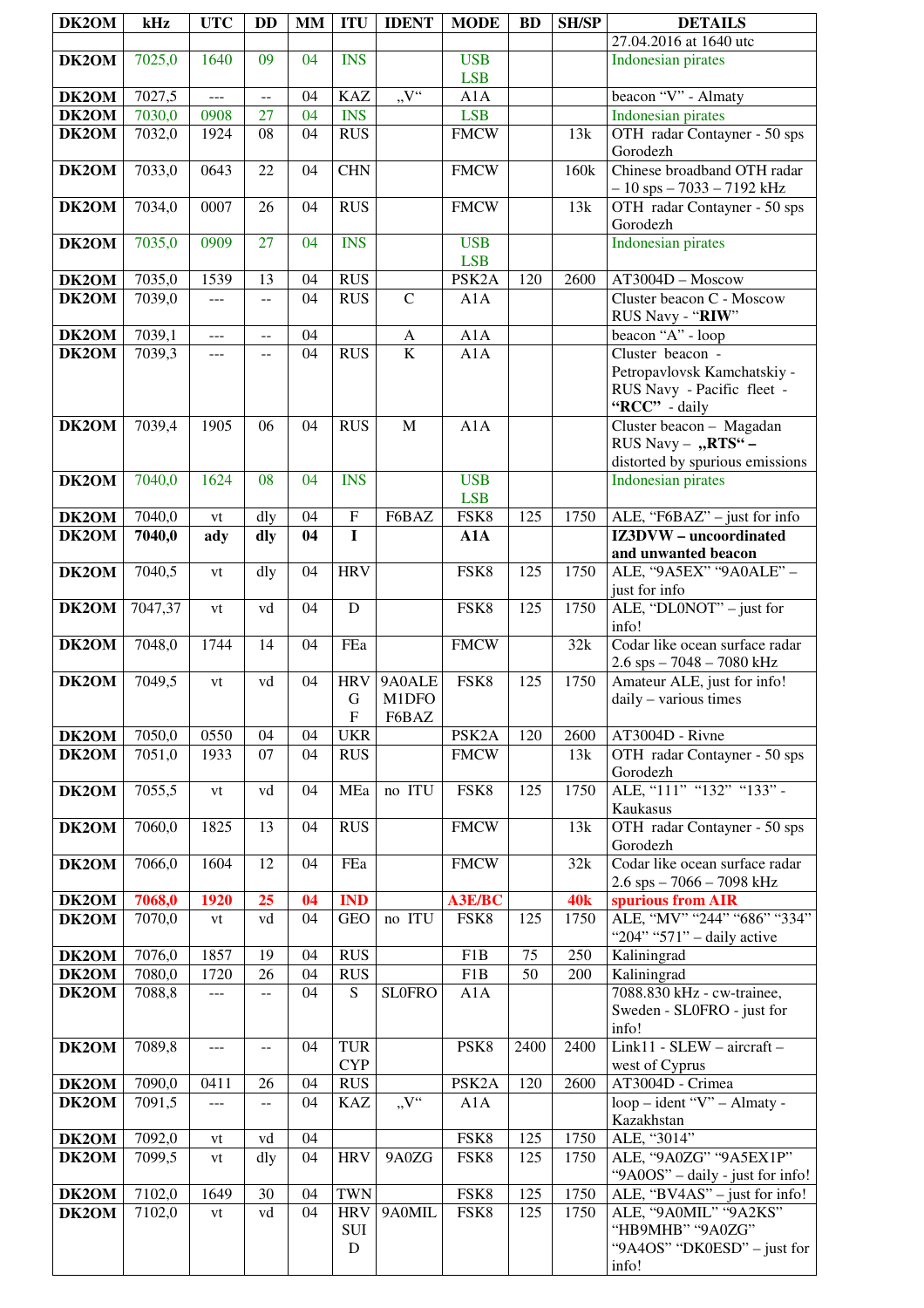| DK2OM              | kHz              | <b>UTC</b>     | <b>DD</b>               | <b>MM</b> | <b>ITU</b>               | <b>IDENT</b> | <b>MODE</b>                | <b>BD</b>       | <b>SH/SP</b>     | <b>DETAILS</b>                                                   |
|--------------------|------------------|----------------|-------------------------|-----------|--------------------------|--------------|----------------------------|-----------------|------------------|------------------------------------------------------------------|
| DK2OM              | 7106,0           | 1820           | 12                      | 04        | <b>RUS</b>               |              | <b>FMCW</b>                |                 | 13k              | OTH radar Contayner - 50 sps                                     |
| DK2OM              | 7110,0           | vt             | dly                     | 04        | <b>HRV</b>               | 9A0ALE       | FSK8                       | 125             | 1750             | Gorodezh - long lasting<br>ALE, "9A0ALE" - just for info         |
| DK2OM              | 7112,0           | 2026           | 21                      | 04        | <b>CHN</b>               |              | PSK2B                      | 60              | 2400             | PRC 30 tone - LSB mode -                                         |
|                    |                  |                |                         |           |                          |              |                            |                 |                  | PSK2B - pilottone 450 Hz AF -                                    |
|                    |                  |                |                         |           |                          |              |                            |                 |                  | China                                                            |
| DK2OM              | 7112,0           | 1646           | 22                      | 04        | <b>RUS</b>               |              | F <sub>1</sub> B           | 50              | 200              | very unclean - idling -<br>Kaliningrad                           |
| DK2OM              | 7120,0           | vt             | dly                     | 04        | <b>SOM</b>               |              | A3E                        |                 | 9k               | Radio Hargaysa - Somalia -                                       |
|                    |                  |                |                         |           |                          |              |                            |                 |                  | daily - even audible in                                          |
| DK2OM              | 7122,0           | $\overline{a}$ | $\overline{a}$          | 04        | FEa                      | $\mathbf{V}$ | A1A                        |                 |                  | <b>Australia and Japan</b><br>loop "V"                           |
| DK2OM              | 7127,0           | 1846           | 26                      | 04        | <b>RUS</b>               |              | F <sub>1</sub> B           | 75              | 250              | Krasnoyarsk                                                      |
| DK2OM              | 7132,0           | 1412           | 20                      | 04        | FEa                      |              | <b>FMCW</b>                |                 | 32k              | Codar like ocean surface radar                                   |
|                    | 7137,0           | 1435           | 17                      | 04        | <b>TWN</b>               |              | FSK8                       | 125             | 1750             | 2.6 sps - 7132 - 7164 kHz<br>ALE, "CBIUN" "CBWPC"                |
| DK2OM              |                  |                |                         |           |                          |              | <b>LSB</b>                 |                 |                  | "CQYTX" "CAPLJ" "CTFOJ"                                          |
|                    |                  |                |                         |           |                          |              |                            |                 |                  | "CEGTO" "CSNYI" "CEIPN"                                          |
|                    |                  |                |                         |           |                          |              |                            |                 |                  | "CRXWT"-Taiwanese navy -                                         |
| $\overline{D}K2OM$ | 7140,0           | vt             | vd                      | 04        | FEa                      |              | FSK8                       | 125             | 1750             | daily<br>ALE. "1111"                                             |
| DK2OM              | 7144,0           | 1727           | 29                      | 04        | FEa                      |              | <b>FMCW</b>                |                 | 32k              | Codar like ocean surface radar                                   |
|                    |                  |                |                         |           |                          |              |                            |                 |                  | $2.6$ sps $- 7144 - 7176$ kHz                                    |
| DK2OM              | 7149,0           | 1929           | 26                      | 04        | FEa                      |              | <b>FMCW</b>                |                 | 32k              | Codar like ocean surface radar                                   |
| DK2OM              | 7155,0           | 1726           | 12                      | 04        | FEa                      |              | <b>FMCW</b>                |                 | 32k              | 2.6 sps - 7149 - 7181 kHz<br>Codar like ocean surface radar      |
|                    |                  |                |                         |           |                          |              |                            |                 |                  | 2.6 sps - 7155 - 7187 kHz                                        |
| DK2OM<br>DK2OM     | 7162,0<br>7162,0 | 0700<br>1749   | 25<br>25                | 04<br>04  | <b>RUS</b><br>FEa        |              | F1B<br><b>FMCW</b>         | $\overline{75}$ | 250<br>32k       | Moscow<br>Codar like ocean surface radar                         |
|                    |                  |                |                         |           |                          |              |                            |                 |                  | $2.6$ sps $-7162 - 7194$ kHz                                     |
| DK2OM              | 7163,0           |                | 44                      | 04        | <b>UKR</b>               |              | A3E                        |                 |                  | encrypted MSGs - SZRU in                                         |
|                    |                  |                |                         |           |                          |              |                            |                 |                  | <b>Rivne</b><br>Codar like ocean surface radar                   |
| DK2OM              | 7164,0           | 1927           | 13                      | 04        | FEa                      |              | <b>FMCW</b>                |                 | 32k              | 2.6 sps - 7164 - 7196 kHz                                        |
| DK2OM              | 7170,0           | vt             | vd                      | 04        | <b>CHN</b>               | no ITU       | FSK8                       | 125             | 1750             | ALE, "103" "103"                                                 |
| DK2OM              | 7176,0           | 0413           | 26                      | 04        | <b>RUS</b>               |              | F1B                        | 75              | 250              | Moscow                                                           |
| DK2OM              | 7183,0           | vt             | $d$ ly                  | 04        | SUI                      |              | FSK8                       | 125             | 1750             | ALE, " $\overline{HB9MHB" - just for}$<br>info!                  |
| DK2OM              | 7185,5           | vt             | vd                      | 04        | $\mathbf D$              |              | FSK8                       | 125             | 1750             | ALE, "9A5EX" "DK0ESD"                                            |
|                    |                  |                |                         |           | <b>HRV</b>               |              |                            |                 |                  | just for info - daily                                            |
| DK2OM<br>DK2OM     | 7186,0<br>7197,0 | 0348<br>vt     | 28<br>dly               | 04<br>04  | <b>RUS</b><br><b>TUR</b> | no ITU       | PSK <sub>2</sub> A<br>FSK8 | 120<br>125      | 2600<br>1750     | AT3004D - Severomorsk<br>ALE, "206102" "318013"                  |
|                    |                  |                |                         |           |                          |              |                            |                 |                  | "365013" - Turkish                                               |
|                    |                  |                |                         |           |                          |              |                            |                 |                  | organisations and Turkish Civil                                  |
|                    |                  |                |                         |           |                          |              |                            |                 |                  | Defense - source: DL8AAM -<br>daily, various times               |
| DK2OM              | 7200,0           | 1424           | 08                      | 04        | <b>MMR</b>               |              | A3E                        |                 |                  | Myanmar Radio $-0930 - 1500$                                     |
|                    |                  |                |                         |           |                          |              |                            |                 |                  | utc                                                              |
| DK2OM              | 7200,0           | $\overline{a}$ | $\mathbb{L} \mathbb{L}$ | 04        | <b>TWN</b>               |              | A3E                        |                 |                  | Radio Taiwan Int. - 1000 -<br>1300 utc                           |
| DK2OM              | 7205,0           | 1920           | 12                      | 04        | <b>IRN</b>               |              | A3E                        |                 | 20k              | <b>Voice of Iran with splatters</b>                              |
|                    |                  |                |                         |           |                          |              |                            |                 |                  | down to 7195 kHz - 1920 -                                        |
| DK2OM              | 10100,8          | ady            | $\frac{d}{dy}$          | 04        | $\mathbf{D}$             |              | F1B                        | $\overline{50}$ | 450              | 1950 utc daily<br><b>Baudot</b> - German                         |
|                    |                  |                |                         |           |                          |              |                            |                 |                  | Weatherservice - legal!                                          |
| DK2OM              | 10102,0          | 1401           | 22                      | 04        | <b>CHN</b>               |              | <b>FMCW</b>                |                 | 160 <sub>k</sub> | Chinese broadband OTH radar                                      |
| DK2OM              | 10110,0          | vt             | $\frac{d}{dy}$          | 04        | <b>SNG</b>               | no ITU       | FSK8                       | 125             | 1750             | $-10$ sps $-10102 - 10262$ kHz<br>ALE, "CN6" " $68"$ – Singapore |
|                    |                  |                |                         |           |                          |              |                            |                 |                  | Navy - Changi Naval Base                                         |
| DK2OM              | 10111,0          | 1750           | 10                      | 04        | <b>RUS</b>               |              | <b>MFSK</b>                |                 | 3200             | $MFSK - 2x34$ tones -                                            |
| DK2OM              | 10113,0          | vt             | vd                      | 04        | <b>TUN</b>               | no ITU       | FSK8                       | 125             | 1750             | <b>Moscow</b><br>ALE, "TUD" "STAT5"                              |
|                    |                  |                |                         |           |                          |              |                            |                 |                  | "STAT154"                                                        |
| DK2OM              | 10114,0          | vt             | $\frac{d}{dy}$          | 04        | <b>ALG</b>               | no ITU       | FSK8                       | 125             | 1750             | ALE, "BSF" "ZEN"                                                 |
| DK2OM              | 10114,8          | 0733           | 13                      | 04        | <b>RUS</b>               |              | F1B                        | 100             | 1000             | "CM2OR2"<br>$CIS14 - Moscow - daily$                             |
| DK2OM              | 10115,0          | <b>vt</b>      | dly                     | 04        | <b>MRC</b>               | no ITU       | FSK8                       | 125             | 1750             | ALE, "100" "114" "201"                                           |
|                    |                  |                |                         |           |                          |              |                            |                 |                  | "XXZ" - Western Sahara                                           |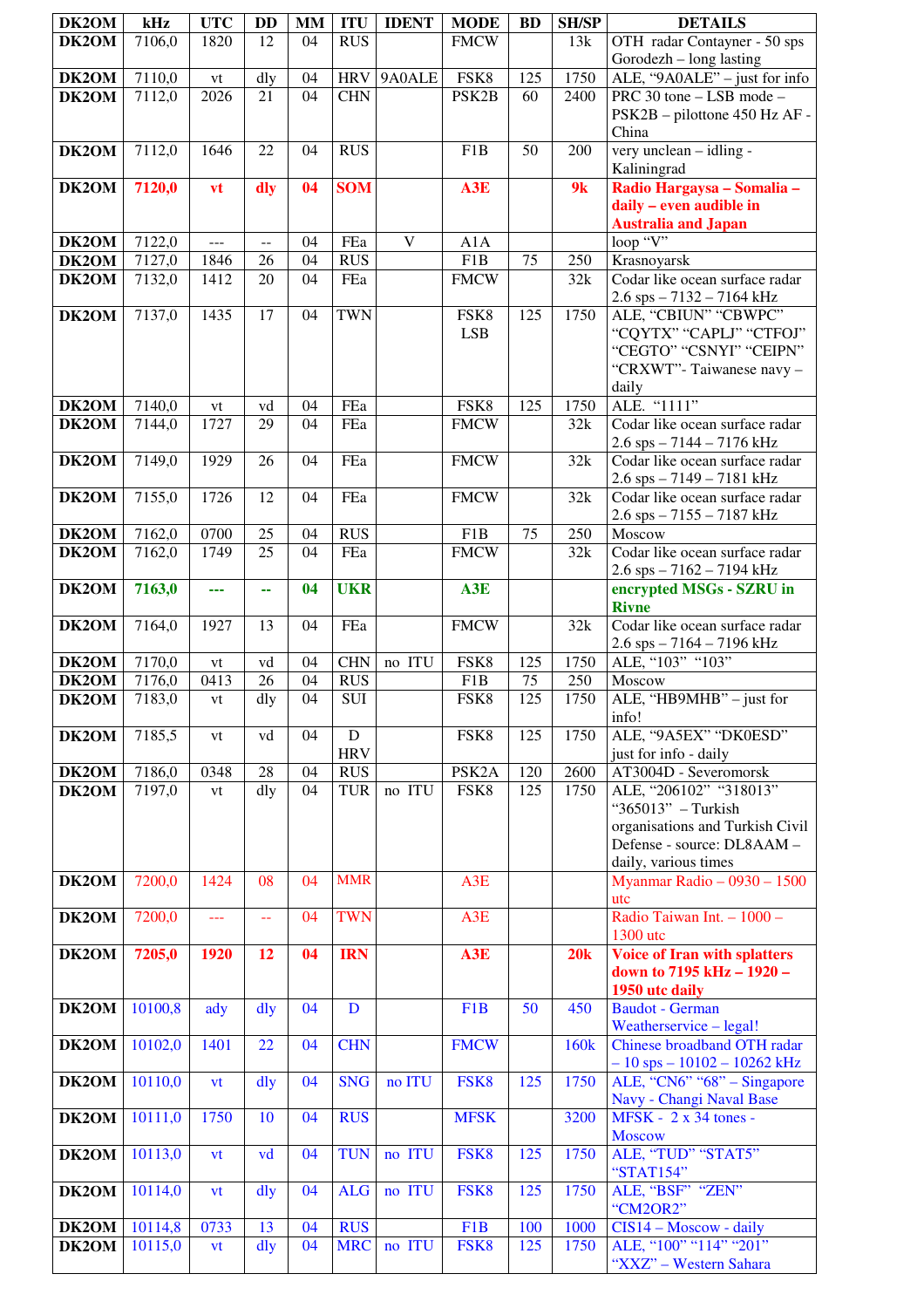| DK2OM              | kHz                | <b>UTC</b>          | <b>DD</b> | <b>MM</b> | <b>ITU</b>               | <b>IDENT</b>  | <b>MODE</b>              | <b>BD</b>    | <b>SH/SP</b> | <b>DETAILS</b>                                   |
|--------------------|--------------------|---------------------|-----------|-----------|--------------------------|---------------|--------------------------|--------------|--------------|--------------------------------------------------|
| DK2OM              | 10116,5            | ---                 | 44        | 04        | <b>AFS</b>               |               | F <sub>7</sub> D         | 54.3         | 2120         | $MHF50 - 33$ tones - South                       |
|                    |                    |                     |           |           |                          |               |                          |              |              | African navy                                     |
| DK2OM              | 10120,0            | vt                  | dly       | 04        | <b>ALG</b>               | no ITU        | FSK8                     | 125          | 1750         | ALE, "CM6" "01012016"                            |
| DK2OM              | 10120,0            | 1605                | 13        | 04        | <b>IRN</b>               |               | <b>A3E/BC</b>            |              | 9k           | Voice of Iran - intermod.                        |
|                    |                    |                     |           |           |                          |               |                          |              |              | from 9580 and 9850 kHz -                         |
|                    |                    |                     |           |           |                          |               |                          |              |              | location Zahedan                                 |
| DK2OM<br>DK2OM     | 10122,0<br>10123,0 | 1749                | 04<br>dly | 04<br>04  | <b>RUS</b><br><b>ALG</b> | no ITU        | F <sub>1</sub> B<br>FSK8 | 75<br>125    | 200<br>1750  | Novorossiysk<br>ALE, "CM3" "COF" "BSF"           |
|                    |                    | vt                  |           |           |                          |               |                          |              |              | "CM2" "ESA" – Algerian                           |
|                    |                    |                     |           |           |                          |               |                          |              |              | Airforce                                         |
| DK2OM              | 10129,0            | vt                  | dly       | 04        | <b>ALG</b>               | no ITU        | FSK8                     | 125          | 1750         | ALE, "CM1" "CTF" "772"                           |
| DK2OM              | 10130,0            | vt                  | dly       | 04        |                          |               | FSK8                     | 125          | 1750         | ALE, "1144" "1608"                               |
| DK2OM              | 10136,0            | vt                  | dly       | 04        | <b>ALG</b>               | no ITU        | FSK8                     | 125          | 1750         | ALE, "CM3" "BLD" "CNC"                           |
|                    |                    |                     |           |           |                          |               |                          |              |              | "TF2"                                            |
| DK2OM              | 10140,0            | <b>vt</b>           | vd        | 04        | <b>CHN</b>               | no ITU        | FSK8                     | 125          | 1750         | ALE, "205" "201" "LT"                            |
|                    |                    |                     |           |           | $\boldsymbol{\eta}$      |               |                          |              |              |                                                  |
| DK2OM              | 10144,0            | ady                 | dly       | 04        | $\overline{D}$           | <b>DK0WCY</b> | A1A                      |              |              | 10143.986 kHz - DK0WCY -                         |
|                    |                    |                     |           |           |                          |               |                          |              |              | German aurora beacon - just                      |
|                    |                    |                     |           |           |                          |               |                          |              |              | for info!                                        |
| DK2OM              | 10144,0            | 0649                | 07        | 04        |                          |               | F <sub>1</sub> B         | 100          | 250          |                                                  |
| DK2OM              | 10145,5            | vt                  | dly       | 04        | <b>SUI</b>               | <b>HB9MHB</b> | FSK8                     | 125          | 1750         | ALE, "HBMHB" - just for info                     |
|                    |                    |                     |           |           |                          |               |                          |              |              | - daily                                          |
| DK2OM              | 10145,5            | vt                  | dly       | 04        | <b>TWN</b>               | <b>BV4AS</b>  | FSK8                     | 125          | 1750         | ALE, "BV4AS" "VK4SAA"-                           |
|                    |                    |                     |           |           | <b>AUS</b>               |               |                          |              |              | just for info!                                   |
| DK2OM              | 13980,0            | 1909                | 30        | 04        | MEa                      |               | <b>FMCW</b>              |              | 20k          | OTHR $-50$ sps - spurious $+/-$                  |
| DK2OM              | 13997,0            | 0803                | 26        | 04        | <b>RUS</b>               |               | PSK <sub>2</sub> A       | 120          | 2600         | 20 kHz - TUR or CYP<br>$AT3004D$ – pilot tone on |
|                    |                    |                     |           |           |                          |               |                          |              |              | 14000.3 - Penza                                  |
| DK2OM              | 14000,0            | 1555                | 23        | 04        | FEa                      |               | <b>USB</b>               |              |              | pirates from Java Sea - daily                    |
| $\overline{DK2OM}$ | 14000,0            | 1310                | 21        | 04        | E                        |               | <b>USB</b>               |              |              | Spanish fishery                                  |
| DK2OM              | 14000,0            | 1335                | 21        | 04        | <b>RUS</b>               |               | <b>FMCW</b>              |              | 10k          | OTH burst radar Contayner - 10                   |
|                    |                    |                     |           |           |                          |               |                          |              |              | sps - Gorodezh                                   |
| DK2OM              | 14000,0            | 1520                | 24        | 04        | <b>IND</b>               |               | <b>USB</b>               |              |              | pirates - Indian Ocean                           |
| DK2OM              | 14000,0            | 1318                | 25        | 04        | <b>RUS</b>               |               | <b>FMCW</b>              |              | 13k          | OTH radar Contayner - 50 sps -                   |
|                    |                    |                     |           |           |                          |               |                          |              |              | Gorodezh                                         |
| DK2OM              | 14000,0            | 0740                | 29        | 04        | <b>CHN</b>               |               | <b>FMCW</b>              |              | 160k         | Chinese broadband OTH radar                      |
|                    |                    |                     |           |           |                          |               |                          |              |              | $-10$ sps $-51$ sec blocks -                     |
|                    |                    |                     |           |           |                          |               |                          |              |              | 14000 – 14160 kHz                                |
| DK2OM              | 14008,0            | 0829                | 14        | 04        | <b>RUS</b>               |               | F1B                      | 50           | 250          | Moscow - also 25.04.2016 at<br>1240 utc          |
| DK2OM              | 14044,0            | 1250                | 14        | 04        | <b>RUS</b>               |               | F1B                      | 75           | 250          | Far East Russia                                  |
| DK2OM              | 14050,0            | 1408                | 23        | 04        | <b>RUS</b>               |               | F1B                      | 75           | 250          | Krasnoyarsk                                      |
| DK2OM              | 14052,0            | 0920                | 05        | 04        | <b>RUS</b>               |               | PSK <sub>2</sub> A       | 120          | 2600         | AT3004D - submode idle and                       |
|                    |                    |                     |           |           |                          |               |                          |              |              | traffic - north of Omsk                          |
| DK2OM              | 14060,0            | 1800                | 17        | 04        | $\mathbf G$              |               | <b>A3E/BC</b>            |              |              | intermodulation from                             |
|                    |                    |                     |           |           |                          |               |                          |              |              | <b>BBCWS</b> on 13660 and 13860                  |
| DK2OM              | 14085,0            | 1347                | 28        | 04        | <b>CHN</b>               |               | <b>FMCW</b>              |              | 160k         | Chinese broadband OTH radar                      |
|                    |                    |                     |           |           |                          |               |                          |              |              | $-10$ sps $-60$ sec blocks -                     |
|                    |                    |                     |           |           |                          |               |                          |              |              | 14085 - 14245 kHz                                |
| DK2OM              | 14100,0            | vt                  | dly       | 04        | $\rm ALG$                | no ITU        | FSK8                     | 125          | 1750         | ALE, "6206" - "6204" -                           |
|                    |                    |                     |           |           |                          |               |                          |              |              | "6202" "6207" "6217" "MTL"                       |
|                    |                    |                     |           |           |                          |               |                          |              |              | "IJI" - Mauritanian border -                     |
|                    |                    |                     |           |           |                          |               |                          |              |              | daily, all day                                   |
| DK2OM<br>DK2OM     | 14106,6<br>14109,0 | 1352                | 28<br>dly | 04<br>04  | <b>CHN</b><br>S          | <b>HAM</b>    | <b>OFDM</b><br>FSK8      | 44.44<br>125 | 2320<br>1750 | OFDM 39<br>ALE, "SM3FXL" - just for              |
|                    |                    | vt                  |           |           |                          |               |                          |              |              | info!                                            |
| DK2OM              | 14109,0            | vt                  | dly       | 04        | <b>RUS</b>               | RV3APM        | FSK8                     | 120          | 1750         | ALE, "RV3APM" - just for                         |
|                    |                    |                     |           |           |                          |               |                          |              |              | info!                                            |
| DK2OM              | 14135,0            | 1528                | 10        | 04        | <b>RUS</b>               |               | <b>FMCW</b>              |              | 10k          | OTH burst radar Contayner - 10                   |
|                    |                    |                     |           |           |                          |               |                          |              |              | sps - Gorodezh                                   |
| DK2OM              | 14148,5            | 1310                | 18        | 04        | <b>RUS</b>               |               | F1B                      | 600          | 600          | DPRK-FSK 600 - Moscow                            |
| DK2OM              | 14150,0            | 0834                | 29        | 04        | <b>CHN</b>               |               | <b>FMCW</b>              |              | 160k         | Chinese broadband OTH radar                      |
|                    |                    |                     |           |           |                          |               |                          |              |              | $-10$ sps $-51$ sec blocks -                     |
|                    |                    |                     |           |           |                          |               |                          |              |              | 14150 - 14310 kHz -                              |
|                    |                    |                     |           |           |                          |               |                          |              |              | jumping14000, 14150 and                          |
|                    |                    |                     |           |           |                          |               |                          |              |              | 14180                                            |
| DK2OM              | 14160,0            | vt                  | dly       | 04        | <b>MRC</b>               |               | FSK8                     | 125          | 1750         | ALE, "9204" "9228" "9236"                        |
| DK2OM              | 14166,0            | $\overline{1741,0}$ | 09        | 04        | <b>RUS</b>               |               | <b>FMCW</b>              |              | 10k          | OTH burst radar Contayner - 10                   |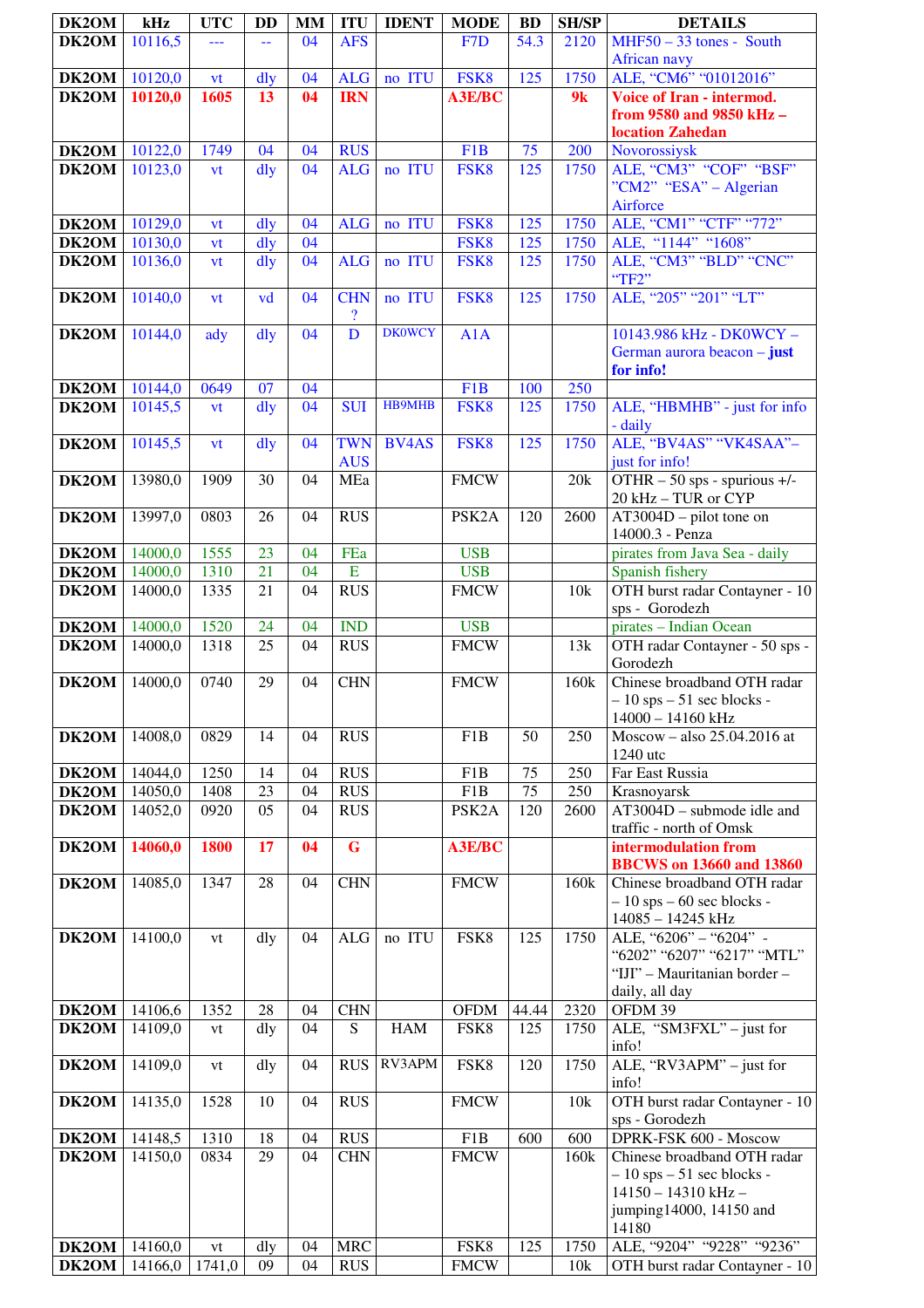| DK2OM          | kHz                | <b>UTC</b>                  | <b>DD</b>      | <b>MM</b> | <b>ITU</b>               | <b>IDENT</b>  | <b>MODE</b>                            | <b>BD</b>        | <b>SH/SP</b> | <b>DETAILS</b>                                                 |
|----------------|--------------------|-----------------------------|----------------|-----------|--------------------------|---------------|----------------------------------------|------------------|--------------|----------------------------------------------------------------|
| DK2OM          | 14180,0            | 1230                        | 15             | 04        | <b>RUS</b>               |               | F <sub>1</sub> B                       | 50               | 200          | sps - Gorodezh<br>Sevastopol - also 30.04.2016 at              |
|                |                    |                             |                |           |                          |               |                                        |                  |              | 0740 utc                                                       |
| DK2OM          | 14180,0            | 0825                        | 29             | 04        | <b>CHN</b>               |               | <b>FMCW</b>                            |                  | 160k         | Chinese broadband OTH radar                                    |
|                |                    |                             |                |           |                          |               |                                        |                  |              | $-10$ sps $-51$ sec blocks -                                   |
|                |                    |                             |                |           |                          |               |                                        |                  |              | 14180 - 14340 kHz -<br>jumping14000 and 14180                  |
| DK2OM          | 14192,0            | 0907                        | 19             | 04        | <b>RUS</b>               |               | F <sub>1</sub> B                       | 50               | 500          | RUS navy Kaliningrad - daily                                   |
|                |                    |                             |                |           |                          |               |                                        | 75               | 500          |                                                                |
| DK2OM          | 14205,0            | ${\it vt}$                  | dly            | 04        | <b>CHN</b>               | no ITU        | FSK8                                   | $\overline{125}$ | 1750         | ALE, "505" "822"                                               |
| DK2OM          | 14211,0            | 0845                        | 27             | 04        | <b>CHN</b>               |               | <b>FMCW</b>                            |                  | 40k          | Chinese OTH burst radar 67 sps<br>$-15$ sec bursts             |
| DK2OM          | 14221,0            | 0535                        | 19             | 04        | KGZ                      |               | F <sub>1</sub> B                       | 50               | 200          | CIS-50-50 - Bishkek - daily                                    |
| DK2OM          | 14223,5            | $---$                       | $-$            | 04        | <b>RUS</b>               |               | F1B                                    | 600              | 600          | DPRK-FSK 600 - DPRK emba                                       |
|                | 14236,6            | 0953                        | 14             | 04        | <b>RUS</b>               |               | <b>OFDM</b>                            | 35.55            | 2760         | Moscow<br>OFDM $60 -$ idling and traffic $-$                   |
| DK2OM          |                    |                             |                |           |                          |               |                                        |                  |              | east of Moscow                                                 |
| DK2OM          | 14239,0            | ---                         | --             | 04        | <b>CHN</b>               |               | PSK4                                   | 60               | 2350         | PRC 30 tone modem - LSB                                        |
|                |                    |                             |                |           |                          |               |                                        |                  |              | mode - LSB QRG - pilot tone                                    |
| DK2OM          | 14240,0            | 0826                        | 09             | 04        | <b>RUS</b>               |               | F <sub>1</sub> B                       | 50               | 250          | 450 Hz<br>Moscow                                               |
| DK2OM          | 14242,0            | 0756                        | 21             | 04        | <b>RUS</b>               |               | PSK <sub>2</sub> A                     | 120              | 2600         | AT3004D - Moscow                                               |
| DK2OM          | 14247,0            | 0903                        | 27             | 04        | <b>CHN</b>               |               | <b>FMCW</b>                            |                  | 10k          | Chinese OTH burst radar 67 sps                                 |
| DK2OM          | 14260,0            | $\mathrm{vt}$               | dly            | 04        | <b>SRB</b>               | YU1BI         | FSK8                                   | 125              | 1750         | ALE, "YU1BI" - just for info!                                  |
| DK2OM<br>DK2OM | 14260,9<br>14265,0 | 0839<br>vt                  | 14<br>vd       | 04<br>04  | <b>RUS</b><br><b>TUR</b> | no ITU        | <b>OFDM</b><br>FSK8                    | 35.55<br>125     | 2760<br>1750 | OFDM 60 - Kaliningrad<br>ALE, "526"                            |
| DK2OM          | 14265,0            | 1535                        | 26             | 04        | <b>RUS</b>               |               | PSK <sub>2</sub> A                     | 120              | 2600         | AT3004D - Moscow                                               |
| DK2OM          | 14268,0            | 0844                        | 27             | 04        | <b>CHN</b>               |               | <b>FMCW</b>                            |                  | 40k          | Chinese OTH burst radar 67 sps                                 |
|                |                    |                             |                |           |                          |               |                                        |                  |              | $-15$ sec bursts                                               |
| DK2OM<br>DK2OM | 14272,0<br>14285,2 | $\overline{a}$<br>0935      | --<br>14       | 04<br>04  | <b>RUS</b><br><b>RUS</b> | <b>RCV</b>    | A1A<br><b>OFDM</b>                     | 35.55            | 2760         | <b>RUS Navy Sevastopol</b><br>OFDM 60 - Moscow                 |
| DK2OM          | 14295,0            | vt                          | dly            | 04        | <b>SRB</b>               | YU1BI         | FSK8                                   | 125              | 1750         | ALE, "YU1BI" - just for info!                                  |
| DK2OM          | 14295,0            | 1015                        | 06             | 04        | <b>TJK</b>               |               | A3E                                    |                  | 9k           | 3rd from Radio Tajik on 4765                                   |
|                |                    |                             |                |           |                          |               |                                        |                  |              | kHz - daily, all day                                           |
| DK2OM          | 14301,8            | 1016                        | 06             | 04        | <b>CHN</b>               |               | PSK <sub>2</sub>                       | 75               | 2200         | PRC 16 tone modem - USB<br>mode – pilot tone 450 Hz - RF       |
|                |                    |                             |                |           |                          |               |                                        |                  |              | 14300.0 kHz - China -                                          |
|                |                    |                             |                |           |                          |               |                                        |                  |              | Shanghai - daily - all day                                     |
| DK2OM<br>DK2OM | 14304,0<br>14306,0 | 0927<br>0810                | 14<br>21       | 04<br>04  | <b>RUS</b><br><b>RUS</b> |               | F <sub>1</sub> B<br>PSK <sub>2</sub> A | 75<br>120        | 250<br>2600  | Moscow<br>$AT3004$ – submode idle and                          |
|                |                    |                             |                |           |                          |               |                                        |                  |              | traffic - Penza                                                |
| DK2OM          | 14318,0            | 1308                        | 18             | 04        | <b>RUS</b>               |               | <b>FMCW</b>                            |                  | 10k          | OTH burst radar Contayner - 10                                 |
|                |                    |                             |                |           |                          |               |                                        |                  |              | sps - Gorodezh                                                 |
| DK2OM<br>DK2OM | 14330,0<br>14334,0 | vt<br>vt                    | dly<br>vd      | 04<br>04  | <b>CHN</b>               | no ITU        | FSK8<br>FSK8                           | 125<br>125       | 1750<br>1750 | ALE, "BV4"<br>ALE, "249" "255" "763"                           |
| DK2OM          | 14344,7            | $\mathbb{H} \to \mathbb{H}$ | $ -$           | 04        | <b>CHN</b>               |               | PSK8                                   | 2400             | 2400         | modified MIL-188-110A - 600                                    |
|                |                    |                             |                |           |                          |               |                                        |                  |              | bps short $- 14344.650$ kHz $-$                                |
| DK2OM          | 14346,0            | 1331                        | 27             | 04        | <b>THA</b>               | <b>HSOZEA</b> | A1A                                    |                  |              | daily, all day<br>HS0ZEA beacon - 14345.950                    |
|                |                    |                             |                |           |                          |               |                                        |                  |              | kHz - every 5 minutes - daily -                                |
|                |                    |                             |                |           |                          |               |                                        |                  |              | just for info!                                                 |
| DK2OM          | 14346,0            | vt                          | vd             | 04        | <b>HRV</b>               |               | FSK8                                   | 125              | 1750         | ALE, "9A0ZG" "RX3ARZ"                                          |
|                |                    |                             |                |           | <b>RUS</b><br>${\bf D}$  |               |                                        |                  |              | "DK0ESD" – just for info –<br>various times, daily             |
| DK2OM          | 14351,7            | ---                         | --             | 04        | $\overline{E}$           |               | <b>OFDM</b>                            | 30               | 2700         | OFDM 73 + intro tone -                                         |
|                |                    |                             |                |           |                          |               |                                        |                  |              | experimental transmissions -                                   |
| DK2OM          | 18080,0            | 0600                        | 12             | 04        | <b>TWN</b>               |               | A3E/BC                                 |                  |              | Las Palmas - just for info!<br><b>Sound of Hope - Taiwan -</b> |
|                |                    |                             |                |           |                          |               |                                        |                  |              | daily at 06 utc and later                                      |
| DK2OM          | 18100,0            | vt                          | $\frac{d}{dy}$ | 04        | <b>MRC</b>               | no ITU        | FSK8                                   | 125              | 1750         | ALE, "A2" "A5" "A7" "S6" -                                     |
|                |                    |                             |                |           |                          |               |                                        |                  |              | "C3" "G401" "CD" "09" "G2"                                     |
|                |                    |                             |                |           |                          |               |                                        |                  |              | "LG6" "G301"<br>"ELJADIDNET4" - daily,                         |
|                |                    |                             |                |           |                          |               |                                        |                  |              | various times                                                  |
| DK2OM          | 18106,0            | vt                          | vd             | 04        | <b>POR</b>               | CT2GOY        | FSK8                                   | 125              | 1750         | ALE, "CT2GOY" – just for                                       |
| DK2OM          | 18107,0            |                             | vd             | 04        | <b>RUS</b>               | <b>RDL</b>    | F <sub>1</sub> B                       | 50               | 200          | info!<br>$CIS-50-200 - Moscow - idle$                          |
|                |                    | vt                          |                |           |                          |               |                                        |                  |              | and traffic - Russian navy -                                   |
|                |                    |                             |                |           |                          |               |                                        |                  |              |                                                                |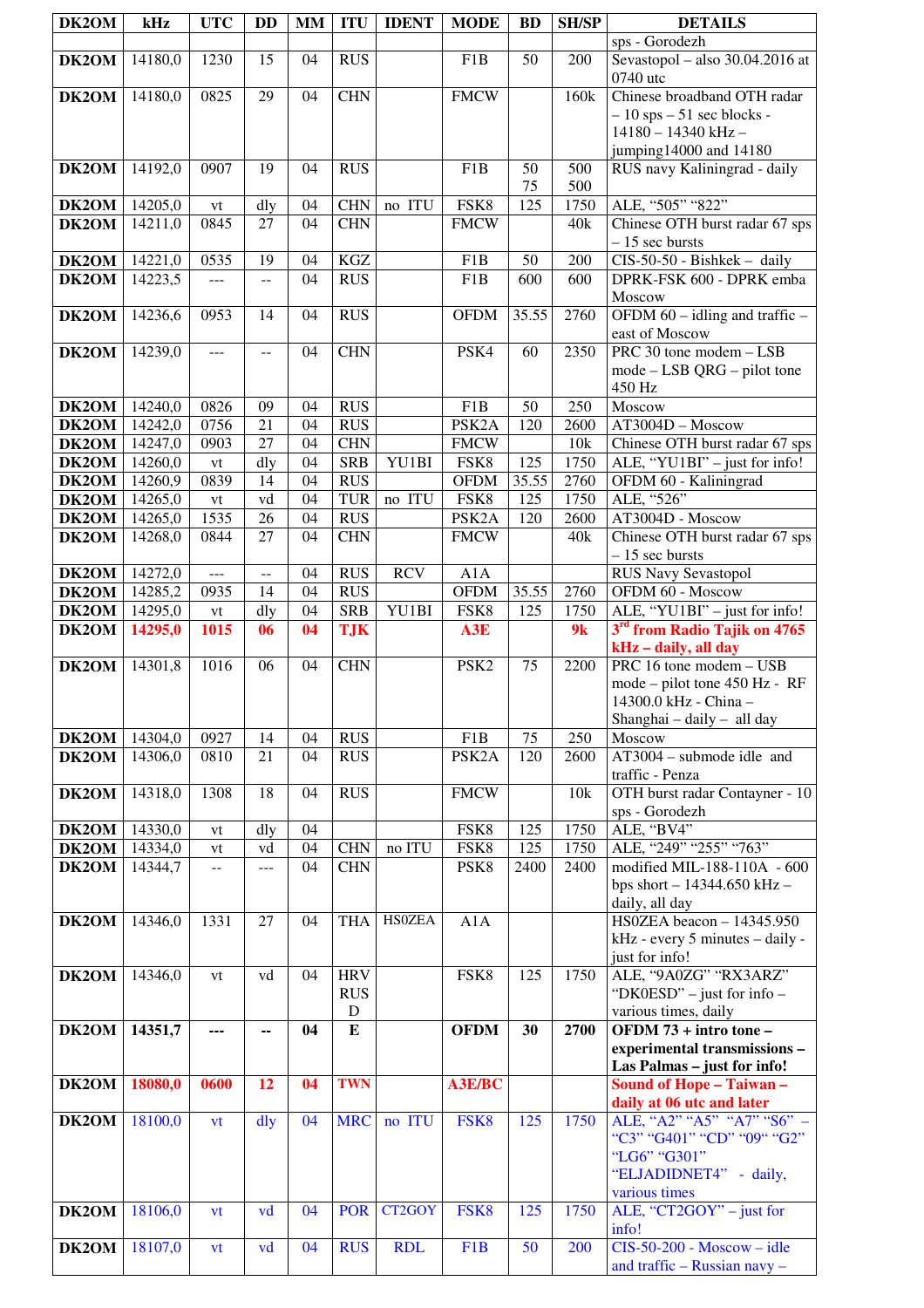| DK2OM              | kHz                | <b>UTC</b> | <b>DD</b> | <b>MM</b> | <b>ITU</b>      | <b>IDENT</b>   | <b>MODE</b>              | <b>BD</b> | <b>SH/SP</b> | <b>DETAILS</b>                                                   |
|--------------------|--------------------|------------|-----------|-----------|-----------------|----------------|--------------------------|-----------|--------------|------------------------------------------------------------------|
|                    |                    |            |           |           |                 |                |                          |           |              | various days and times - shared                                  |
| DK2OM              | 18117,5            | vt         | vd        | 04        | <b>POR</b>      | <b>CT2IXQ</b>  | FSK8                     | 125       | 1750         | band!<br>ALE, "CT2IXQ" - just for info                           |
| DK2OM              | 18140,0            | vt         | dly       | 04        | <b>SRB</b>      | <b>YU1BI</b>   | FSK8                     | 125       | 2600         | ALE, "YU1BI" - just for info!                                    |
| DK2OM              | 18165,0            | 0800       | 20        | 04        | <b>CYP</b>      |                | <b>FMCW</b>              |           | 20k          | OTH radar Cyprus - 50 sps                                        |
| DK2OM<br>DK2OM     | 21000,0<br>21000,0 | vt<br>1753 | dly<br>24 | 04<br>04  | FEa<br>$\bf{B}$ |                | <b>USB</b><br><b>USB</b> |           |              | Far East pirates - daily<br><b>Brazilian pirates - Rio de</b>    |
|                    |                    |            |           |           |                 |                |                          |           |              | Janeiro with North Brazil-                                       |
|                    |                    |            |           |           |                 |                |                          |           |              | very often                                                       |
| DK2OM              | 21000,0            | ---        | 44        | 04        | <b>SDN</b>      |                | <b>USB</b>               |           |              | <b>MFA Sudan - Khartoum with</b><br>emba Yemen - voice traffic   |
| DK2OM              | 21000,0            | 1702       | 14        | 04        |                 |                | <b>USB</b>               |           |              | men in French voice                                              |
| DK2OM              | 21000,0            | 0802       | 15        | 04        |                 |                | <b>USB</b>               |           |              | pirates in unknown voice                                         |
| DK2OM              | 21002,0            | 1913       | 25        | 04        | <b>MRC</b>      |                | <b>USB</b>               |           |              | Moroccan fishery                                                 |
| DK2OM              | 21002,2            | ---        | Ξ.        | 04        | <b>SDN</b>      | !0000<br>!9999 | F1B                      | 100       | 170          | 21002.15 kHz - Pactor 1<br>encrypted - MFA Sudan -               |
|                    |                    |            |           |           |                 | !8888          |                          |           |              | Khartoum with emba Yemen                                         |
| DK2OM              | 21096,0            | vt         | dly       | 04        | <b>INS</b>      | YD0OXH         | FSK8                     | 125       | 1750         | ALE, "YD0OXH3" - daily,                                          |
| DK2OM              | 21104,0            | 0900       | 12        | 04        | <b>CHN</b>      |                | <b>FMCW</b>              |           | 10k          | various times - just for info!<br>Chinese OTH burst radar 67 sps |
|                    |                    |            |           |           |                 |                |                          |           |              | $-3.8$ sec bursts                                                |
| DK2OM              | 21118,0            | 1030       | 28        | 04        | <b>CHN</b>      |                | <b>FMCW</b>              |           | 160k         | Chinese broadband OTH radar                                      |
|                    |                    |            |           |           |                 |                |                          |           |              | $-10$ sps $-51$ sec blocks -<br>21118 - 21278 kHz                |
| DK2OM              | 21131,0            | vt         | vd        | 04        | <b>CHN</b>      | no ITU         | FSK8                     | 125       | 1750         | ALE, "A92" "L02" - Chinese                                       |
|                    |                    |            |           |           |                 |                |                          |           |              | diplo                                                            |
| DK2OM              | 21141,0            | $ -$       | --        | 04        | <b>GEO</b>      |                | PSK8A                    | 2400      | 2400         | Stanag4538 - GEO MIL with<br>AFG - daily                         |
| DK2OM              | 21145,0            | 0922       | 20        | 04        | <b>MRC</b>      | no ITU         | FSK8                     | 125       | 1750         | ALE, "B301", "C3", "IR4"                                         |
|                    |                    |            |           |           |                 |                |                          |           |              | "T4" "E4" "A2" "CD" "K3"                                         |
|                    |                    |            |           |           |                 |                |                          |           |              | "KB2" "J5" "GS4" "R3" -<br>various times, daily                  |
| DK2OM              | 21145,8            | ady        | dly       | 04        | L               | IZ3DVW         | A1A                      |           |              | IZ3DVW beacon $-21145,75$                                        |
|                    |                    |            |           |           |                 |                |                          |           |              | kHz - not coordinated with<br><b>IARU</b>                        |
| DK2OM              | 21160,0            | $---$      | $-1$      | 04        | <b>RUS</b>      |                | F <sub>1</sub> B         | 100       | 2000         | 4th from 5290 kHz (500 Hz                                        |
|                    |                    |            |           |           |                 |                |                          |           |              | shift) - St. Peterburg                                           |
| DK <sub>2</sub> OM | 21190,0            | $---$      | --        | 04        | <b>RUS</b>      |                | F1B                      | 100       | 1000         | harmonic from 10595 kHz -<br>Moscow - daily                      |
| DK2OM              | 21207,0            | 0849       | 21        | 04        | <b>AUS</b>      |                | <b>FMCW</b>              |           | 10k          | OTH burst radar - 7 sps -                                        |
|                    |                    |            |           |           |                 |                |                          |           |              | introtones - jumping                                             |
| DK2OM              | 21277,0            | 0852       | 21        | 04        | <b>AUS</b>      |                | <b>FMCW</b>              |           |              | OTH burst radar - 7 sps -<br>introtones - jumping                |
| DK2OM              | 21338,0            | 0910       | 12        | 04        | <b>CHN</b>      |                | <b>FMCW</b>              |           | 10k          | Chinese OTH burst radar 67 sps                                   |
|                    |                    |            |           |           |                 |                |                          |           |              | $-3.8$ sec bursts                                                |
| DK2OM              | 21345,0            | 0908       | 12        | 04        | <b>CHN</b>      |                | <b>FMCW</b>              |           | 10k          | Chinese OTH burst radar 83 sps<br>$-3.0$ sec bursts              |
| DK2OM              | 21353,5            | $- - -$    | --        | 04        | GAB             |                | F1B                      | 600       | 600          | DPRK-FSK 600 - Libreville                                        |
|                    |                    |            |           |           |                 |                |                          | 600       | 1200         | DPRK-FSK 1200                                                    |
| DK2OM              | 21400,0            | $---$      | --        | 04        | RUS             |                | F1B                      | 50        | 2000         | harmonic from 5350 kHz - area<br>of Moscow - daily               |
| DK2OM              | 21409,5            | ---        | --        | 04        | <b>RUS</b>      |                | F1B                      | 100       | 2000         | F1B 100 / 2000 - CIS14 -                                         |
|                    |                    |            |           |           |                 |                |                          |           |              | harmonic from 10704.75 -                                         |
| DK2OM              | 21430,5            | 0818       | 12        | 04        |                 |                | A1A                      |           |              | Jekaterinburg, RUS - daily<br>only series of dashes -            |
|                    |                    |            |           |           |                 |                |                          |           |              | 21430,460 kHz                                                    |
| DK2OM              | 21436,0            | $\cdots$   | --        | 04        | <b>RUS</b>      |                | PSK <sub>2</sub> A       | 120       | 5200         | AT3004D - harmonic from                                          |
| DK2OM              | 21438,0            | vt         | vd        | 04        | <b>RUS</b>      | <b>RCV</b>     | A1A                      |           |              | 10718.0 kHz - Sevastopol<br>RIP90, RCV. RGX94 - RUS              |
|                    |                    |            |           |           |                 |                |                          |           |              | Navy Sevastopol - daily                                          |
| DK2OM              | 21446,0            | ady        | dly       | 04        | <b>THA</b>      | <b>HSOZEA</b>  | A1A                      |           |              | HS0ZEA beacon - every 5                                          |
| DK2OM              | 25000,0            | <b>vt</b>  | vd        | 04        | <b>FIN</b>      |                | A3E                      |           |              | minutes - just for info!<br>time signal Helsinki – just for      |
|                    |                    |            |           |           |                 |                |                          |           |              | info – carrier on $25000$ – dots                                 |
|                    |                    |            |           |           |                 |                |                          |           |              | on 25001 and 24999 - daily, all                                  |
| DK2OM              | 28000,0            | vt         | vd        | 04        | $\bf{B}$        |                | A3E                      |           |              | day<br><b>Brazilian CBers - 28000 -</b>                          |
|                    |                    |            |           |           |                 |                |                          |           |              | 28325 - daily, all day - no                                      |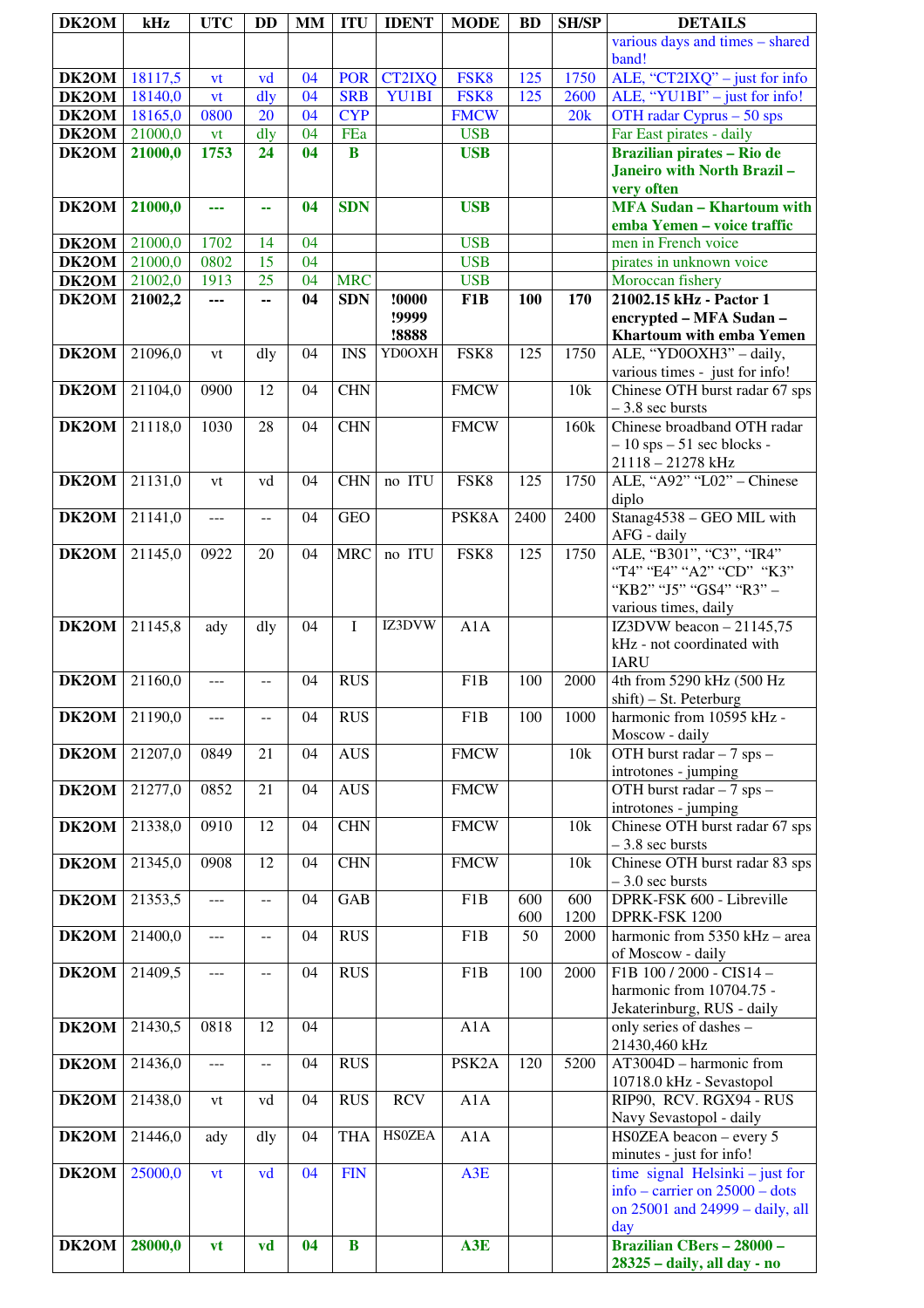| DK2OM | kHz     | <b>UTC</b> | <b>DD</b>      | MM       | <b>ITU</b> | <b>IDENT</b> | <b>MODE</b>      | <b>BD</b>       | <b>SH/SP</b> | <b>DETAILS</b>                                                    |
|-------|---------|------------|----------------|----------|------------|--------------|------------------|-----------------|--------------|-------------------------------------------------------------------|
|       |         |            |                |          |            |              |                  |                 |              | change<br>28000 - 29700 numerous CIS                              |
| DK2OM | 28000,0 | vt         | dly            | 04       | <b>CIS</b> |              | F3E              |                 |              | taxi nets - no change                                             |
| DK2OM | 28010,0 | ---        | $-$            | 04       | <b>POR</b> |              | F1B              | 51              | 300          | F1B bursts -west of Lisbon -                                      |
|       |         |            |                |          |            |              |                  |                 |              | Atlantic Ocean - Enagal GPS                                       |
|       |         |            |                |          |            |              |                  |                 |              | buoys - daily                                                     |
| DK2OM | 28025,0 | ---        | $-$            | 04       | <b>POR</b> |              | F1B              | 51              | 300          | F1B bursts - 28025.050 kHz -                                      |
|       |         |            |                |          |            |              |                  |                 |              | west of Lisbon - Atlantic                                         |
|       |         |            |                |          |            |              |                  |                 |              | Ocean - Enagal GPS buoys -                                        |
| DK2OM | 28030,0 | ---        | $- -$          | 04       | POR        |              | F <sub>1</sub> B | 51              | 340          | daily<br>F1B bursts - west of Lisbon -                            |
|       |         |            |                |          |            |              |                  |                 |              | Atlantic Ocean - Enagal GPS                                       |
|       |         |            |                |          |            |              |                  |                 |              | buoys - daily                                                     |
| DK2OM | 28045,0 | $- - -$    | $-$            | 04       | POR        |              | F1B              | $\overline{51}$ | 280          | F1B bursts - west of Lisbon -                                     |
|       |         |            |                |          |            |              |                  |                 |              | Atlantic Ocean - Enagal GPS                                       |
|       |         |            |                |          |            |              |                  |                 |              | buoys - daily                                                     |
| DK2OM | 28050,0 | 1538       | 17             | 04       | <b>POR</b> |              | F1B              | 51              | 300          | F1B bursts - west of Lisbon -<br>Atlantic Ocean - Enagal GPS      |
|       |         |            |                |          |            |              |                  |                 |              | buoys - daily                                                     |
| DK2OM | 28051,5 | ---        | --             | 04       | <b>POR</b> |              | F <sub>1</sub> B | $\overline{51}$ | 300          | F1B bursts - west of Lisbon -                                     |
|       |         |            |                |          |            |              |                  |                 |              | <b>Atlantic Ocean - Enagal GPS</b>                                |
|       |         |            |                |          |            |              |                  |                 |              | buoys - daily                                                     |
| DK2OM | 28060,0 | ---        | --             | 04       | POR        |              | $\overline{F1B}$ | $\overline{51}$ | 320          | F1B bursts - west of Lisbon -                                     |
|       |         |            |                |          |            |              |                  |                 |              | Atlantic Ocean - Enagal GPS<br>buoys - daily                      |
| DK2OM | 28065,0 | 1514       | 18             | 04       | <b>RUS</b> |              | F3E              |                 |              | <b>RUS</b> taxi                                                   |
| DK2OM | 28065,2 | ---        | $-$            | 04       | <b>POR</b> |              | F <sub>1</sub> B | 51              | 320          | F1B bursts - west of Lisbon -                                     |
|       |         |            |                |          |            |              |                  |                 |              | Atlantic Ocean - Enagal GPS                                       |
|       |         |            |                |          |            |              |                  |                 |              | buoys - daily                                                     |
| DK2OM | 28065,6 | ---        | $-$            | 04       | <b>GAB</b> |              | A3E              |                 | 980          | carrier and dots in USB and                                       |
|       |         |            |                |          |            |              |                  |                 |              | LSB, bursts every 60 sec -<br>carrier - Gabon - daily and all     |
|       |         |            |                |          |            |              |                  |                 |              | day                                                               |
| DK2OM | 28075,0 | ---        | --             | 04       | <b>POR</b> |              | F1B              | 51              | 300          | F1B bursts - west of Lisbon -                                     |
|       |         |            |                |          |            |              |                  |                 |              | Atlantic Ocean - Enagal GPS                                       |
|       |         |            |                | 04       |            |              |                  |                 |              | buoys - daily                                                     |
| DK2OM | 28085,0 | 1340       | 19             |          | POR        |              | F1B              | 51              | 300          | F1B bursts - west of Lisbon -<br>Atlantic Ocean - Enagal GPS      |
|       |         |            |                |          |            |              |                  |                 |              | buoys - daily                                                     |
| DK2OM | 28100,2 | ---        | $-$            | 04       | <b>POR</b> |              | F1B              | 51              | 300          | F1B bursts - 28100.780 kHz -                                      |
|       |         |            |                |          |            |              |                  |                 |              | west of Lisbon - Atlantic                                         |
|       |         |            |                |          |            |              |                  |                 |              | Ocean - Enagal GPS buoys -                                        |
| DK2OM | 28102,1 | ---        | $-$            | 04       | <b>POR</b> |              | F <sub>1</sub> B | 51              | 320          | daily<br>F1B bursts - west of Lisbon -                            |
|       |         |            |                |          |            |              |                  |                 |              | Atlantic Ocean - Enagal GPS                                       |
|       |         |            |                |          |            |              |                  |                 |              | buoys - daily                                                     |
| DK2OM | 28125,0 | $---$      | $- -$          | 04       | <b>POR</b> |              | F1B              | 51              | 320          | F1B bursts - west of Lisbon -                                     |
|       |         |            |                |          |            |              |                  |                 |              | Atlantic Ocean - Enagal GPS                                       |
| DK2OM | 28135,0 |            |                | 04       | <b>RUS</b> |              | F3E              |                 |              | buoys - daily<br>RUS taxi - daily                                 |
| DK2OM | 28146,0 | 444<br>vt  | 44<br>vd       | 04       | <b>ARG</b> |              | FSK8             | 125             | 1750         | ALE, "LU8EX" "PY2TI"                                              |
|       |         |            |                |          | B          |              |                  |                 |              | "DL1" - just for info!                                            |
| DK2OM | 28200,0 | $- - -$    | $- -$          | 04       | <b>POR</b> |              | F1B              | $\overline{51}$ | 330          | F1B bursts - west of Lisbon -                                     |
|       |         |            |                |          |            |              |                  |                 |              | Atlantic Ocean - Enagal GPS                                       |
| DK2OM | 28224,4 | ---        | $\overline{a}$ | 04       | GAB        |              | A3E              |                 |              | buoys - daily<br>carrier and dots +/- 770 Hz -                    |
|       |         |            |                |          |            |              |                  |                 |              | bursts every 60 sec - Gabon -                                     |
|       |         |            |                |          |            |              |                  |                 |              | daily and all day                                                 |
| DK2OM | 28249,6 | ---        | $-$            | 04       | <b>GAB</b> |              | A3E              |                 | 1060         | carrier and dots +/- 530 Hz -                                     |
|       |         |            |                |          |            |              |                  |                 |              | bursts every 60 sec - Gabon -                                     |
| DK2OM | 28250,5 | ---        | $-$            | 04       | <b>GAB</b> |              | A3E              |                 | 1060         | daily and all day<br>carrier and dots +/- 530 Hz -                |
|       |         |            |                |          |            |              |                  |                 |              | bursts every 60 sec - Gabon -                                     |
|       |         |            |                |          |            |              |                  |                 |              | daily and all day                                                 |
| DK2OM | 28275,1 | ---        | $-$            | 04       | AF         |              | F <sub>1</sub> B | 51              | 300          | F1B bursts -Atlantic Ocean -                                      |
|       |         |            |                |          |            |              |                  |                 |              | Enagal GPS buoys - daily                                          |
| DK2OM | 28312,5 | vt         | vd             | 04<br>04 | <b>POR</b> | CT2IXQ       | FSK8             | 125             | 1750         | ALE. " $CT2IXQ"$ – just for info<br>F1B bursts - west of Lisbon - |
| DK2OM | 28315,0 | $---$      | $-$            |          | POR        |              | F1B              | 51              | 320          | Atlantic Ocean - Enagal GPS                                       |
|       |         |            |                |          |            |              |                  |                 |              |                                                                   |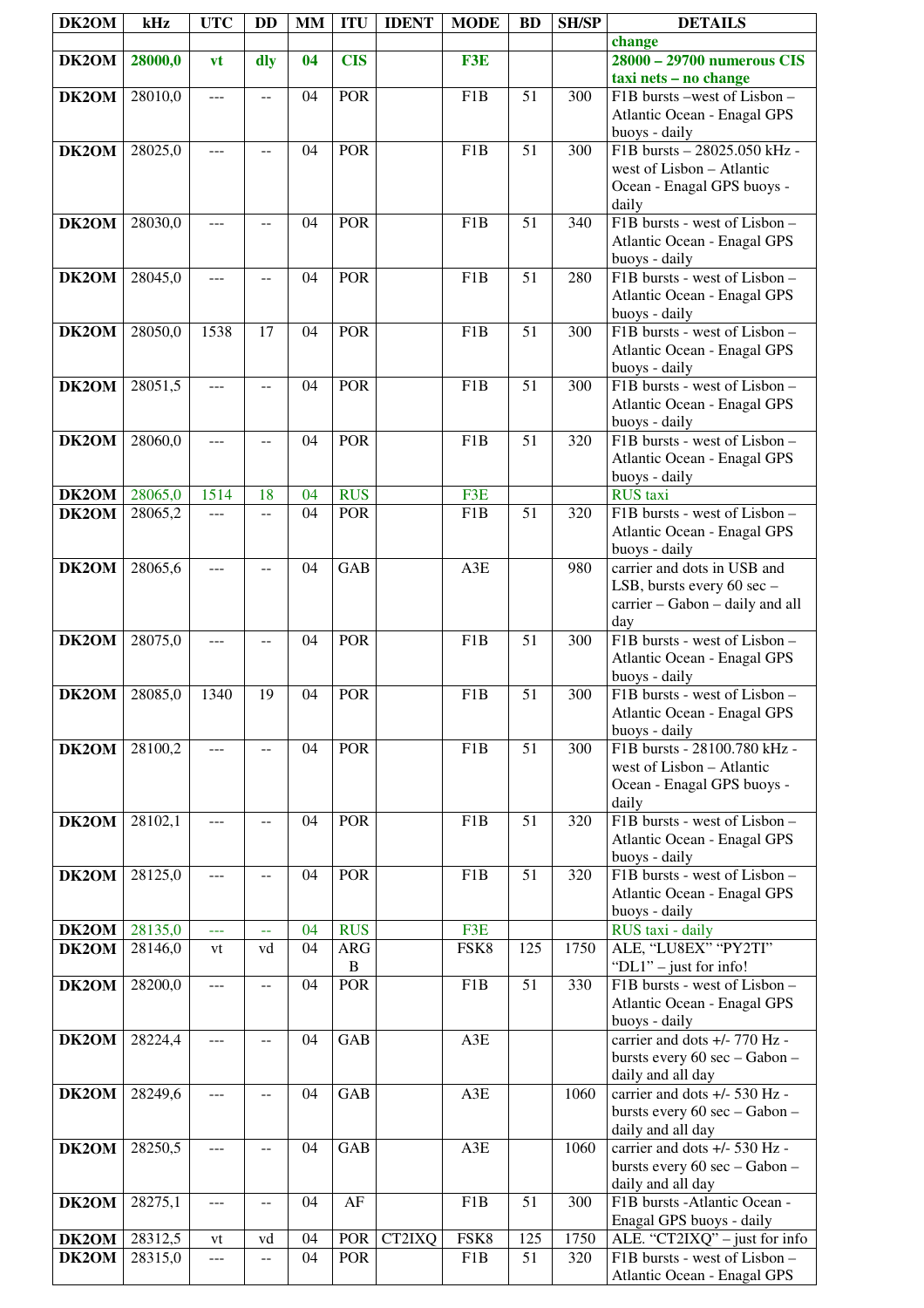| DK2OM | kHz     | <b>UTC</b> | <b>DD</b> | <b>MM</b> | <b>ITU</b> | <b>IDENT</b> | <b>MODE</b>      | <b>BD</b> | <b>SH/SP</b> | <b>DETAILS</b>                                     |
|-------|---------|------------|-----------|-----------|------------|--------------|------------------|-----------|--------------|----------------------------------------------------|
|       |         |            |           |           |            |              |                  |           |              | buoys - daily                                      |
| DK2OM | 28345,1 | ---        | --        | 04        | <b>GAB</b> |              | A3E              |           | 1060         | carrier and dots +/- 530 Hz -                      |
|       |         |            |           |           |            |              |                  |           |              | bursts every 60 sec - Gabon -                      |
|       |         |            |           |           |            |              |                  |           |              | daily and all day                                  |
| DK2OM | 28435,0 | ----       | --        | 04        | E          |              | F <sub>1</sub> B | 81.9      | 140          | Datawell-buoy "Waverider" -                        |
|       |         |            |           |           |            |              |                  |           |              | 28435.040 kHz - Costa del Sol                      |
|       |         |            |           |           |            |              |                  |           |              | – Malaga                                           |
| DK2OM | 28459,8 | ----       | $-$       | 04        | <b>GAB</b> |              | A3E              |           | 1060         | carrier and dots +/- 530 Hz -                      |
|       |         |            |           |           |            |              |                  |           |              | bursts every 60 sec - Gabon -                      |
|       |         |            |           |           |            |              |                  |           |              |                                                    |
|       |         |            |           |           | <b>GAB</b> |              |                  |           |              | daily and all day<br>carrier and dots +/- 530 Hz - |
| DK2OM | 28459,9 | ---        | $-$       | 04        |            |              | A3E              |           | 1060         |                                                    |
|       |         |            |           |           |            |              |                  |           |              | bursts every 60 sec - Gabon -                      |
|       |         |            |           |           |            |              |                  |           |              | daily and all day                                  |
| DK2OM | 28499,8 | ---        | --        | 04        | <b>MEa</b> |              | F <sub>1</sub> B | 81.9      | 140          | Datawell-buoy "Waverider" -                        |
|       |         |            |           |           |            |              |                  |           |              | 28499.875 kHz - Persian                            |
|       |         |            |           |           |            |              |                  |           |              | Gulf                                               |
| DK2OM | 28701,1 | ---        |           | 04        | <b>GAB</b> |              | A3E              |           | 1056         | carrier and dots +/- 528 Hz -                      |
|       |         |            |           |           |            |              |                  |           |              | bursts every 60 sec - Gabon -                      |
|       |         |            |           |           |            |              |                  |           |              | daily and all day                                  |
| DK2OM | 28751,2 | ---        | $-$       | 04        | <b>GAB</b> |              | A3E              |           | 1080         | carrier and dots +/- 540 Hz -                      |
|       |         |            |           |           |            |              |                  |           |              | bursts every 60 sec - Gabon -                      |
|       |         |            |           |           |            |              |                  |           |              | daily and all day                                  |
| DK2OM | 28845,5 | ---        | --        | 04        | <b>GAB</b> |              | A3E              |           | 1060         | carrier and dots +/- 530 Hz -                      |
|       |         |            |           |           |            |              |                  |           |              | bursts every 60 sec - Gabon -                      |
|       |         |            |           |           |            |              |                  |           |              | daily and all day                                  |
| DK2OM | 28901,1 | ---        | $-$       | 04        | <b>GAB</b> |              | A3E              |           | 1056         | carrier and dots +/- 528 Hz -                      |
|       |         |            |           |           |            |              |                  |           |              | bursts every 60 sec - Gabon -                      |
|       |         |            |           |           |            |              |                  |           |              | daily and all day                                  |
| DK2OM | 29114,0 | $---$      |           | 04        | <b>RUS</b> |              | F1B              | 100       | 2000         | harmonic from14557.0 kHz -                         |
|       |         |            | $-$       |           |            |              |                  |           |              | Moscow                                             |
|       |         |            |           |           |            |              |                  |           |              |                                                    |
| DK2OM | 29249,9 | 1612       | 11        | 04        | ${\bf E}$  |              | F <sub>1</sub> B | 81.9      | 140          | Datawell-buoy "Waverider" -                        |
|       |         |            |           |           |            |              |                  |           |              | 29249.890 kHz-                                     |
|       |         |            |           |           |            |              |                  |           |              | Fuerteventura - daily, all day                     |
| DK2OM | 29375,0 | ---        | --        | 04        | I          |              | F <sub>1</sub> B | 81.9      | 140          | Datawell-buoy "Waverider" -                        |
|       |         |            |           |           |            |              |                  |           |              | 29374.898 kHz - Gallipoli,                         |
|       |         |            |           |           |            |              |                  |           |              | South Italy - daily, all day                       |
| DK2OM | 29387,5 | ---        |           | 04        | <b>IND</b> |              | F <sub>1</sub> B | 81.9      | 140          | Datawell-buoy "Waverider" -                        |
|       |         |            |           |           |            |              |                  |           |              | 29387.460 kHz - Indian NW                          |
|       |         |            |           |           |            |              |                  |           |              | coast, close to Pakistan -                         |
|       |         |            |           |           |            |              |                  |           |              | daily, all day                                     |
| DK2OM | 29400,0 | ---        | --        | 04        | <b>USA</b> |              | F1B              | 81.9      | 140          | Datawell-buoy "Waverider" -                        |
|       |         |            |           |           |            |              |                  |           |              | 29400.070 kHz - USA north-                         |
|       |         |            |           |           |            |              |                  |           |              | east coast - NY daily, all day                     |
| DK2OM | 29450,0 | 1614       | 11        | 04        | <b>MRC</b> |              | F <sub>1</sub> B | 81.9      | 140          | Datawell-buoy "Waverider" -                        |
|       |         |            |           |           |            |              |                  |           |              | 29449.860 kHz - area of El                         |
|       |         |            |           |           |            |              |                  |           |              | Aaiun - Morocco - daily, all                       |
|       |         |            |           |           |            |              |                  |           |              | day                                                |
| DK2OM | 29500,0 | ---        | --        | 04        | G          |              | F <sub>1</sub> B | 81.9      | 140          | Datawell-buoy "Waverider" -                        |
|       |         |            |           |           |            |              |                  |           |              | area of Gibraltar - daily, all                     |
|       |         |            |           |           |            |              |                  |           |              | day                                                |
| DK2OM | 29525,0 | ---        | --        | 04        | <b>MRC</b> |              | F1B              | 81.9      | 140          | Datawell-buoy "Waverider" -                        |
|       |         |            |           |           |            |              |                  |           |              | 29524.990 kHz - Agadir -                           |
|       |         |            |           |           |            |              |                  |           |              | Morocco - daily, all day                           |
| DK2OM | 29625,0 | ---        | --        | 04        | <b>USA</b> |              | F <sub>1</sub> B | 81.9      | 140          | Datawell-buoy "Waverider" -                        |
|       |         |            |           |           |            |              |                  |           |              | 29625.024 kHz - USA north-                         |
|       |         |            |           |           |            |              |                  |           |              | east coast - daily, all day                        |
|       |         |            |           |           |            |              |                  |           |              |                                                    |

## **IRTS – Ireland – EI3GYB (Michael)**

| <b>SOC</b>  | $\bf kHz$ | <b>UTC</b> | DD | <b>MM</b> | <b>ITU</b> | <b>IDENT</b> | <b>MODE</b> | <b>BD</b> | <b>SH</b> | <b>DETAILS</b>                 |
|-------------|-----------|------------|----|-----------|------------|--------------|-------------|-----------|-----------|--------------------------------|
| <b>IRTS</b> | 3500      | $0720-$    | 03 | 04        | <b>HOL</b> |              | <b>USB</b>  |           |           | 3 Dutch fishermen, male. Loud  |
|             |           | 0748       |    |           |            |              |             |           |           | motor noise. Katwijk. Harbour. |
| <b>IRTS</b> | 3553      | 1115       | 22 | 04        | <b>POR</b> |              | <b>USB</b>  |           |           | 2 male Portuguese fishermen    |
|             |           |            |    |           | or         |              |             |           |           |                                |
|             |           |            |    |           | <b>MM</b>  |              |             |           |           |                                |
| <b>IRTS</b> | 3560      | 1440       | 08 | 04        | <b>POR</b> |              | <b>USB</b>  |           |           | 2 male Portuguese              |
|             |           |            |    |           | or         |              |             |           |           | fishermen, very strong         |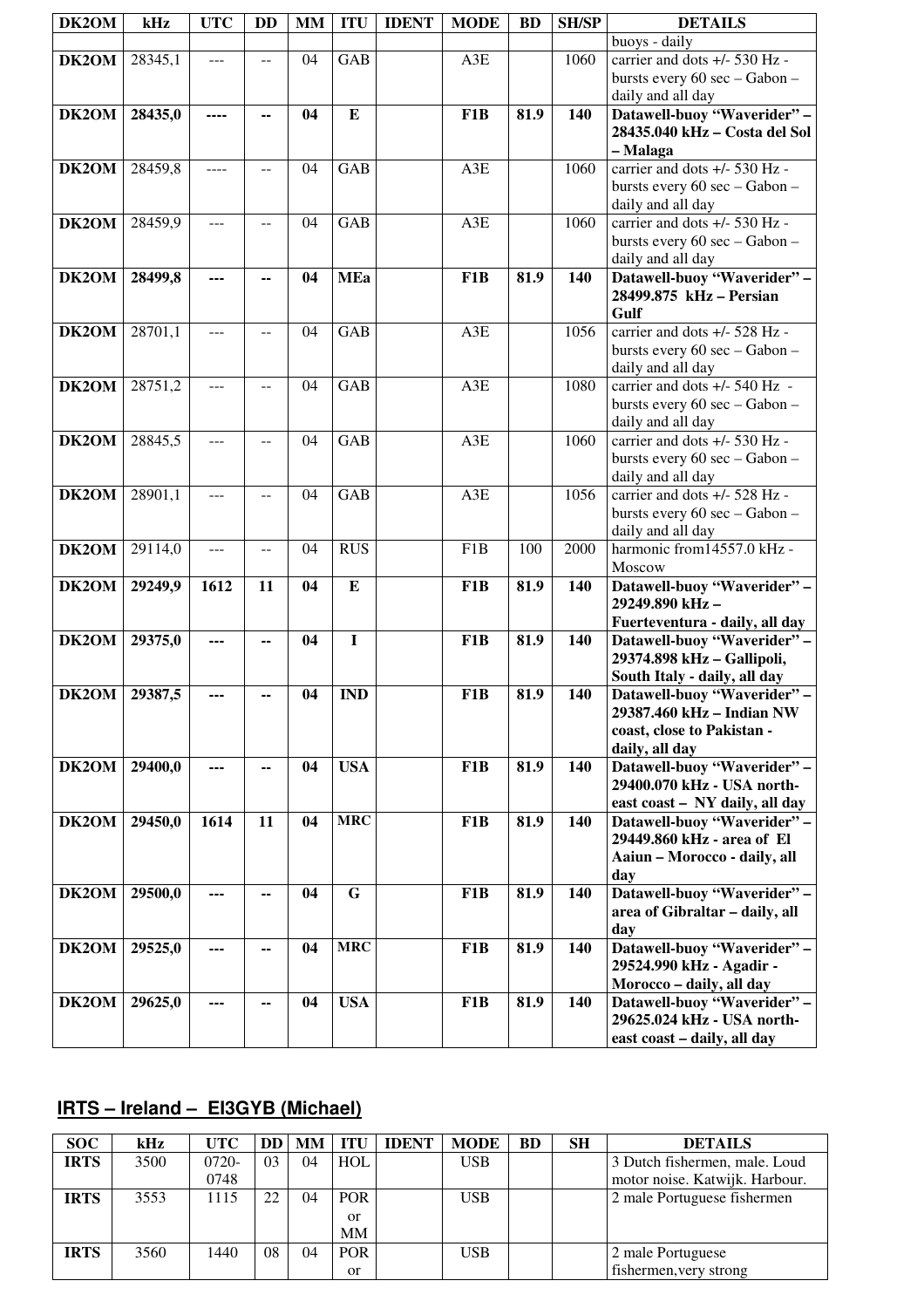|             |                |                |          |                 | MM                        |            |    |     | signal, endless chat                                          |
|-------------|----------------|----------------|----------|-----------------|---------------------------|------------|----|-----|---------------------------------------------------------------|
| <b>IRTS</b> | 3560           | 1900           | 23       | 04              | E or                      | <b>USB</b> |    |     | 2 male Spanish fishermen                                      |
|             |                |                |          |                 | MM                        |            |    |     |                                                               |
| <b>IRTS</b> | 3657           | 0920           | 28       | 04              | ${\bf E}$ or<br><b>MM</b> | <b>USB</b> |    |     | 2 male Spanish fishermen.                                     |
| <b>IRTS</b> | 3664           | 1250           | 08       | 04              | E or                      | <b>USB</b> |    |     | 2 male Spanish fishermen, with                                |
|             |                |                |          |                 | <b>MM</b>                 |            |    |     | typical motor noise in the                                    |
|             |                |                |          |                 |                           |            |    |     | background.                                                   |
| <b>IRTS</b> | 3664           | 1115           | 21       | 04              | E or<br>MM                | <b>USB</b> |    |     | 2 male Spanish fishermen                                      |
| <b>IRTS</b> | 3664           | 1145           | 22       | 04              | E or                      | <b>USB</b> |    |     | 2 male Spanish fishermen                                      |
|             |                |                |          |                 | $\mathop{\rm MM}$         |            |    |     |                                                               |
| <b>IRTS</b> | 7000           | 1545           | 19       | 04              |                           | ${\rm AM}$ |    |     | <b>Buzzer</b>                                                 |
| <b>IRTS</b> | 7012           | 2000           | 08       | 04              |                           |            |    |     | Radar 7012 to 7053 kHz                                        |
| <b>IRTS</b> | 7055           | 1245           | 11       | 04              |                           |            |    |     | Strong digital signals from 7055                              |
|             |                |                |          |                 |                           |            |    |     | to 7061 kHz. Non-stop for hours.                              |
| <b>IRTS</b> | 7055           | 1520           | 15       | 04              |                           | Digi       |    |     | Monster digital signal from 7055                              |
|             |                |                |          |                 |                           |            |    |     | to 7061 kHz.                                                  |
| <b>IRTS</b> | 7053.4         | 1255           | 08       | $\overline{04}$ |                           | Digi       |    |     | Huge digital signal from 7053,4<br>to 7062 kHz. Persistent.   |
|             |                |                |          |                 |                           |            |    |     |                                                               |
| <b>IRTS</b> | 7081           | 0150           | 08       | 04              |                           |            |    |     | Spectrum unusable.<br>Radar from 7081-7095 kHz.               |
| <b>IRTS</b> | 7089           | 0330           | 27       | 04              |                           | Digital    |    |     | Big digital signal from 7089 to                               |
|             |                |                |          |                 |                           |            |    |     | 7094 kHz                                                      |
| <b>IRTS</b> | 7095           | 0215           | 13       | 04              |                           |            |    |     | Radar from 7095 to 7121 kHz.                                  |
|             |                |                |          |                 |                           |            |    |     | Band not usable.                                              |
| <b>IRTS</b> | 7143           | $2030$ to      | 15       | 04              |                           |            |    |     | Radar from 7143 to 7176 kHz.                                  |
|             |                | beyond<br>2230 |          |                 |                           |            |    |     | Very strong, band not usable.                                 |
| <b>IRTS</b> | 7180           | 0515           | 15       | 04              |                           |            |    |     | Radar from 7180 to 7190 kHz.                                  |
|             |                |                |          |                 |                           |            |    |     | Very strong. Band not usable.                                 |
| <b>IRTS</b> | 10109.5        | 0144           | 10       | 04              |                           |            |    |     | Radar from 10109,5 to 10131,5                                 |
|             |                |                |          |                 |                           |            |    |     | kHz, very strong.<br>Radar from 14088 to 14243 kHz.           |
| <b>IRTS</b> | 14088          | 1715           | 28       | 04              |                           |            |    |     |                                                               |
| <b>IRTS</b> | 14120<br>14192 | 1130<br>0330   | 06<br>09 | 04<br>04        | <b>RUS</b>                |            | 50 |     | Radar from 14120 to 14130 kHz.<br>RUS Navy Kaliningrad, every |
| <b>IRTS</b> |                |                |          |                 |                           | Digi       |    | 200 | day from early morning until late                             |
|             |                |                |          |                 |                           |            |    |     | afternoon non-stop.                                           |
| <b>IRTS</b> | 14214          | 1045           | 30       | $\overline{04}$ |                           |            |    |     | Radar from 14214 to 14268 kHz.                                |
| <b>IRTS</b> | 14270          | 1055           | 06       | 04              |                           |            |    |     | Very strong Radar from 14270 to                               |
|             |                |                |          |                 |                           |            |    |     | 14286 kHz.                                                    |
| <b>IRTS</b> | 14336          | 0930           | 05       | 04              |                           | Digi       |    |     | Strong digital signals from 14336                             |
|             |                |                |          |                 |                           |            |    |     | to 14341 kHz.                                                 |
| <b>IRTS</b> | 18118.1        | 1215           | 06       | 04              |                           | <b>USB</b> |    |     | Fishermen in an Asian language,                               |
|             |                |                |          |                 |                           |            |    |     | 2 male persons.                                               |
| <b>IRTS</b> | 21196          | 1050           | 01       | 04              |                           |            |    |     | Very strong Radar from 21196 to                               |
|             |                |                |          |                 |                           |            |    |     | 21222 kHz.                                                    |
| <b>IRTS</b> | 21352.5        | 1600           | 01       | 04              |                           | Digi       |    |     | Strong digital signals, probably a                            |
|             |                |                |          |                 |                           |            |    |     | N.Korean embassy in W.Africa                                  |

## **KARS – Kuwait – 9K2RR (Faisal)**

Ĭ.

## **MRASZ – Hungary - HA7PL (Laci)**

| <b>SOC</b>   | kHz    | <b>UTC</b> | DD | <b>MM</b>      | <b>ITU</b> | <b>IDENT</b> | <b>MODE</b>      | <b>SH</b> | <b>DETAILS</b>         |
|--------------|--------|------------|----|----------------|------------|--------------|------------------|-----------|------------------------|
| <b>MRASZ</b> | 3518.0 | 1713       | 10 | 4              |            |              | F1B              | 200       |                        |
| <b>MRASZ</b> | 3520,0 | 1849       | 22 | $\overline{4}$ |            |              | <b>USB</b>       |           | russian, women         |
| <b>MRASZ</b> | 3538,0 | 1917       | 13 | $\overline{4}$ |            |              | <b>OTHR</b>      |           |                        |
| <b>MRASZ</b> | 3548,0 | 2016       | 18 | 4              |            |              | <b>USB</b>       |           | russian, male          |
| <b>MRASZ</b> | 3552,0 | 1936       | 21 | $\overline{4}$ |            |              | A1A              |           | dashes                 |
| <b>MRASZ</b> | 3559,0 | 1916       | 13 | $\overline{4}$ |            |              | PSK <sub>2</sub> |           | AT3004D                |
| <b>MRASZ</b> | 3572,0 | 1836       | 17 | 4              |            |              | A1A              |           | "63419T9763TT976599"   |
|              |        |            |    |                |            |              |                  |           | hrd:18                 |
| <b>MRASZ</b> | 3609,1 | 1749       | 18 | $\overline{4}$ |            |              | A1A              |           | deliberate disturbance |
| <b>MRASZ</b> | 3632,2 | 1853       | 5  | 4              |            |              | N <sub>0</sub> N |           |                        |
| <b>MRASZ</b> | 3642.0 | 1825       | 15 | 4              |            |              | A1A              |           | "DKG6 de 3A7D V"       |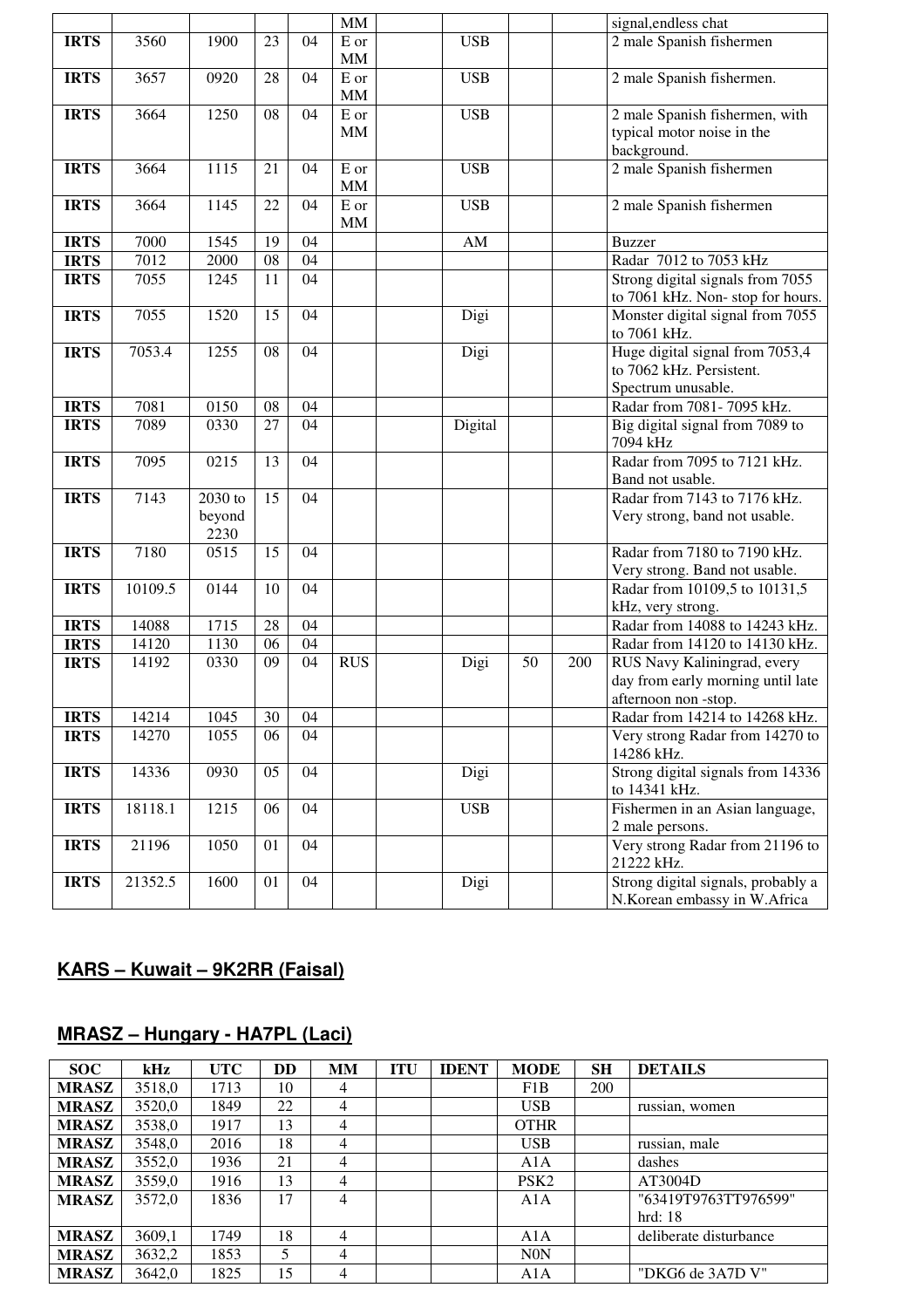| <b>SOC</b>   | kHz     | <b>UTC</b> | <b>DD</b>       | <b>MM</b>                | <b>ITU</b> | <b>IDENT</b> | <b>MODE</b>      | <b>SH</b> | <b>DETAILS</b>                             |
|--------------|---------|------------|-----------------|--------------------------|------------|--------------|------------------|-----------|--------------------------------------------|
| <b>MRASZ</b> | 3658,0  | 2019       | 19              | 4                        |            |              | A1A              |           | 5 letters, with russian special            |
|              |         |            |                 |                          |            |              |                  |           | letters                                    |
| <b>MRASZ</b> | 3716,0  | 1838       | 17              | $\overline{4}$           |            |              | F <sub>1</sub> B | 200       |                                            |
| <b>MRASZ</b> | 3791,0  | 1839       | 17              | $\overline{4}$           |            |              | F1B              | 200       | hrd: 18                                    |
| <b>MRASZ</b> | 3797,0  | 1840       | 17              | $\overline{4}$           |            |              | A1A              |           | "RIC87 de RCV QTC 237                      |
|              |         |            |                 |                          |            |              |                  |           | 43 15 928 237=                             |
| <b>MRASZ</b> | 7000,0  | 1938       | $\overline{4}$  | $\overline{4}$           |            |              | H3E              |           | buzzer, hrd on: 5, 7, 8, 10,               |
|              |         |            |                 |                          |            |              |                  |           | 15, 17, 19                                 |
| <b>MRASZ</b> | 7001,5  | 1740       | 18              | $\overline{4}$           |            |              | A1A              |           | deliberate disturbance                     |
| <b>MRASZ</b> | 7008,0  | 1739       | 18              | $\overline{4}$           |            |              | F1B              | 250       | hrd: 25, 26, 27                            |
| <b>MRASZ</b> | 7008,9  | 1739       | 18              | $\overline{4}$           |            |              | A1A              |           | quick dotts or dashes                      |
| <b>MRASZ</b> | 7020,0  | 1725       | $\overline{7}$  | $\overline{4}$           |            |              | <b>OTHR</b>      |           | till 7160 kHz                              |
| <b>MRASZ</b> | 7020,0  | 1910       | 13              | $\overline{4}$           |            |              | F1B              | 250       | hrd: 19, 27                                |
| <b>MRASZ</b> | 7035,0  | 1914       | $\overline{13}$ | $\overline{4}$           |            |              | PSK <sub>2</sub> |           | AT3004D                                    |
| <b>MRASZ</b> | 7050,0  | 1603       | $\overline{7}$  | $\overline{4}$           |            |              | <b>LSB</b>       |           | russians, chaos,                           |
|              |         |            |                 |                          |            |              |                  |           | hrd:10,15,18,19,20,25,27                   |
| <b>MRASZ</b> | 7055,0  | 1830       | 17              | $\overline{4}$           |            |              | <b>LSB</b>       |           | music, hrd. 19                             |
| <b>MRASZ</b> | 7060,0  | 1914       | $\overline{13}$ | $\overline{4}$           |            |              | <b>OTHR</b>      |           | 7050-7070 kHz                              |
| <b>MRASZ</b> | 7080,0  | 1855       | $\sqrt{5}$      | $\overline{4}$           |            |              | F1B              | 200       | hrd: $7, 15, 18, 25$                       |
| <b>MRASZ</b> | 7091,5  | 1814       | $\overline{7}$  | $\overline{4}$           |            |              | A1A              |           | slowly "V"s                                |
| <b>MRASZ</b> | 7093,0  | 1621       | $\overline{27}$ | $\overline{4}$           |            |              | PSK <sub>2</sub> |           | AT3004D                                    |
| <b>MRASZ</b> | 7114,0  | 1832       | $\overline{17}$ | $\overline{4}$           |            |              | F1B              | 200       |                                            |
| <b>MRASZ</b> | 7114,0  | 1549       | 27              | $\overline{\mathcal{L}}$ |            |              | PSK <sub>2</sub> |           | AT3004D                                    |
| <b>MRASZ</b> | 7120,0  | 1854       | $\overline{5}$  | $\overline{4}$           | SOM        |              | A3E              |           | Radio Harg. hrd:                           |
|              |         |            |                 |                          |            |              |                  |           | 7, 15, 17, 18, 20, 24, 25, 27              |
| <b>MRASZ</b> | 7127,0  | 1716       | 26              | $\overline{4}$           |            |              | F1B              | 250       |                                            |
| <b>MRASZ</b> | 7130,0  | 1925       | $\overline{20}$ | $\overline{4}$           |            |              | <b>LSB</b>       |           | music by italian ham stations<br>over EP3A |
| <b>MRASZ</b> | 7140,0  | 1602       | $\overline{7}$  | $\overline{4}$           |            |              | <b>LSB</b>       |           | music                                      |
| <b>MRASZ</b> | 7150,0  | 0954       | $\overline{23}$ | $\overline{4}$           |            |              | A1A              |           | disturbance with dashes                    |
| <b>MRASZ</b> | 7162,0  | 0711       | 24              | $\overline{4}$           |            |              | F <sub>1</sub> B | 250       |                                            |
| <b>MRASZ</b> | 7174,0  | 1712       | $\overline{24}$ | $\overline{4}$           |            |              | F <sub>1</sub> B | 200       |                                            |
| <b>MRASZ</b> | 7176,0  | 1711       | 24              | $\overline{4}$           |            |              | F <sub>1</sub> B | 250       |                                            |
| <b>MRASZ</b> | 10120,0 | 1715       | $\overline{7}$  | $\overline{4}$           |            |              | A3E              |           | some arabic language                       |
| <b>MRASZ</b> | 10130,0 | 1918       | $\overline{13}$ | $\overline{4}$           |            |              | <b>USB</b>       |           | unidentified language                      |
| <b>MRASZ</b> | 14042,0 | 1916       | $\overline{4}$  | $\overline{4}$           |            |              | F <sub>1</sub> B | 200       |                                            |
| <b>MRASZ</b> | 14050,0 | 0935       | 23              | $\overline{4}$           |            |              | F1B              | 250       | hrd: $23$ ,                                |
| <b>MRASZ</b> | 14130,0 | 1600       | $\tau$          | $\overline{4}$           |            |              | <b>OTHR</b>      |           | 14115-14145 kHz                            |
| <b>MRASZ</b> | 14130,0 | 1624       | 20              | 4                        |            |              | <b>OTHR</b>      |           | 40120-14140 kHz                            |
| <b>MRASZ</b> | 14160,0 | 1625       | 20              | $\overline{4}$           |            |              | <b>OTHR</b>      |           | 14155-14175 kHz                            |
| <b>MRASZ</b> | 14160,0 | 0718       | 24              | $\overline{4}$           |            |              | F1B              | 250       |                                            |
| <b>MRASZ</b> | 14170,0 | 0721       | 24              | $\overline{4}$           |            |              | <b>OTHR</b>      |           |                                            |
| <b>MRASZ</b> | 14180,0 | 1616       | 27              | $\overline{4}$           |            |              | F1B              | 200       |                                            |
| <b>MRASZ</b> | 14192,0 | 1640       | 26              | $\overline{4}$           |            |              | F1B              | 500       |                                            |
| <b>MRASZ</b> | 14220,0 | 0447       | 16              | $\overline{4}$           |            |              | F1B              | 200       |                                            |
| <b>MRASZ</b> | 14233,0 | 1554       | 25              | $\overline{4}$           |            |              | <b>OTHR</b>      |           |                                            |
| <b>MRASZ</b> | 14275,0 | 0936       | $\mathbf{1}$    | $\overline{4}$           |            |              | <b>OTHR</b>      |           |                                            |
| <b>MRASZ</b> | 14340,0 | 1626       | 20              | $\overline{4}$           |            |              | <b>OTHR</b>      |           | 14340-14380 kHz                            |
| <b>MRASZ</b> | 18070,0 | 1555       | 27              | $\overline{4}$           |            |              | <b>OTHR</b>      |           |                                            |

### **OEVSV – Austria – OE3GSA (Gerd)**

| <b>SOC</b>   | kHz     | <b>UTC</b> | DD. |    |      | MM   ITU   IDENT   MODE |     | <b>BD</b> | <b>SH</b> | <b>DETAILS</b>        |
|--------------|---------|------------|-----|----|------|-------------------------|-----|-----------|-----------|-----------------------|
| oevsv        | 7010.8  | 0445       | 29  | 04 | unid | unid                    | J3E |           |           | Fishermen UK dialect  |
| <b>Oevsv</b> | 7089.6  | 0808       | 24  | 04 | Unid | YFY                     | A1A |           |           |                       |
| oevsv        | 10120.0 | 714        | 16  | 04 | EP   | <b>ZAH</b>              | A3A |           |           | <b>BC</b> arabic      |
| <b>Oevsv</b> | 10145.9 | 0610       | 04  | 04 | Unid | unid                    | J3E |           |           | Fishermen             |
| <b>Oevsv</b> | 14178.5 | 1931       | 19  | 04 | Unid | Unid                    | F3E |           |           | <b>RTTY</b>           |
| oevsv        | 14220.0 | 0612       | 22  | 04 | Unid | Unid                    | F3E |           |           | idling<br><b>RTTY</b> |
| oevsv        | 14295.0 | 0618       | 22  | 04 | Unid | Unid                    | A3A |           |           | BC                    |

## **PZK – Poland – SP9BRP (Jan)**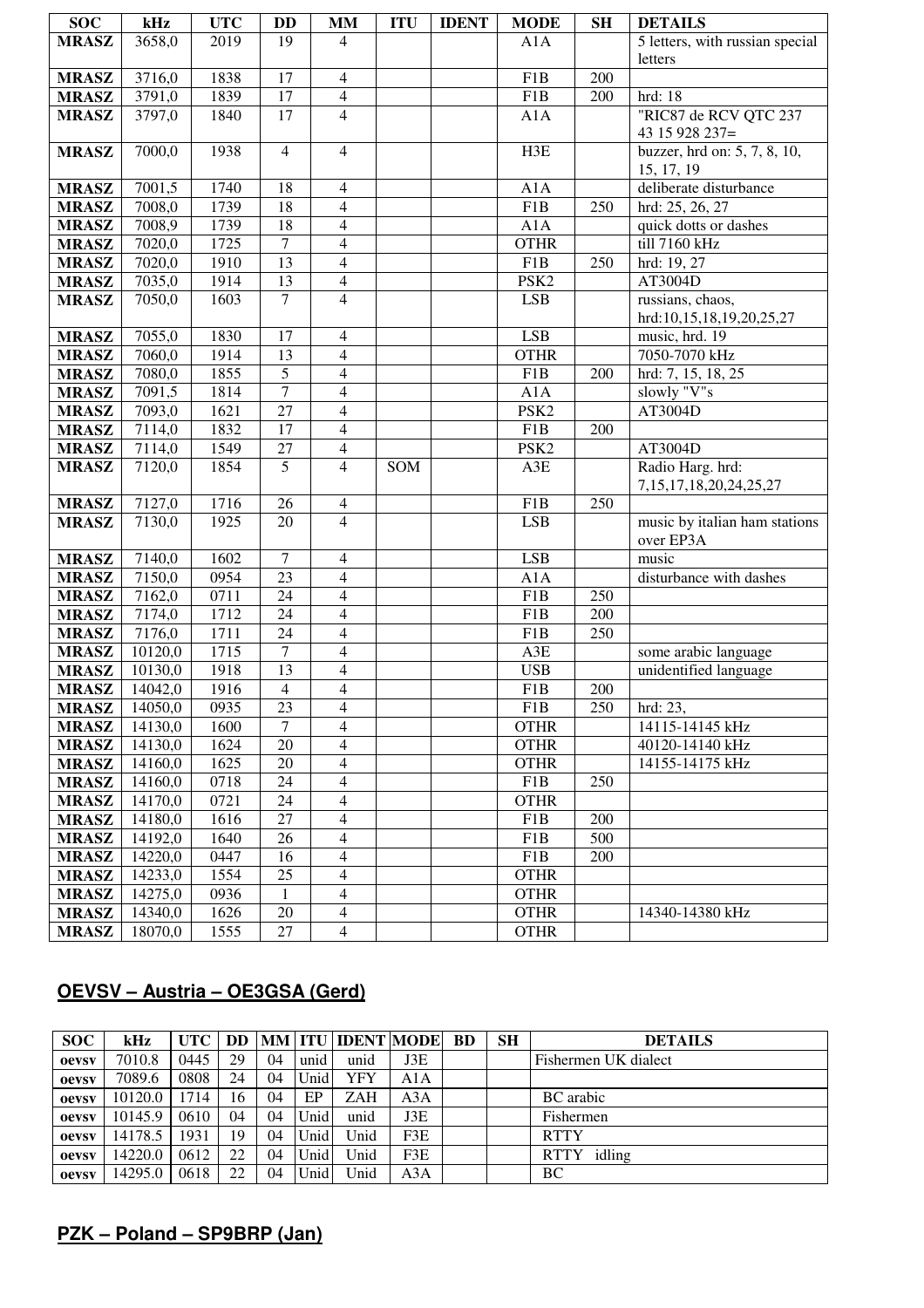#### **REF 1 – France – F5MIU (Francis) F5JBR (Andre)**

## **REP – Portugal – CT4AN (Jose Francisco)**

| <b>SOC</b> | kHz   | <b>UTC</b> | <b>DD</b>       |                 |                | <b>MM ITU IDENT</b> | <b>MODE</b>      | <b>BD</b>       | <b>SH</b> | <b>DETAILS</b>                       |  |
|------------|-------|------------|-----------------|-----------------|----------------|---------------------|------------------|-----------------|-----------|--------------------------------------|--|
| <b>REP</b> | 3522  | 01.52      | 02              | 04              | <b>RUS</b>     |                     | F <sub>1</sub> B | 75.75           | 250       | <b>CIS 36-50</b>                     |  |
| <b>REP</b> | 3530  | 20.09      | $\overline{20}$ | 04              | $\mathbf E$    |                     | J3EU             |                 |           | Spanish fishery                      |  |
| <b>REP</b> | 3552  | 09.29      | 21              | 04              | $\overline{E}$ | Tucaio              | J3EU             |                 |           | Spanish fishery                      |  |
| <b>REP</b> | 3650  | 18.00      | 11              | 04              | $\overline{E}$ |                     | J3E-U            |                 |           | Fishery                              |  |
| <b>REP</b> | 3664  | 10.13      | $\overline{26}$ | 04              | $\overline{E}$ |                     | J3EU             |                 |           | Spanish fishery                      |  |
| <b>REP</b> | 3745  | 20.44      | 19              | 04              |                |                     | PSK <sub>2</sub> |                 |           | AT3004D modem                        |  |
| <b>REP</b> | 7005  | 18.49      | $\overline{27}$ | 04              |                |                     | J3E-L            |                 |           | <b>Intruders</b>                     |  |
| <b>REP</b> | 7008  | 16.52      | 25              | 04              | <b>RUS</b>     |                     | F <sub>1</sub> B | 75              | 250       | CIS50-50, Russia encrypted comms     |  |
| <b>REP</b> | 7030  | 21.03      | $\overline{18}$ | 04              | $\, {\bf B}$   |                     | J3EU             |                 |           | Brazilian garimpeiros (gold diggers) |  |
| <b>REP</b> | 7032  | 19.11      | $\overline{08}$ | $\overline{04}$ |                |                     | <b>FMCW</b>      | 50              | 17k       | <b>OTH Radar</b>                     |  |
| <b>REP</b> | 7045  | 18.28      | $\overline{25}$ | 04              |                |                     | <b>FMCW</b>      | $\overline{50}$ | 15k       | <b>OTH</b> radar                     |  |
| <b>REP</b> | 7115  | 06.33      | 09              | 04              |                |                     | J3E-U            |                 |           | Fishery                              |  |
| <b>REP</b> | 7120  | 17.50      | 01              | 04              | <b>SOM</b>     |                     | <b>8k00</b>      |                 |           | Radio Hargaysa broadcast             |  |
|            |       |            |                 |                 |                |                     | <b>A3EGN</b>     |                 |           |                                      |  |
| <b>REP</b> | 7176  | 20.53      | 24              | 04              | <b>RUS</b>     |                     | F <sub>1</sub> B | 75              | 240       | CIS50-50, Russia encrypted comms     |  |
| <b>REP</b> | 10105 | 11.08      | $\overline{12}$ | $\overline{04}$ | <b>MRC</b>     |                     | J3E-U            |                 |           | Fishery                              |  |
| <b>REP</b> | 10125 | 18.12      | 16              | $\overline{04}$ |                |                     | <b>J3E/PSK</b>   |                 |           | STANAG 4285                          |  |
| <b>REP</b> | 10130 | 10.21      | $\overline{20}$ | 04              | <b>MRC</b>     |                     | J3E-U            |                 |           | Moroccan and Spanish fishermen       |  |
| <b>REP</b> | 10131 | 08.21      | $\overline{28}$ | $\overline{04}$ |                |                     | J3EU             |                 |           | North African fishery                |  |
| <b>REP</b> | 10135 | 18.00      | 16              | 04              |                |                     | <b>FMCW</b>      |                 |           | <b>OTH</b> radar                     |  |
| <b>REP</b> | 14100 | 17.03      | 28              | 04              |                |                     | <b>FMCW</b>      | 50              | 20k       | OTH radar, 50sps/20kHz               |  |
| <b>REP</b> | 14170 | 12.22      | 19              | 04              |                |                     | PSK <sub>2</sub> | 120             | 3k        | AT3004D 12x120bd plus 3k pilot tone  |  |
| <b>REP</b> | 14180 | 12.24      | 19              | 04              | <b>RUS</b>     |                     | F1B              | 50              | 250       | CIS36-50, Russia                     |  |
| <b>REP</b> | 14253 | 15.53      | 15              | 04              |                |                     | F <sub>1</sub> B | 75              | 250       | <b>Encrypted</b> rtty                |  |
| <b>REP</b> | 14265 | 08.50      | 13              | 04              | <b>RUS</b>     |                     | F <sub>1</sub> B | 50              | 250       | <b>CIS 50</b>                        |  |
| <b>REP</b> | 14304 | 10.38      | $\overline{26}$ | 04              | <b>RUS</b>     |                     | PSK <sub>2</sub> | 120             | 3k        | AT3004D 12x120bd plus 3k pilot tone  |  |
| <b>REP</b> | 18075 | 15.20      | 13              | 04              |                |                     | <b>FMCW</b>      | $\overline{50}$ | 20k       | <b>OTH</b> radar                     |  |
| <b>REP</b> | 18107 | 09.51      | 18              | 04              |                |                     | F <sub>1</sub> B | 75              | 250       | Russian comms on shared band         |  |
| <b>REP</b> | 28120 | 11.07      | $\overline{27}$ | 04              | E              |                     | F1B              | $\overline{50}$ | 200       | Enagal buoy                          |  |
| <b>REP</b> | 28165 | 14.00      | 29              | 04              | <b>RUS</b>     |                     | F3E              |                 |           | Russian taxi dispatcher              |  |
| <b>REP</b> | 28310 | 11.11      | 18              | $\overline{04}$ |                |                     | <b>FMCW</b>      |                 |           | OTH radar 50sps/20kHz                |  |
| <b>REP</b> | 29135 | 11.40      | $\overline{26}$ | 04              | RUS            |                     | F3E              |                 |           | Taxi dispatcher                      |  |
| <b>REP</b> | 29150 | 12.00      | $\overline{26}$ | 04              |                |                     | F1B              | 82              | 160       | Datawell buoy                        |  |
| <b>REP</b> | 29175 | 11.01      | 18              | 04              | <b>RUS</b>     |                     | F3E              |                 |           | Taxi dispatch                        |  |
| <b>REP</b> | 29185 | 11.33      | $\overline{26}$ | 04              | <b>RUS</b>     |                     | F3E              |                 |           | Taxi dispatcher                      |  |
| <b>REP</b> | 29215 | 13.10      | 07              | $\overline{04}$ |                |                     | <b>FMCW</b>      |                 |           | <b>OTH</b> radar                     |  |
| <b>REP</b> | 29250 | 11.55      | $\overline{07}$ | 04              |                |                     | F <sub>1</sub> B | 82              | 120       | Datawell buoy                        |  |

#### **RSGB - Great Britain – M0VRR (Vaughan)**

#### **SRAL – Finland – OH2BLU (Pekka)**

| <b>Society</b> | kHz    | <b>UTC</b> | DD    | <b>MM</b> | <b>ITU</b> | <b>IDENT</b>  | <b>MODE</b>      | <b>BD</b> | <b>SH</b> | <b>REMARKS</b>       |
|----------------|--------|------------|-------|-----------|------------|---------------|------------------|-----------|-----------|----------------------|
| <b>SRAL</b>    | 6998,0 | $0230-$    | dly   | 4         | <b>RUS</b> | <b>UiTone</b> | R3E              |           |           | 118 Hz tones         |
|                |        | 1930       |       |           |            |               |                  |           |           |                      |
| <b>SRAL</b>    | 7006.4 | 1240       | 29.   | 4         |            | <b>UiCarr</b> | <b>N0N</b>       |           |           |                      |
| <b>SRAL</b>    | 7008,0 | 1345-      | ∗     | 4         |            | <b>UiPTR</b>  | F1B              |           | 250       | Days: 7. 25. 26. 27. |
|                |        | 0915       |       |           |            |               |                  |           |           |                      |
| <b>SRAL</b>    | 7008.5 | 1210       | 29.   | 4         |            | <b>UiMUX</b>  | PSK <sub>2</sub> | 120       | 2600      |                      |
| <b>SRAL</b>    | 7013,0 | 1320       | 12.   | 4         |            | <b>UiMUX</b>  | PSK <sub>2</sub> | 120       | 2600      |                      |
| <b>SRAL</b>    | 7015,0 | 1830-      | 28.   | 4         |            | <b>UiMUX</b>  | PSK <sub>2</sub> | 120       | 2600      |                      |
|                |        | 1850       |       |           |            |               |                  |           |           |                      |
| <b>SRAL</b>    | 7022.0 | $/1325-$   | 7.    | 4         |            | <b>UiMUX</b>  | PSK <sub>2</sub> | 120       | 2600      |                      |
|                |        | 1425/      |       |           |            |               |                  |           |           |                      |
| <b>SRAL</b>    | 7026,0 | 1310       | 30.   | 4         |            | <b>UiMUX</b>  | PSK <sub>2</sub> | 120       | 2600      |                      |
| <b>SRAL</b>    | 7030,0 | $0700-$    | 4.24. | 4         |            | <b>UiPTR</b>  | F1A              |           | 250       |                      |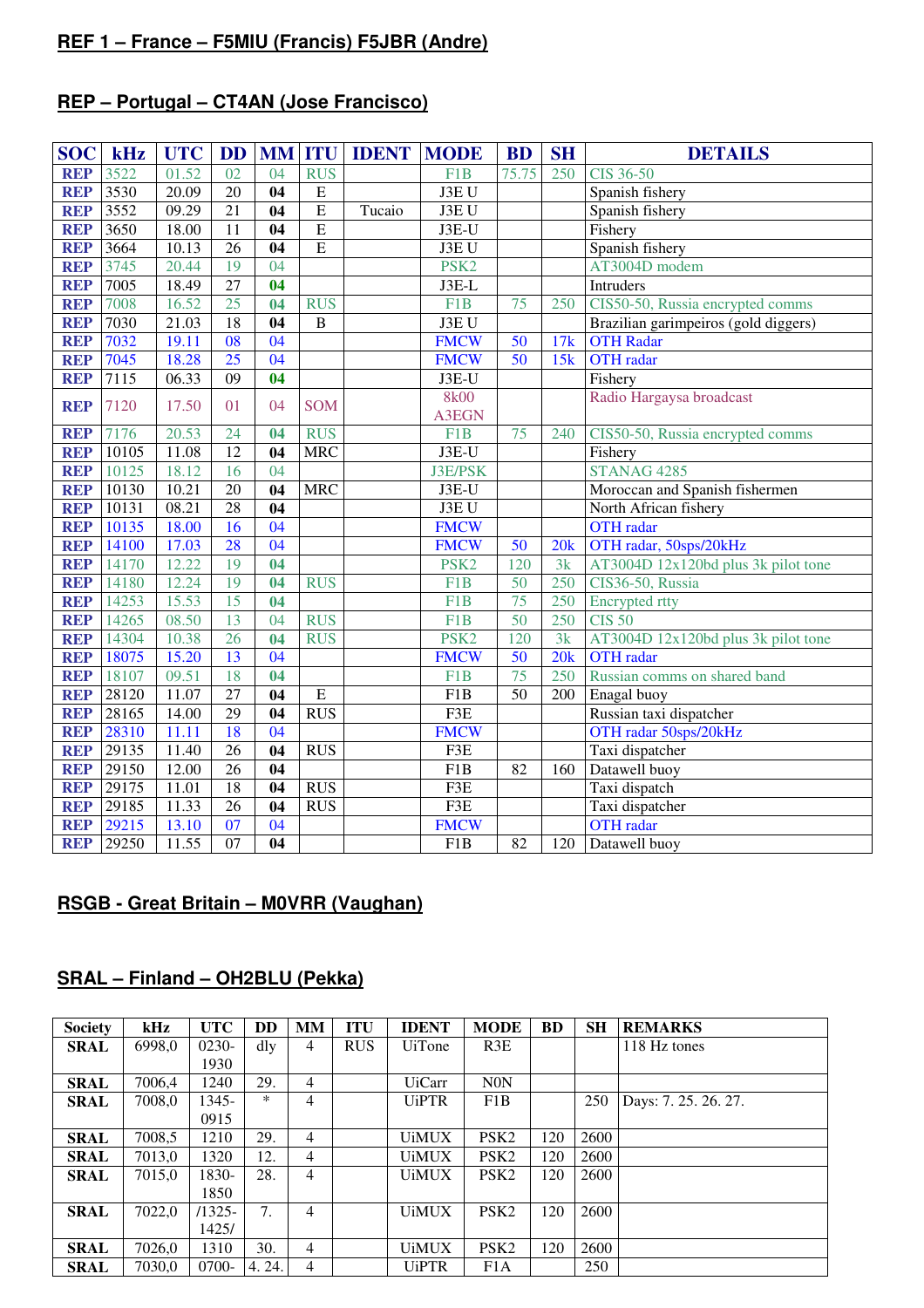| <b>Society</b> | kHz    | <b>UTC</b>        | <b>DD</b>         | <b>MM</b>      | <b>ITU</b>                  | <b>IDENT</b>      | <b>MODE</b>             | <b>BD</b> | <b>SH</b> | <b>REMARKS</b>                       |
|----------------|--------|-------------------|-------------------|----------------|-----------------------------|-------------------|-------------------------|-----------|-----------|--------------------------------------|
|                |        | 1300              |                   |                |                             |                   |                         |           |           |                                      |
| <b>SRAL</b>    | 7030,0 | $/1300-$<br>1440/ | 1.2.<br>3.        | $\overline{4}$ | <b>PAK</b>                  | VoJ&K             | A3E                     |           |           | Islamabad tx                         |
| <b>SRAL</b>    | 7035,0 | 0600-             | $\ast$            | $\overline{4}$ |                             | <b>UiMUX</b>      | PSK <sub>2</sub>        | 120       | 2600      | Days: 13. 14. 22. 27.                |
|                |        | 1655              |                   |                |                             |                   |                         |           |           |                                      |
| <b>SRAL</b>    | 7039,0 | 0745-<br>0915     | 30.               | $\overline{4}$ | <b>RUS</b>                  | $\mathbf C$       | A1A                     |           |           | Moscow (daily on SK3W<br>WEBSDR)     |
| <b>SRAL</b>    | 7040,0 | 0545-             | 1.                | $\overline{4}$ |                             | <b>UiPTR</b>      | F1B                     |           | 500       |                                      |
|                |        | 0819              |                   |                |                             |                   |                         |           |           |                                      |
| <b>SRAL</b>    | 7070 A | 1600-<br>1920/    | $\ast$            | $\overline{4}$ | $\mathop{\rm IND}\nolimits$ | <b>AIR</b>        | Spur.                   |           |           | Days: 25. 27. 28., c. 40 kHz<br>wide |
| <b>SRAL</b>    | 7072,0 | 1130-             | 29.               | $\overline{4}$ |                             | <b>UiMUX</b>      | PSK <sub>2</sub>        | 120       | 2600      |                                      |
|                |        | 1215              |                   |                |                             |                   |                         |           |           |                                      |
| <b>SRAL</b>    | 7076,0 | 0820              | 21.               | $\overline{4}$ |                             | <b>UiMUX</b>      | PSK <sub>2</sub>        | 120       | 2600      |                                      |
| <b>SRAL</b>    | 7079,5 | 0840-<br>1320     | 12.               | $\overline{4}$ |                             | <b>UiMUX</b>      |                         |           |           | Similar to PSK2                      |
| <b>SRAL</b>    | 7080,0 | 1700-             | $\ast$            | $\overline{4}$ |                             | <b>UiPTR</b>      | F1B                     |           | 200       | Days: 19. 21. 27. 28. 30.            |
|                |        | 1930              |                   |                |                             |                   |                         |           |           |                                      |
| <b>SRAL</b>    | 7084,0 | $0845 -$          | 28.               | $\overline{4}$ |                             | <b>UiMUX</b>      | PSK <sub>2</sub>        | 120       | 2600      |                                      |
| <b>SRAL</b>    | 7094,0 | 0905/<br>0800-    | 21.               | $\overline{4}$ |                             | <b>UiCW</b>       | A1A                     |           |           | 5F                                   |
|                |        | 0824/             |                   |                |                             |                   |                         |           |           |                                      |
| <b>SRAL</b>    | 7111,0 | 0630-             | 23.               | $\overline{4}$ |                             | <b>UiPTR</b>      | F1B                     |           | 250       |                                      |
| <b>SRAL</b>    | 7112,0 | 0733/<br>1130-    | 22.               | $\overline{4}$ |                             | <b>UiPTR</b>      | F1B                     |           | 250       |                                      |
|                |        | 2400              |                   |                |                             |                   |                         |           |           |                                      |
| <b>SRAL</b>    | 7112,0 | 0000-             | 23.               | $\overline{4}$ |                             | <b>UiPTR</b>      | F1B                     |           | 250       |                                      |
|                |        | 0430              |                   |                |                             |                   |                         |           |           |                                      |
| <b>SRAL</b>    | 7114,0 | 1700-<br>0610/    | 21.<br>27.        | $\overline{4}$ |                             | <b>UiPTR</b>      | F1B                     |           |           |                                      |
| <b>SRAL</b>    | 7116,0 | 1050-             | $\overline{26}$ . | $\overline{4}$ |                             | <b>UiPTR</b>      | F1B                     |           | 200       |                                      |
|                |        | 1140/             |                   |                |                             |                   |                         |           |           |                                      |
| <b>SRAL</b>    | 7118,0 | 1010-             | 26.               | $\overline{4}$ |                             | <b>UiMUX</b>      | PSK <sub>2</sub>        | 120       | 2600      |                                      |
| <b>SRAL</b>    | 7120,0 | 1050<br>$/0330-$  | dly               | $\overline{4}$ | SOM                         | R.Hargeis         | A3E                     |           |           |                                      |
|                |        | 0500/             |                   |                |                             | a                 |                         |           |           |                                      |
| <b>SRAL</b>    | 7120,0 | $/1500-$          | dly               | $\overline{4}$ |                             | SOM R.Hargeis     | A3E                     |           |           |                                      |
| <b>SRAL</b>    | 7122,0 | 1900/<br>1130-    | 22.               | $\overline{4}$ |                             | a<br><b>UiMUX</b> | PSK <sub>2</sub>        | 120       | 2600      |                                      |
|                |        | 1220/             |                   |                |                             |                   |                         |           |           |                                      |
| <b>SRAL</b>    | 7122,0 | 1240              | 29.               | $\overline{4}$ |                             | <b>UiPTR</b>      | F1B                     |           | 250       |                                      |
| <b>SRAL</b>    | 7127,0 | 1745-<br>1900     | 26.               | $\overline{4}$ |                             | <b>UiPTR</b>      | F1B                     |           | 250       |                                      |
| <b>SRAL</b>    | 7135,0 | 1715-             | 29.               | $\overline{4}$ |                             | <b>UiCarr</b>     | $\overline{NON}$        |           |           |                                      |
|                |        | 1825/             |                   |                |                             |                   |                         |           |           |                                      |
| <b>SRAL</b>    | 7140,0 | 1625-             | 3.                | $\overline{4}$ |                             | <b>UiTone</b>     | N0N/                    |           | 1000      |                                      |
| <b>SRAL</b>    | 7140,0 | 1634<br>1155-     | 25.               | $\overline{4}$ |                             | <b>UiMUX</b>      | A2N<br>PSK <sub>2</sub> | 120       | 2600      |                                      |
|                |        | 1207/             |                   |                |                             |                   |                         |           |           |                                      |
| <b>SRAL</b>    | 7141,0 | 0640              | 21.               | $\overline{4}$ |                             | <b>UiTone</b>     | R3E-u                   |           |           | Like 6998 kHz                        |
| <b>SRAL</b>    | 7144,0 | 1150-             | 26.               | $\overline{4}$ |                             | <b>UiMUX</b>      | PSK <sub>2</sub>        | 120       | 2600      |                                      |
| <b>SRAL</b>    | 7149,5 | 1205<br>0545-     | 1.                | $\overline{4}$ | <b>RUS</b>                  | <b>UiMUX</b>      | PSK <sub>2</sub>        | 120       | 2600      |                                      |
|                |        | 0615              |                   |                |                             |                   |                         |           |           |                                      |
| <b>SRAL</b>    | 7152,0 | 0815              | 20.               | 4              |                             | <b>UiMUX</b>      | PSK <sub>2</sub>        | 120       | 2600      |                                      |
| <b>SRAL</b>    | 7160,0 | 0550-<br>1010/    | 19.<br>20.        | $\overline{4}$ | <b>RUS</b>                  | RMW32             | A1A                     |           |           | 5BL                                  |
| <b>SRAL</b>    | 7162,0 | 0540-             | $\ast$            | $\overline{4}$ |                             | <b>UiPTR</b>      | F1B/A                   |           | 250       | Days: 4. 15. 17. 20. 24. 25.         |
|                |        | 1345/             |                   |                |                             |                   |                         |           |           |                                      |
| <b>SRAL</b>    | 7176,0 | 0300-<br>2245     | $\ast$            | $\overline{4}$ |                             | <b>UiPTR</b>      | F1B                     |           | 250       | Days: 4. 21. 24. 25. 26. 29.         |
| <b>SRAL</b>    | 7177,0 | 1920              | $\overline{8}$ .  | $\overline{4}$ |                             | <b>UiPTR</b>      | F1B                     |           |           |                                      |
| <b>SRAL</b>    | 7178,0 | 1530-             | 6.                | $\overline{4}$ |                             | <b>UiMUX</b>      | PSK <sub>2</sub>        | 120       | 2600      |                                      |
|                |        | 1600              |                   |                |                             |                   |                         |           |           |                                      |
| <b>SRAL</b>    | 7181,6 | 0640-<br>0717/    | 21.               | $\overline{4}$ |                             | <b>UiCarr</b>     | N0N                     |           |           |                                      |
| <b>SRAL</b>    | 7186,0 | 0530-             | 22.               | $\overline{4}$ |                             | <b>UiMUX</b>      | PSK <sub>2</sub>        | 120       | 2600      |                                      |
|                |        | 1400/             | 25.               |                |                             |                   |                         |           |           |                                      |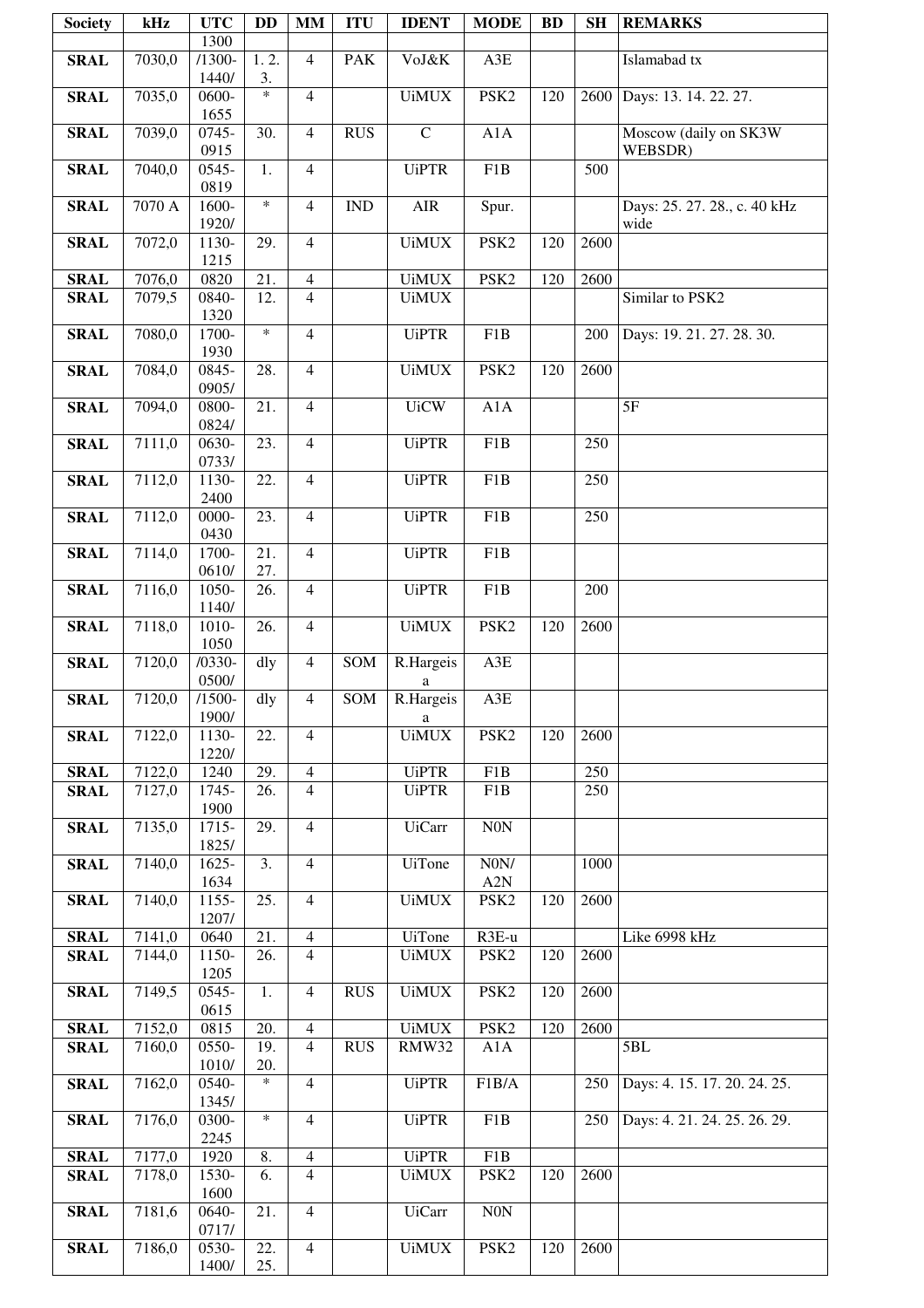| <b>Society</b> | kHz           | <b>UTC</b> | <b>DD</b>         | MM             | <b>ITU</b> | <b>IDENT</b>                  | <b>MODE</b>      | <b>BD</b> | <b>SH</b> | <b>REMARKS</b>                 |
|----------------|---------------|------------|-------------------|----------------|------------|-------------------------------|------------------|-----------|-----------|--------------------------------|
| <b>SRAL</b>    | 7200,0        | 1030-      | dly               | $\overline{4}$ | <b>CHN</b> | CNR1                          | A3E              |           |           | Used as jammer on TWN          |
|                |               | 1300/      |                   |                |            |                               |                  |           |           |                                |
| <b>SRAL</b>    | 7200,0        | 1300-      | dly               | $\overline{4}$ | <b>MYA</b> | $\overline{R}$                | A3E              |           |           | Days 4. 9. 15. 20.-24.         |
|                |               | 1500/      |                   |                |            | Myanmar                       |                  |           |           | Continues to 1600              |
| <b>SRAL</b>    | 7 MHz         | 1700-      | $\ast$            | $\overline{4}$ | <b>RUS</b> | 29B6                          | <b>FMCW</b>      |           |           | 50Hz / 15 kHz, days: 8.9.10.   |
|                |               | 0700       |                   |                |            |                               |                  |           |           | 13.16.17.                      |
| <b>SRAL</b>    | <b>10 MHz</b> |            |                   | $\overline{4}$ | <b>RUS</b> | 29B6                          | <b>FMCW</b>      |           |           | 50Hz / 15 kHz (WebSDR 13       |
|                |               |            |                   |                |            |                               |                  |           |           | days)                          |
| <b>SRAL</b>    | 14008,0       | 0815       | 11.               | $\overline{4}$ |            | <b>UiCarr</b>                 | $\rm{NON}$       |           |           |                                |
| <b>SRAL</b>    | 14050,0       | $0515 -$   | 13.               | $\overline{4}$ |            | <b>UiPTR</b>                  | F1B              |           | 250       |                                |
|                |               | 1240       | 23.               |                |            |                               |                  |           |           |                                |
| <b>SRAL</b>    | 14052,0       | 0925       | $\overline{22}$ . | $\overline{4}$ |            | <b>UiMUX</b>                  | PSK <sub>2</sub> | 120       | 2600      |                                |
| <b>SRAL</b>    | 14180,0       | $0530-$    | $\overline{d}$    | $\overline{4}$ | <b>RUS</b> | <b>UiPTR</b>                  | $\overline{F1B}$ |           | 200       |                                |
|                |               | 1930       |                   |                |            |                               |                  |           |           |                                |
| <b>SRAL</b>    | 14221,0       | $0230-$    | $\overline{d}$    | $\overline{4}$ | <b>KGZ</b> | <b>UiPTR</b>                  | F1B              |           | 200       |                                |
|                |               | 0600/      |                   |                |            |                               |                  |           |           |                                |
| <b>SRAL</b>    | 14253,0       | 1530-      | 29.               | $\overline{4}$ | <b>RUS</b> | <b>UiPTR</b>                  | F1B              |           | 250       |                                |
|                |               | 1600/      |                   |                |            |                               |                  |           |           |                                |
| <b>SRAL</b>    | 14292,0       | 0830       | $\overline{30}$ . | $\overline{4}$ |            | T <sub>4</sub> C <sub>8</sub> | A1A              |           |           |                                |
| <b>SRAL</b>    | 14295,0       | $0230-$    | $\overline{dly}$  | $\overline{4}$ | TJK        | $\overline{R}$                | A3E              |           |           | 3f 4765,00 kHz, Yangiyul TX    |
|                |               | 1930       |                   |                |            | Tojikiston                    |                  |           |           |                                |
| <b>SRAL</b>    | 14 MHz        |            |                   | $\overline{4}$ | <b>RUS</b> | 29B6                          | <b>FMCW</b>      |           |           | 50Hz / 15 kHz, no reports      |
| <b>SRAL</b>    | 14 MHz        | 0430-      | dly               | $\overline{4}$ | <b>RUS</b> | <b>UiOTHR</b>                 | <b>FMCW</b>      |           |           | 10Hz / 15 kHz, 30 sec transmit |
|                |               | 2110       |                   |                |            |                               |                  |           |           | with 16 min cycle              |
| <b>SRAL</b>    | 18 MHz        | $0415 -$   | 1.28.             | $\overline{4}$ | CYP/       | <b>UiOTHR</b>                 | <b>FMCW</b>      |           |           | 25/50Hz / 20 kHz, (WebSDR 7    |
|                |               | 1205/      |                   |                | <b>TUR</b> |                               |                  |           |           | days)                          |
| <b>SRAL</b>    | 18107,0       | 0800-      | $10.-$            | $\overline{4}$ | <b>RUS</b> | <b>UiPTR</b>                  | F1B              |           | 200       |                                |
|                |               | 1200       | 12.               |                |            |                               |                  |           |           |                                |
| <b>SRAL</b>    | $21$ MHz      |            |                   | $\overline{4}$ | CYP/       | <b>UiOTHR</b>                 | <b>FMCW</b>      |           |           | 25/50Hz / 20 kHz, (WebSDR 9    |
|                |               |            |                   |                | <b>TUR</b> |                               |                  |           |           | days)                          |
| <b>SRAL</b>    | 21438,0       | 0830       | 30.               | $\overline{4}$ | <b>RUS</b> | <b>RCV</b>                    | A1A              |           |           |                                |
| <b>SRAL</b>    | 24 MHz        | $1115 -$   | 2.                | 4              |            | <b>UiOTHR</b>                 | <b>FMCW</b>      |           |           | No reports                     |
|                |               | 1150       |                   |                |            |                               |                  |           |           |                                |
| <b>SRAL</b>    | 28 MHz        |            |                   | $\overline{4}$ | <b>IRN</b> | <b>UiOTHR</b>                 | <b>FMCW</b>      |           |           | 307 & 870 Hz / 60 kHz - 300    |
|                |               |            |                   |                |            |                               |                  |           |           | kHz, no reports                |
| <b>SRAL</b>    | 28 MHz        |            |                   | 4              |            | <b>UiOTHR</b>                 | <b>FMCW</b>      |           |           | 25/50Hz / 20 kHz, no reports   |
| <b>SRAL</b>    | 28 MHz        |            |                   | $\overline{4}$ | <b>RUS</b> | Taxi disp.                    | F3E              |           |           | no reports                     |

## **USKA – Switzerland – HB9CET (Peter)**

| <b>SOC</b>  | kHz                      | <b>UTC</b> | <b>DD</b> | MM | <b>ITU</b> | <b>IDENT</b> | <b>MODE</b>              | <b>BD</b> | <b>SH</b><br>(BW) | <b>DETAILS</b>                                                                                          |
|-------------|--------------------------|------------|-----------|----|------------|--------------|--------------------------|-----------|-------------------|---------------------------------------------------------------------------------------------------------|
|             |                          |            |           |    |            |              |                          |           |                   | 80m band informational only! Primary allocation but shared with other also primary allocated services ! |
| <b>USKA</b> | 3526.0                   | 2234       | 07        | 04 |            |              | J7D                      | 12x120    | 2k7               | $PSK-2$ : $CIS12 = AT3004D$                                                                             |
| <b>USKA</b> | 3526.0                   | 2107       | 28        | 04 |            |              | J7D                      | 12x120    | 2k7               | $PSK-2$ : $CIS12 = AT3004D$                                                                             |
| <b>USKA</b> | 3532.0                   | 0714       | 01        | 04 |            |              | <b>DQPSK</b>             | 14x75     | 5k9               | LINK 11 CLEW; (STANAG 5511)<br>DSB mode                                                                 |
| <b>USKA</b> | 3539.5                   | 0051       | 12        | 04 |            |              | J7D                      | 12x120    | 2k7               | $PSK-4$ : $CIS12 = AT3104D$                                                                             |
| <b>USKA</b> | 3549.0<br><b>VFO USB</b> | 0057       | 12        | 04 |            |              | PSK <sub>8</sub>         | 2400      | $\sim$ 2k7        | MIL188-110A (Hybrid),<br>often<br>preamble 4 tone PSK4                                                  |
| <b>USKA</b> | 3552.0<br><b>VFO USB</b> | 2334       | 02        | 04 |            |              | G1D                      | 2400      | $\sim$ 2k4        | Stanag 4285; PSK8<br>daily                                                                              |
| <b>USKA</b> | 3552.0                   | 2055       | 27        | 04 |            |              | F1B                      | 50        | 200               |                                                                                                         |
| <b>USKA</b> | 3608.0                   | 2337       | 02        | 04 |            |              | F1B                      | 50        | 200               | almost<br>daily                                                                                         |
| <b>USKA</b> | 3716.0                   | 2048       | 18        | 04 |            |              | F1B                      | 75        | 200               |                                                                                                         |
| <b>USKA</b> | 3716.0                   | 2036       | 27        | 04 |            |              | J7D                      | 12x120    | 2k7               | $PSK-2$ : $CIS12 = AT3004D$                                                                             |
| <b>USKA</b> | 3721.0                   | 2040       | 27        | 04 |            |              | J7D                      | 12x120    | 2k7               | $PSK-2$ : $CIS12 = AT3004D$                                                                             |
| USKA        | 3791.0                   | 2045       | 18        | 04 |            |              | F1B                      | 50        | 200               |                                                                                                         |
| <b>USKA</b> | 6998.0                   | 2328       | 02        | 04 |            |              | $H3E-U$<br><b>Bursts</b> |           | $~2$ k6           | "Buzzer" up to $\geq$ 7001.5kHz                                                                         |
| <b>USKA</b> | 7000.0                   | 2221       | 21        | 04 |            |              | MFSK8                    | 125       | 1750              | MIL 188-141A                                                                                            |
| <b>USKA</b> | 7000.0                   | 2149       | 27        | 04 |            | 157          | MFSK8                    | 125       | 1750              | MIL 188-141A; LQA; To: 162                                                                              |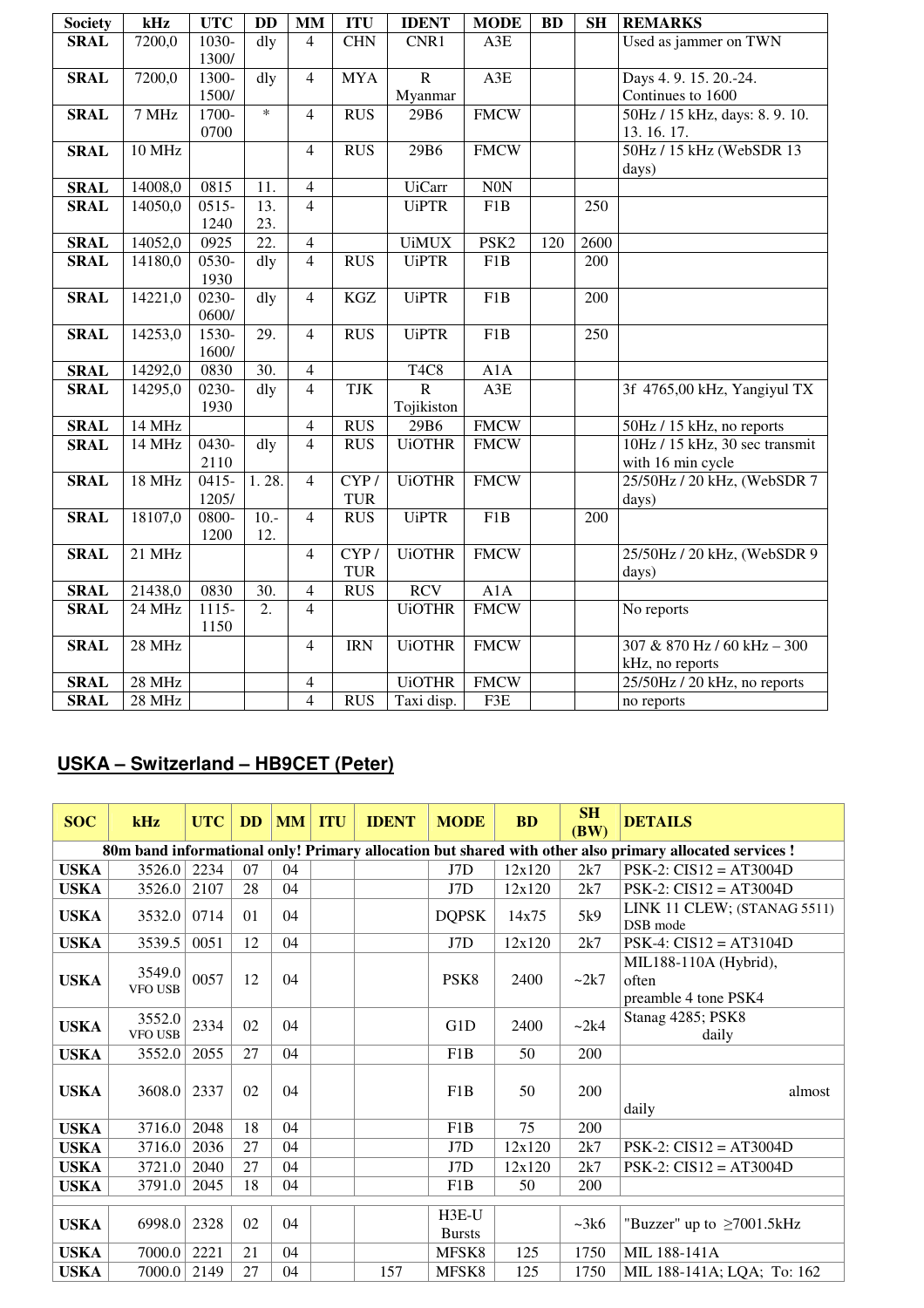| <b>SOC</b>                 | kHz                                | <b>UTC</b>   | <b>DD</b>    | <b>MM</b> | <b>ITU</b> | <b>IDENT</b>   | <b>MODE</b>                | <b>BD</b>            | <b>SH</b><br>(BW) | <b>DETAILS</b>                                                         |
|----------------------------|------------------------------------|--------------|--------------|-----------|------------|----------------|----------------------------|----------------------|-------------------|------------------------------------------------------------------------|
| <b>USKA</b>                | 7008.0                             | 0803         | 07           | 04        |            |                | F1B                        | 75                   | 250               | often                                                                  |
| <b>USKA</b>                | 7015.0 1736                        |              | 28           | 04        |            |                | J7D                        | 12x120               | 2k7               | PSK-4: CIS12 - AT3104D                                                 |
| <b>USKA</b>                | 7016.0 2216                        |              | 21           | 04        |            |                | F1B                        | 75                   | 250               |                                                                        |
| <b>USKA</b>                | 7020.0                             | 2034         | 27           | 04        |            | 820699         | MFSK8                      | 125                  | 1750              | MIL 188-141A                                                           |
| <b>USKA</b>                | 7020.0                             | 2225         | 29           | 04        |            |                | $J3E-L$                    |                      | 2k1               | Spanish                                                                |
| <b>USKA</b>                | 7030.0                             | 2133         | 27           | 04        |            |                | <b>FMCW</b>                | $10$ sps             | 160k              | OTHR (6950-7110kHz)                                                    |
| <b>USKA</b>                | 7033.0                             | 2241         | 08           | 04        |            |                | FMOP?                      | 50 sps               | ~13k              | OTHR; occup. BW approx 30k                                             |
| <b>USKA</b>                | 7034.0                             | 2143         | 25           | 04        |            |                | <b>FMCW</b>                | 50 sps               | ~13k              | OTHR; occup. BW approx 30k                                             |
| <b>USKA</b>                | 7038.0                             | 0645         | 27           | 04        |            |                | J7D                        | 12x120               | 2k7               | $PSK-2$ : $CIS12 = AT3004$                                             |
| <b>USKA</b>                | 7039.4                             | 0854         | 21           | 04        | <b>RUS</b> | M              | A1A                        |                      |                   | Beacon M Magadan                                                       |
| <b>USKA</b>                | 7057.0                             | 2004         | 27           | 04        |            |                | J7D                        | 12x120               | 2k7               | $PSK-2$ : $CIS12 = AT3004$                                             |
| <b>USKA</b>                | 7061.0                             | 0922         | 27           | 04        |            |                | J7D                        | 12x120               | 2k7               | $PSK-2$ : $CIS12 = AT3004$                                             |
| <b>USKA</b>                | 7064.0                             | 2017         | 28           | 04        |            |                | <b>FMCW</b>                |                      | 30k               | <b>OTHR</b>                                                            |
| <b>USKA</b>                | 7071.0                             | 2013         | 27           | 04        |            |                | <b>OTHR</b>                | $50$ sps             | ~13k              | OTHR; occup. BW approx 30k                                             |
| <b>USKA</b>                | 7080.0                             | 2042         | 18<br>22     | 04        |            |                | F1B                        | 50                   | 200               | often                                                                  |
| <b>USKA</b>                | 7111.875<br>7112.0 1619            | 1620         | 22           | 04<br>04  |            |                | <b>N0N</b>                 | 75                   | 250               | long lasting carrier, jamming F1B                                      |
| <b>USKA</b><br><b>USKA</b> | 7114.0                             | 2122         | 27           | 04        |            |                | F1B<br>F1B                 | 50                   | 200               | often                                                                  |
| <b>USKA</b>                | 7120.0                             | 1839         | 19           | 04        | SOM        |                | A3E                        |                      |                   | almost daily<br>Radio Hargaysa                                         |
| <b>USKA</b>                | 7134.0                             | 1641         | 29           | 04        |            |                | F1B                        | 50                   | 200               | often                                                                  |
| <b>USKA</b>                | 7152.0                             | 1625         | 22           | 04        |            |                | J7D                        | 12x120               | 2k7               | CIS12 idling                                                           |
|                            |                                    |              |              |           |            |                |                            |                      |                   | Burst system; spacing 75Hz;                                            |
| <b>USKA</b>                | 7154.0<br><b>VFO LSB</b>           | 2003         | 28           | 04        |            |                | <b>BPSK</b>                | 60                   | ~2k4              | preamble 4x BPSK 60Bd, spacing<br>600Hz; Pilottone at 450Hz            |
| <b>USKA</b>                | 7160.0                             | 0926         | 27           | 04        |            | RMW32          | A1A                        |                      |                   | encrypted, letters and figures                                         |
| <b>USKA</b>                | 7162.0                             | 0813         | 25           | 04        |            |                | F1B                        | 75                   | 250               | also short F1A                                                         |
| <b>USKA</b>                | 7165.0                             | 1648         | 29           | 04        |            |                | <b>OTHR</b>                |                      | 30k               | OTHR (weak)                                                            |
| <b>USKA</b>                | 7197.0                             | 2211         | 25           | 04        | <b>TUR</b> | 8241           | MFSK8                      | 125                  | 1750              | MIL 188-141A                                                           |
| <b>USKA</b>                | 7197.0                             | 2229         | 25           | 04        | <b>TUR</b> | 337018         | MFSK8                      | 125                  | 1750              | MIL 188-141A                                                           |
| <b>USKA</b>                | 7205.0                             | 1931         | 05           | 04        |            |                | A3E                        |                      | 30k               | BC; splattering down to 7196kHz                                        |
| <b>USKA</b>                | 10120.0 1644                       |              | 10           |           |            |                | A3E                        |                      |                   |                                                                        |
| <b>USKA</b>                | 14008.0 0840                       |              | 29           | 04        |            |                | F1B                        | 50                   | 250               |                                                                        |
| <b>USKA</b>                | 14050.0                            | 0922         | 23           | 04        |            |                | F1B                        | 75                   | 250               |                                                                        |
| <b>USKA</b>                | 14167.0 0816                       |              | 29           | 04<br>04  |            |                | <b>FMxx</b>                | $10$ sps             | $\sim 160k$       | OTHR (jumping in frequency)<br>$\sim 160k$ OTHR (jumping in frequency) |
| <b>USKA</b>                | 14265.0 0822                       |              | $29\,$<br>29 | 04        |            |                | <b>FMxx</b>                | 10 sps               |                   |                                                                        |
| <b>USKA</b>                | 14100.0<br>14082.0                 | 0827<br>0832 | 29           | 04        |            |                | <b>FMxx</b><br><b>FMxx</b> | $10$ sps<br>$10$ sps | ~160k<br>~160k    | OTHR (jumping in frequency)<br>OTHR (jumping in frequency)             |
| <b>USKA</b><br><b>USKA</b> | 14090.0                            | 0834         | 29           | 04        |            |                | <b>FMxx</b>                | $10$ sps             | ~160k             | OTHR (jumping in frequency)                                            |
| <b>USKA</b>                | 14180.0                            | 1104         | 25           | 04        |            |                | F1B                        | $36 + 50$            | 200               | CIS 36-50<br>often                                                     |
| <b>USKA</b>                | 14192.0                            | 1108         | 25           | 04        |            |                | F1B                        | 50                   | 500               | CIS 50-50<br>almost daily                                              |
| <b>USKA</b>                | 14228.5                            | 0644         | 22           | 04        |            |                | <b>BPSK</b>                | 1200                 | 1200              |                                                                        |
| <b>USKA</b>                | 14240.0                            | 0807         | 07           | 04        |            |                | F1B                        | 75                   | 250               |                                                                        |
| <b>USKA</b>                | 14242.0                            | 0818         | 21           | 04        |            |                | J7D                        | 12x120               | 2k7               | $PSK-2$ : $CIS12 = AT3004D$                                            |
| <b>USKA</b>                | 14253.0                            | 1430         | 29           | 04        |            |                | F1B                        | 75                   | 250               |                                                                        |
| <b>USKA</b>                | 14265.0                            | 1655         | 26           | 04        |            |                | J7D                        | 12x120               | 2k7               | $PSK-2$ : $CIS12 = AT3004D$                                            |
| <b>USKA</b>                | 14270.0                            | 0635         | 22           | 04        |            |                | J7D                        | 12x120               | 2k7               | $PSK-2$ : $CIS12 = AT3004D$                                            |
| <b>USKA</b>                | 14290.0                            | 0640         | 22           | 04        |            |                | <b>FMCW</b>                | $10$ sps             | 10k               | <b>OTHR</b>                                                            |
| <b>USKA</b>                | 14300.0<br><b>VFO USB</b>          | 0859         | 21           | 04        |            |                | <b>BPSK</b>                | 16x75                | 2k2               | Burst system; 16 tones,<br>often                                       |
| <b>USKA</b>                | 14304.0                            | 1302         | 27           | 04        |            |                | F1B                        | 75                   | 250               |                                                                        |
| <b>USKA</b>                | 14306.0                            | 0822         | 21           | 04        |            |                | J7D                        | 12x120               | 2k7               | $PSK-2$ : $CIS12 = AT3004D$                                            |
| <b>USKA</b>                | 14310.0<br><b>VFO USB</b>          | 2208         | 02           | 04        |            |                | G1D                        | 2400                 | ~2k4              | Stanag 4285; PSK8; frame format<br>600bps/long (DSB mode)              |
| <b>USKA</b>                | 14310.0<br>${\tt VFO}$ ${\tt LSB}$ | 2208         | 02           | 04        |            |                | G1D                        | 2400                 | ~2k4              | Stanag 4285; PSK8, frame format<br>600bps/long (DSB mode)              |
| <b>USKA</b>                | 18070.0                            | 1021         | 27           | 04        |            |                | <b>FMCW</b>                | 50                   | 20k               | <b>OTHR</b>                                                            |
| <b>USKA</b>                | 18100.0                            | 1149         | 21           | 04        |            | ES301          | MFSK8                      | 125                  | 1750              | MIL 188-141A; LQA; To: C3                                              |
| <b>USKA</b>                | 18100.0                            | 1213         | 25           | 04        |            | C <sub>3</sub> | MFSK8                      | 125                  | 1750              | MIL 188-141A; LQA; To: R3                                              |
| <b>USKA</b>                | 18107.0                            | 0840         | 21           | 04        |            | <b>RDL</b>     | F1B                        | 36                   | 200               | CIS36-50<br>daily                                                      |
| <b>USKA</b>                | 18107.0                            | 0840         | 21           | 04        |            | <b>RDL</b>     | F1B                        | 50                   | 200               | CIS36-50<br>daily                                                      |
| <b>USKA</b><br><b>USKA</b> | 18130.0<br>21438.0                 | 0810<br>0917 | 07<br>27     | 04<br>04  |            | <b>RCV</b>     | F1B<br>A1A                 | 100                  | 1000              | orig 9065 100Bd/500Hz<br>often<br>letters and figures<br>almost daily  |